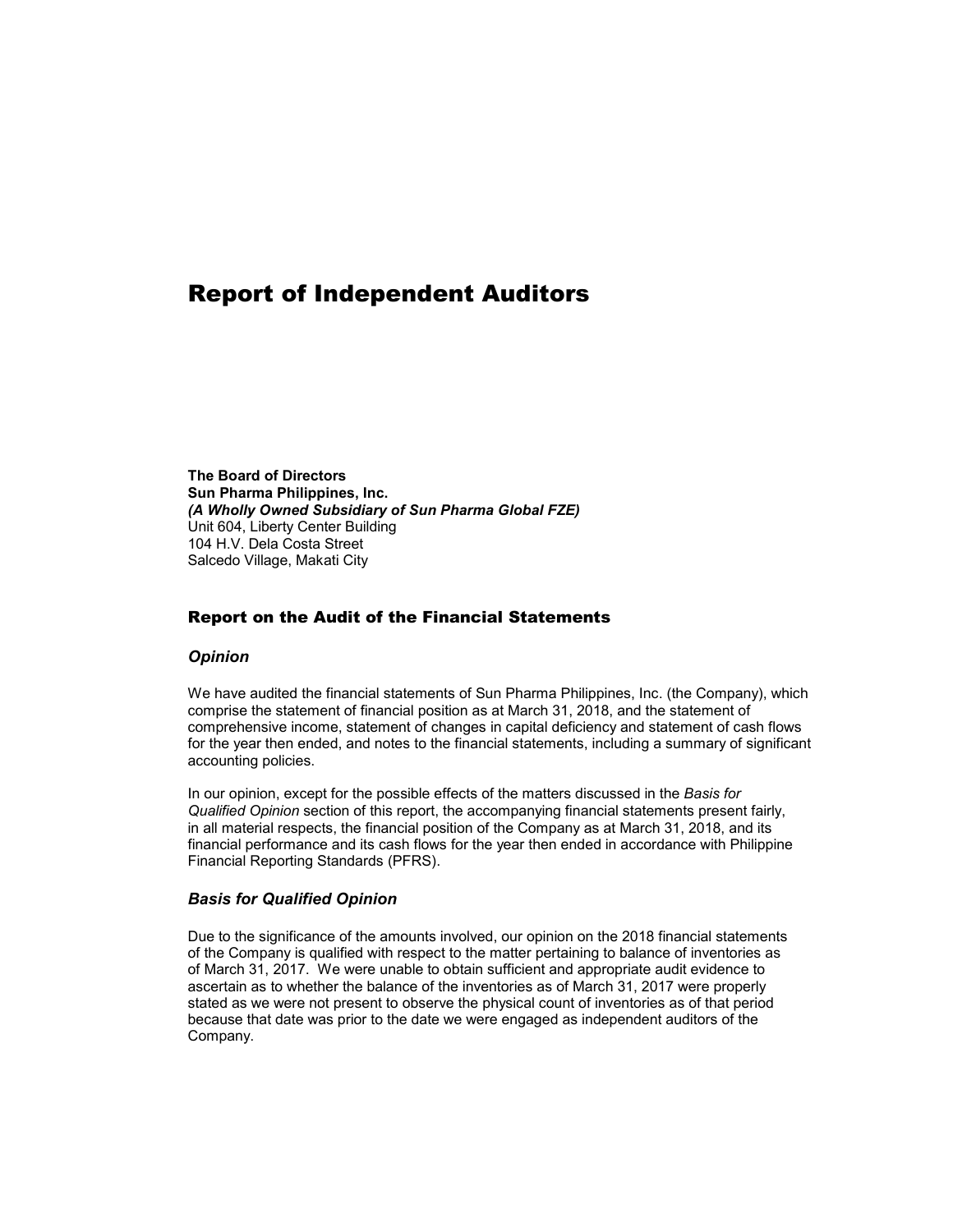We conducted our audit in accordance with Philippine Standards on Auditing (PSA). Our responsibilities under those standards are further described in the *Auditors' Responsibilities for the Audit of the Financial Statements* section of our report. We are independent of the Company in accordance with the Code of Ethics for Professional Accountants in the Philippines (Code of Ethics) together with the ethical requirements that are relevant to our audit of the financial statements in the Philippines, and we have fulfilled our other ethical responsibilities in accordance with these requirements and the Code of Ethics. We believe that the audit evidence we have obtained is sufficient and appropriate to provide a basis for our opinion.

#### *Material Uncertainty Related to Going Concern*

We draw attention to Note 1 to the financial statements, which indicates that the Company's capital deficiency further increased as at March 31, 2018 because of its continuing net losses from operations. As stated in Note 1, this condition indicates the existence of a material uncertainty that may cast significant doubt on the Company's ability to continue as a going concern. In response to this matter, management continues to strengthen its strategy to expand its market in order for the Company to increase its sales and eventually generate profit. Operating losses of the Company manifested a significant decrease from P60.1 million in 2017 to P7.6 million in 2018. Management believes that the Company will be able to recover from losses in the next succeeding years. Accordingly, the accompanying Company's financial statements have been prepared assuming that the Company will continue as a going concern which contemplates the realization of assets and the settlement of liabilities in the normal course of business. In connection with our audit, we have performed audit procedures to evaluate management's assumptions as to the Company's ability to continue as a going concern. Our opinion is not modified in respect of this matter.

#### *Emphasis of Matter*

We draw attention to Note 2 to the financial statements which describes the effect of the restatements made on the Company's March 31, 2017 account balances. As part of our audit of March 31, 2018 financial statements, we also audited the adjustments described in Note 2 that were applied to the 2017 financial statements. The 2017 financial statements were restated to properly present the correct balances presented herein as corresponding figures. In our opinion, such adjustments are appropriate and have been properly applied. We were not engaged to audit, review, or apply any procedures to the 2017 financial statements of the Company other than with respect to the adjustments described in Note 2 to the financial statements, and accordingly, we do not express an opinion or any other form of assurance on the 2017 financial statements taken as whole. Our opinion is not modified in respect of this matter.

#### *Other Matter*

The financial statements of Sun Pharma Philippines, Inc. for the year ended March 31, 2017 were audited by another auditor who expressed an unqualified opinion on those financial statements on May 25, 2017 prior to restatements.

### *Responsibilities of Management and Those Charged with Governance for the Financial Statements*

Management is responsible for the preparation and fair presentation of the financial statements in accordance with PFRS, and for such internal control as management determines is necessary to enable the preparation of financial statements that are free from material misstatement, whether due to fraud or error.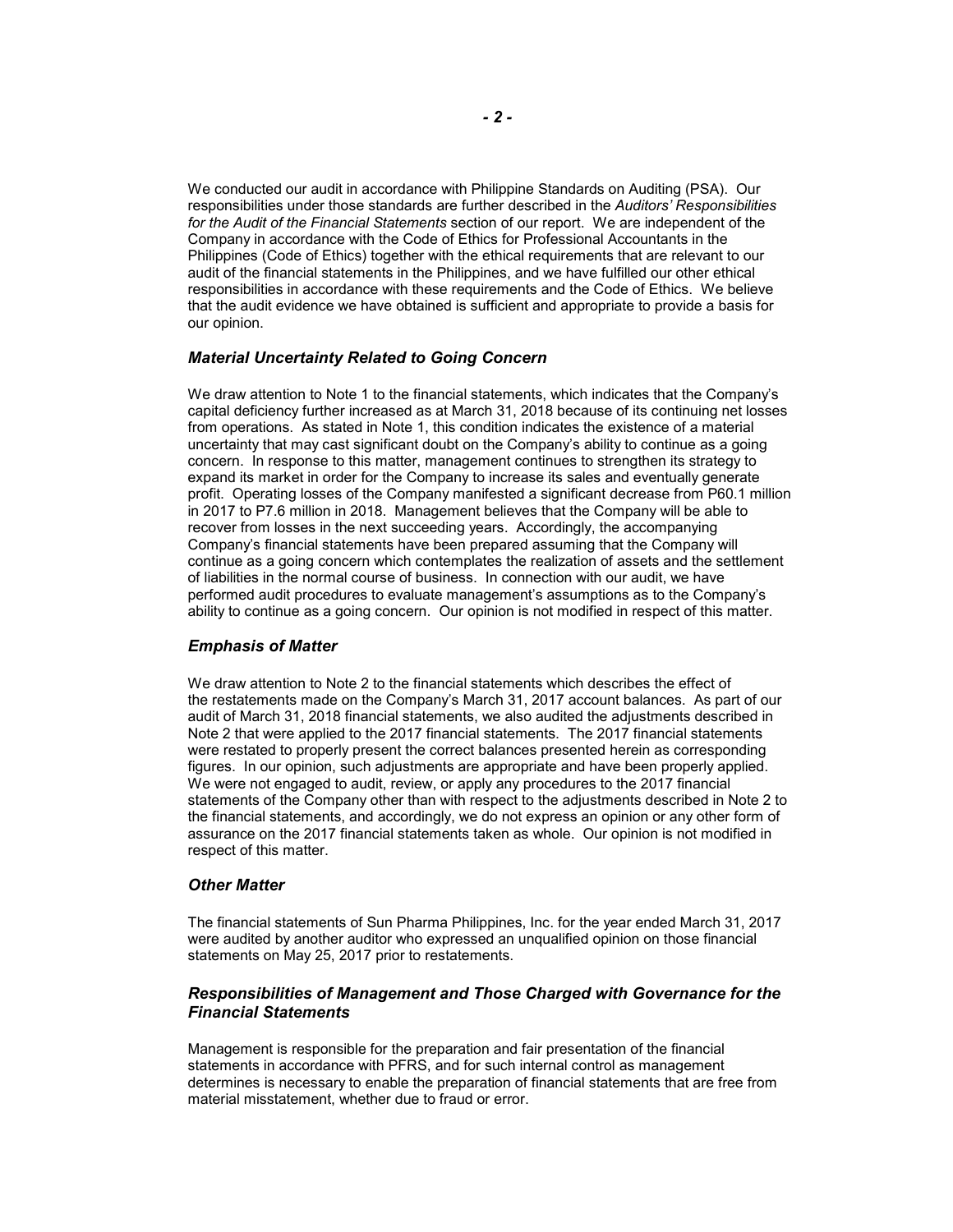In preparing the financial statements, management is responsible for assessing the Company's ability to continue as a going concern, disclosing, as applicable, matters related to going concern and using the going concern basis of accounting unless management either intends to liquidate the Company or to cease operations, or has no realistic alternative but to do so.

Those charged with governance are responsible for overseeing the Company's financial reporting process.

#### *Auditors' Responsibilities for the Audit of the Financial Statements*

Our objectives are to obtain reasonable assurance about whether the financial statements as a whole are free from material misstatement, whether due to fraud or error, and to issue an auditors' report that includes our opinion. Reasonable assurance is a high level of assurance, but is not a guarantee that an audit conducted in accordance with PSA will always detect a material misstatement when it exists. Misstatements can arise from fraud or error and are considered material if, individually or in the aggregate, they could reasonably be expected to influence the economic decisions of users taken on the basis of these financial statements.

As part of an audit in accordance with PSA, we exercise professional judgment and maintain professional skepticism throughout the audit. We also:

- Identify and assess the risks of material misstatement of the financial statements, whether due to fraud or error, design and perform audit procedures responsive to those risks, and obtain audit evidence that is sufficient and appropriate to provide a basis for our opinion. The risk of not detecting a material misstatement resulting from fraud is higher than for one resulting from error, as fraud may involve collusion, forgery, intentional omissions, misrepresentations, or the override of internal control.
- Obtain an understanding of internal control relevant to the audit in order to design audit procedures that are appropriate in the circumstances, but not for the purpose of expressing an opinion on the effectiveness of the Company's internal control.
- Evaluate the appropriateness of accounting policies used and the reasonableness of accounting estimates and related disclosures made by management.
- Conclude on the appropriateness of management's use of the going concern basis of accounting and, based on the audit evidence obtained, whether a material uncertainty exists related to events or conditions that may cast significant doubt on the Company's ability to continue as a going concern. If we conclude that a material uncertainty exists, we are required to draw attention in our auditors' report to the related disclosures in the financial statements or, if such disclosures are inadequate, to modify our opinion. Our conclusions are based on the audit evidence obtained up to the date of our auditors' report. However, future events or conditions may cause the Company to cease to continue as a going concern.
- Evaluate the overall presentation, structure and content of the financial statements, including the disclosures, and whether the financial statements represent the underlying transactions and events in a manner that achieves fair presentation.

We communicate with those charged with governance regarding, among other matters, the planned scope and timing of the audit and significant audit findings, including any significant deficiencies in internal control that we identify during our audit.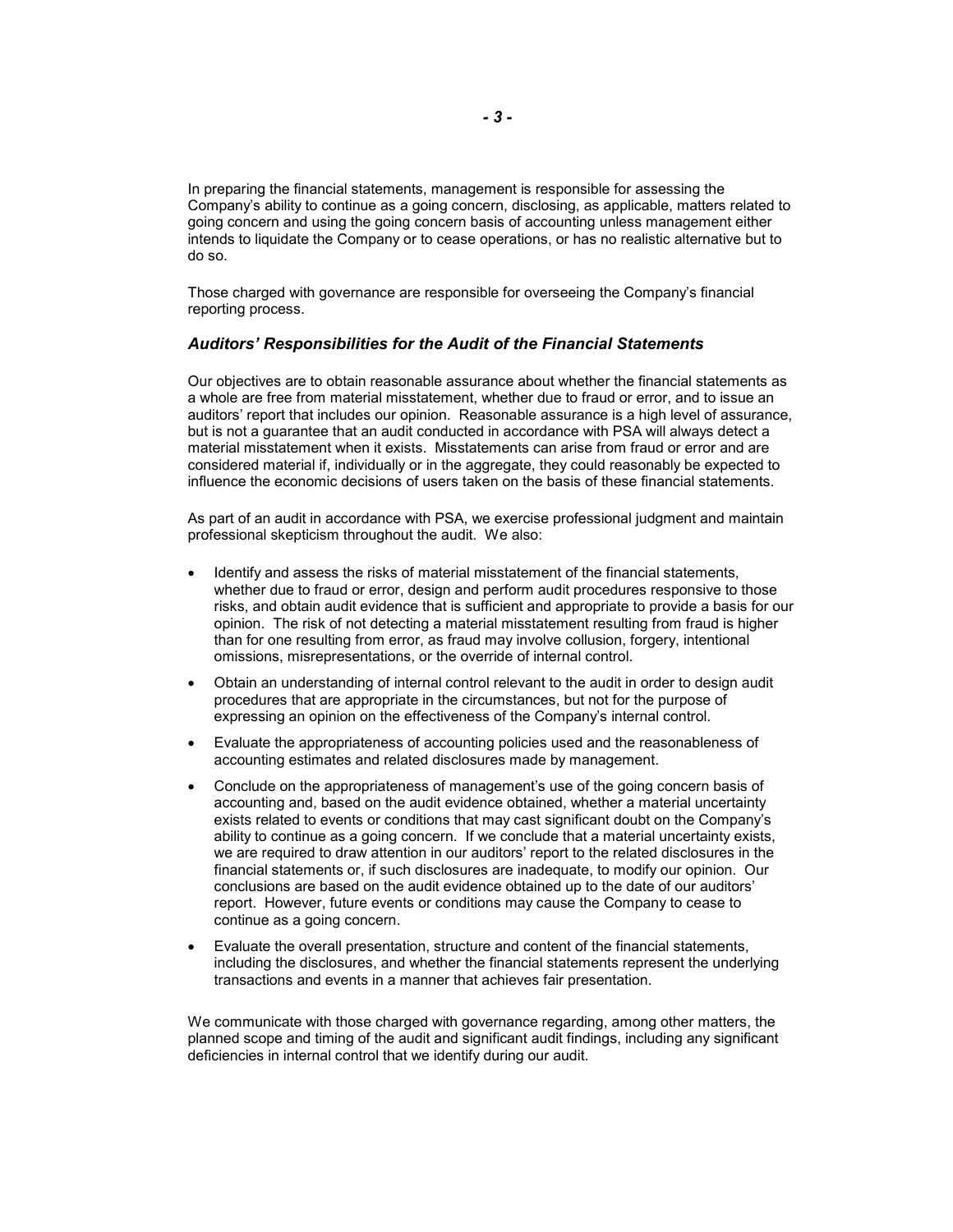#### Report on Other Legal and Regulatory Requirements

Our audit was conducted for the purpose of forming an opinion on the basic financial statements taken as a whole. As discussed in Note 21 to the financial statements, the Company presented the supplementary information required by the Bureau of Internal Revenue in supplemental schedules filed separately from the basic financial statements. Such supplementary information is the responsibility of the management. The supplementary information, however, is not a required part of the basic financial statements prepared in accordance with PFRS and it is also not a required disclosure under the Securities Regulation Code Rule 68, as amended, of the Philippine Securities and Exchange Commission.

## PUNONGBAYAN & ARAULLO

#### **By: Mailene Sigue-Bisnar**  Partner

 CPA Reg. No. 0090230 TIN 120-319-128 PTR No. 6616003 January 3, 2018, Makati City SEC Group A Accreditation Partner - No. 0396-AR-3 (until Oct. 15, 2018) Firm - No. 0002-FR-5 (until Mar. 26, 2021) BIR AN 08-002511-20-2018 (until Jan. 25, 2021) Firm's BOA/PRC Cert. of Reg. No. 0002 (until Dec. 31, 2018)

June 18, 2018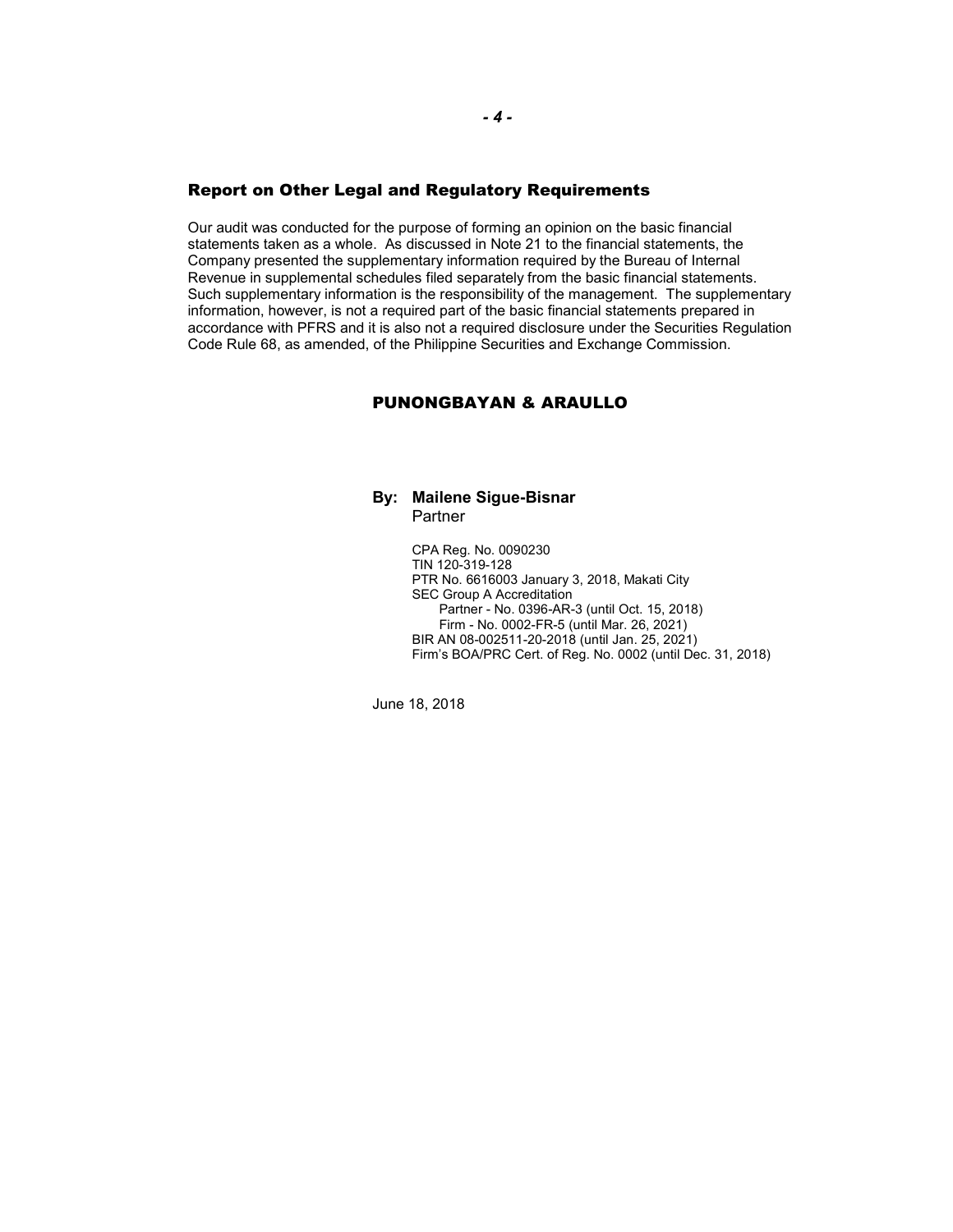#### **SUN PHARMA PHILIPPINES, INC.**

#### **(A Wholly Owned Subsidiary of Sun Pharma Global FZE)**

**STATEMENT OF FINANCIAL POSITION**

#### **MARCH 31, 2018**

**(With Comparative Figures as of March 31, 2017 and Corresponding Figures as of April 1, 2016)**

**(Amounts in Philippine Pesos)**

| <b>FOR CLIENT'S APPROVAL:</b><br>Signature:<br>Position: |                | (Amounts in Philippine Pesos) |              |                                     |              |                                        |
|----------------------------------------------------------|----------------|-------------------------------|--------------|-------------------------------------|--------------|----------------------------------------|
| Date:                                                    |                |                               |              | March 31,<br>2017<br>(As Restated - |              | April 1,<br>2016<br>$(As$ Restated $-$ |
|                                                          | <b>Notes</b>   | 2018                          |              | see Note 2)                         |              | see Note 2)                            |
| <b>ASSETS</b>                                            |                |                               |              |                                     |              |                                        |
| <b>CURRENT ASSETS</b>                                    |                |                               |              |                                     |              |                                        |
| Cash                                                     | $\overline{4}$ | P<br>10,878,827               | P            | 15,917,778                          | $\mathbf{P}$ | 17,340,201                             |
| Trade and other receivables - net                        | 5              | 83,150,762                    |              | 42,520,393                          |              | 33,946,375                             |
| Inventories - net                                        | 6              | 81,446,365                    |              | 49,071,381                          |              | 57,189,150                             |
| Other current assets                                     | 7              | 4,315,356                     |              | 63,678,895                          |              | 48,384,436                             |
| <b>Total Current Assets</b>                              |                | 179,791,310                   |              | 171,188,447                         |              | 156,860,162                            |
| <b>NON-CURRENT ASSETS</b>                                |                |                               |              |                                     |              |                                        |
| Property and equipment - net                             | 8              | 6,766,831                     |              | 9,800,273                           |              | 14,210,647                             |
| Deferred tax assets                                      | 13             |                               |              | 20,834,951                          |              | 715,990                                |
| Other non-current assets                                 | 16             | 1,025,228                     |              | 585,728                             |              |                                        |
| <b>Total Non-current Assets</b>                          |                | 7,792,059                     |              | 31,220,952                          |              | 14,926,637                             |
| <b>TOTAL ASSETS</b>                                      |                | P<br>187,583,369              | P            | 202,409,399                         | $\mathbf{P}$ | 171,786,799                            |
| <b>LIABILITIES AND CAPITAL DEFICIENCY</b>                |                |                               |              |                                     |              |                                        |
| <b>CURRENT LIABILITIES</b>                               |                |                               |              |                                     |              |                                        |
| Trade and other payables                                 | 9              | P<br>184, 175, 487            | P            | 163,503,464                         | P            | 85,036,307                             |
| NON-CURRENT LIABILITIES                                  |                |                               |              |                                     |              |                                        |
| Advances from parent company                             | 14             | 358,818,334                   |              | 345, 167, 970                       |              | 301,725,870                            |
| Retirement benefit obligation                            | 12             | 855,570                       |              |                                     |              |                                        |
| Total Non-current Liabilities                            |                | 359,673,904                   |              | 345, 167, 970                       |              | 301,725,870                            |
| <b>Total Liabilities</b>                                 |                | 543,849,391                   |              | 508, 671, 434                       |              | 386,762,177                            |
| <b>CAPITAL DEFICIENCY</b>                                |                |                               |              |                                     |              |                                        |
| Capital stock                                            | 15             | 8,653,400                     |              | 8,653,400                           |              | 8,653,400                              |
| Deficit                                                  | $\sqrt{2}$     | 364,919,422)                  |              | 314,915,435)                        |              | 223, 628, 778                          |
| Total Capital Deficiency                                 |                | 356,266,022)                  |              | 306,262,035)                        |              | 214,975,378)                           |
| TOTAL LIABILITIES AND CAPITAL DEFICIENCY                 |                | $\mathbf P$<br>187,583,369    | $\, {\bf p}$ | 202,409,399                         | $\, {\bf p}$ | 171,786,799                            |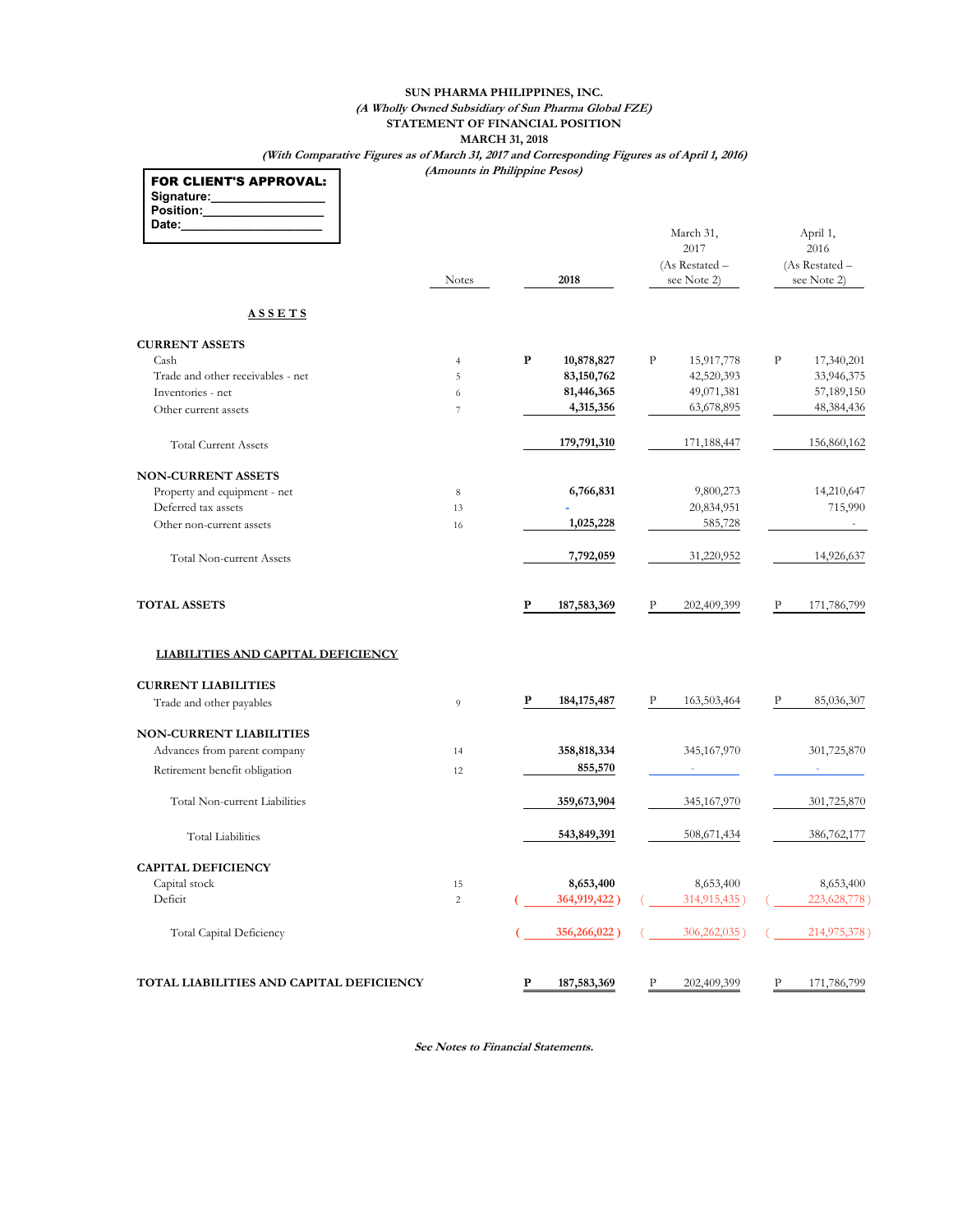#### **SUN PHARMA PHILIPPINES, INC. (A Wholly Owned Subsidiary of Sun Pharma Global FZE) STATEMENT OF COMPREHENSIVE INCOME FOR THE YEAR ENDED MARCH 31, 2018**

**(With Comparative Figures for the Year Ended March 31, 2017) (Amounts in Philippine Pesos)**

| <b>FOR CLIENT'S APPROVAL:</b><br>Signature:___________________<br>Position:__________________                                                                                                                                 |                |              |                  |              |                  |
|-------------------------------------------------------------------------------------------------------------------------------------------------------------------------------------------------------------------------------|----------------|--------------|------------------|--------------|------------------|
| Date: and the state of the state of the state of the state of the state of the state of the state of the state of the state of the state of the state of the state of the state of the state of the state of the state of the |                |              |                  |              | 2017             |
|                                                                                                                                                                                                                               |                |              |                  |              | (As Restated $-$ |
|                                                                                                                                                                                                                               | <b>Notes</b>   |              | 2018             |              | see Note 2)      |
| <b>REVENUES</b> - Net                                                                                                                                                                                                         | $\overline{c}$ | $\mathbf{P}$ | 239, 377, 159    | $\mathbf{p}$ | 182,801,766      |
| <b>COST OF GOODS SOLD</b>                                                                                                                                                                                                     | 10             |              | 109,394,736      |              | 124,814,816      |
| <b>GROSS PROFIT</b>                                                                                                                                                                                                           |                |              | 129,982,423      |              | 57,986,950       |
| <b>SELLING AND ADMINISTRATIVE</b><br><b>EXPENSES</b>                                                                                                                                                                          | 10             |              | 137,613,655      |              | 118,059,419      |
| <b>OPERATING LOSS</b>                                                                                                                                                                                                         |                | 6            | $7,631,232$ (    |              | $60,072,469$ )   |
| <b>OTHER CHARGES - Net</b>                                                                                                                                                                                                    | 11             |              | $18,921,067$ )   |              | 50,172,988)      |
| <b>LOSS BEFORE TAX</b>                                                                                                                                                                                                        |                | 6            | $26,552,299$ )   | $\sim$ 6     | 110,245,457)     |
| TAX INCOME (LOSS)                                                                                                                                                                                                             | 13             |              | 23,451,688)      |              | 18,958,800       |
| <b>NET LOSS</b>                                                                                                                                                                                                               |                | 6            | $50,003,987$ ) ( |              | 91,286,657)      |
| OTHER COMPREHENSIVE INCOME                                                                                                                                                                                                    |                |              |                  |              |                  |
| <b>TOTAL COMPREHENSIVE LOSS</b>                                                                                                                                                                                               |                | (P)          | $50,003,987$ )   | (P)          | 91,286,657)      |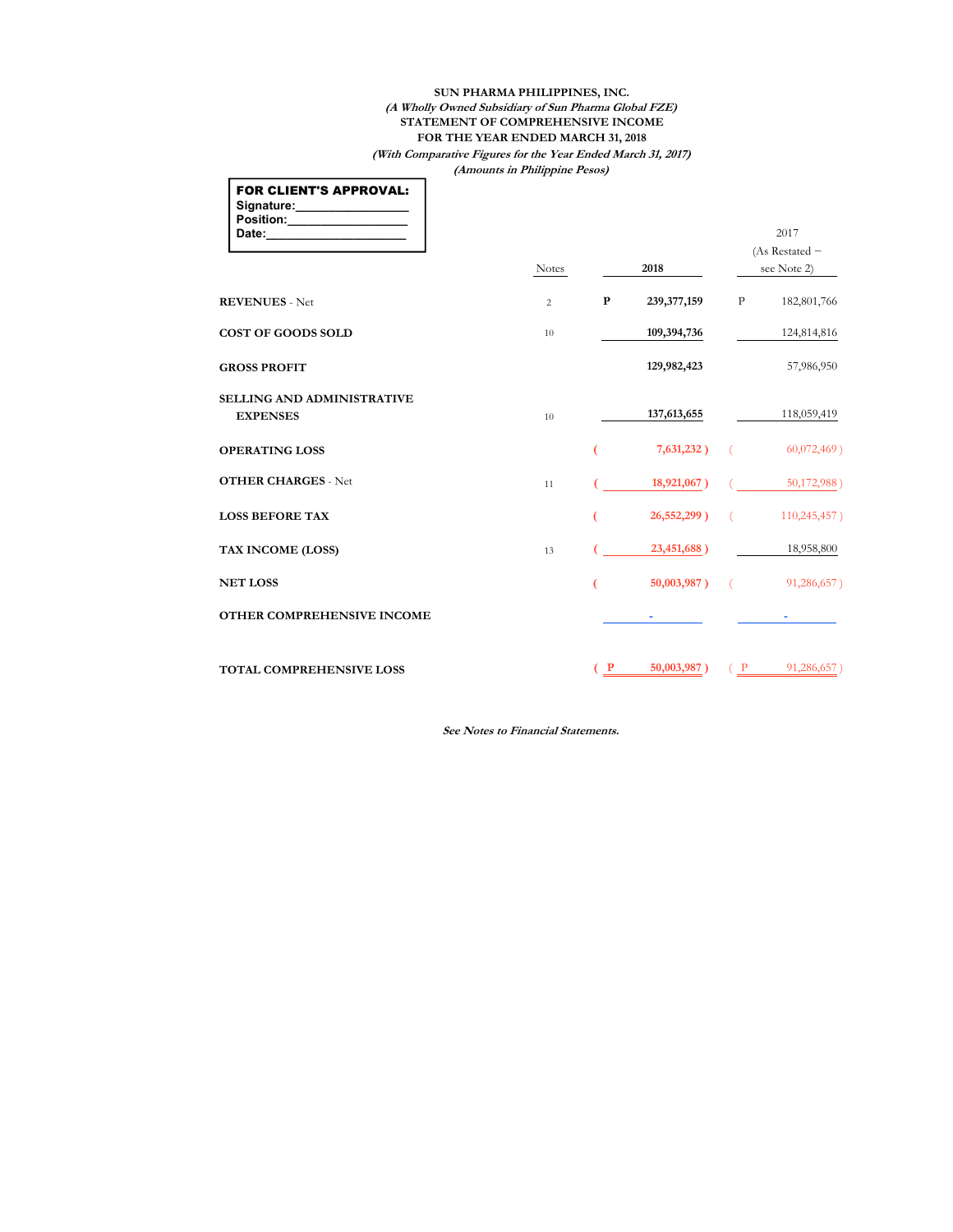#### **SUN PHARMA PHILIPPINES, INC. (A Wholly Owned Subsidiary of Sun Pharma Global FZE) STATEMENT OF CHANGES IN CAPITAL DEFICIENCY FOR THE YEAR ENDED MARCH 31, 2018 (With Comparative Figures for the Year Ended March 31, 2017) (Amounts in Philippine Pesos)**

 $\vert$  FOR CLIENT'S APPROVAL:

| Signature:__________________<br>Date: |              | <b>Capital Stock</b> |     | <b>Reserves</b><br>(As Restated $-$ |     | Deficit<br>(As Restated $-$ |     |                |
|---------------------------------------|--------------|----------------------|-----|-------------------------------------|-----|-----------------------------|-----|----------------|
|                                       |              | See Note 15)         |     | see Note 2)                         |     | see Note 2)                 |     | Total          |
| Balance at April 1, 2017              |              |                      |     |                                     |     |                             |     |                |
| As previously reported                | $\mathbf{P}$ | 8,653,400            | (P) | 52,072,495)                         | (P) | 263,786,329)                | (P) | 307, 205, 424) |
| Effect of restatements                |              |                      |     | 52,072,495                          |     | $51,129,106$ )              |     | 943,389        |
| As restated                           |              | 8,653,400            |     |                                     |     | 314,915,435)                |     | 306,262,035)   |
| Net loss for the year                 |              |                      |     |                                     |     | 50,003,987                  |     | 50,003,987     |
| Balance as at March 31, 2018          |              | 8,653,400            | P   |                                     | (P) | 364,919,422                 | (P) | 356,266,022)   |
| Balance at April 1, 2016              |              |                      |     |                                     |     |                             |     |                |
| As previously reported                | P            | 8,653,400            | (P) | 1,840,374)                          | (P) | 221,788,404)                | (P) | 214,975,378)   |
| Effect of restatements                |              |                      |     | 1,840,374                           |     | 1,840,374)                  |     |                |
| As restated                           |              | 8,653,400            |     |                                     |     | 223, 628, 778               |     | 214,975,378    |
| Net loss for the year                 |              |                      |     |                                     |     |                             |     |                |
| As previously reported                |              |                      |     |                                     |     | 41,997,925)                 |     | 41,997,925)    |
| Effect of restatements                |              |                      |     |                                     |     | 49,288,732                  |     | 49,288,732     |
| As restated                           |              |                      |     |                                     |     | 91,286,657                  |     | 91,286,657)    |
| Other comprehensive income            |              |                      |     |                                     |     |                             |     |                |
| As previously reported                |              |                      |     | 50,232,121                          |     |                             |     | 50,232,121     |
| Effect of restatements                |              |                      |     | 50,232,121)                         |     |                             |     | 50,232,121)    |
| As restated                           |              |                      |     |                                     |     |                             |     |                |
| Balance as at March 31, 2017          | $\mathbf{P}$ | 8,653,400            | P   |                                     | (P) | 314,915,435)                | (P) | 306,262,035    |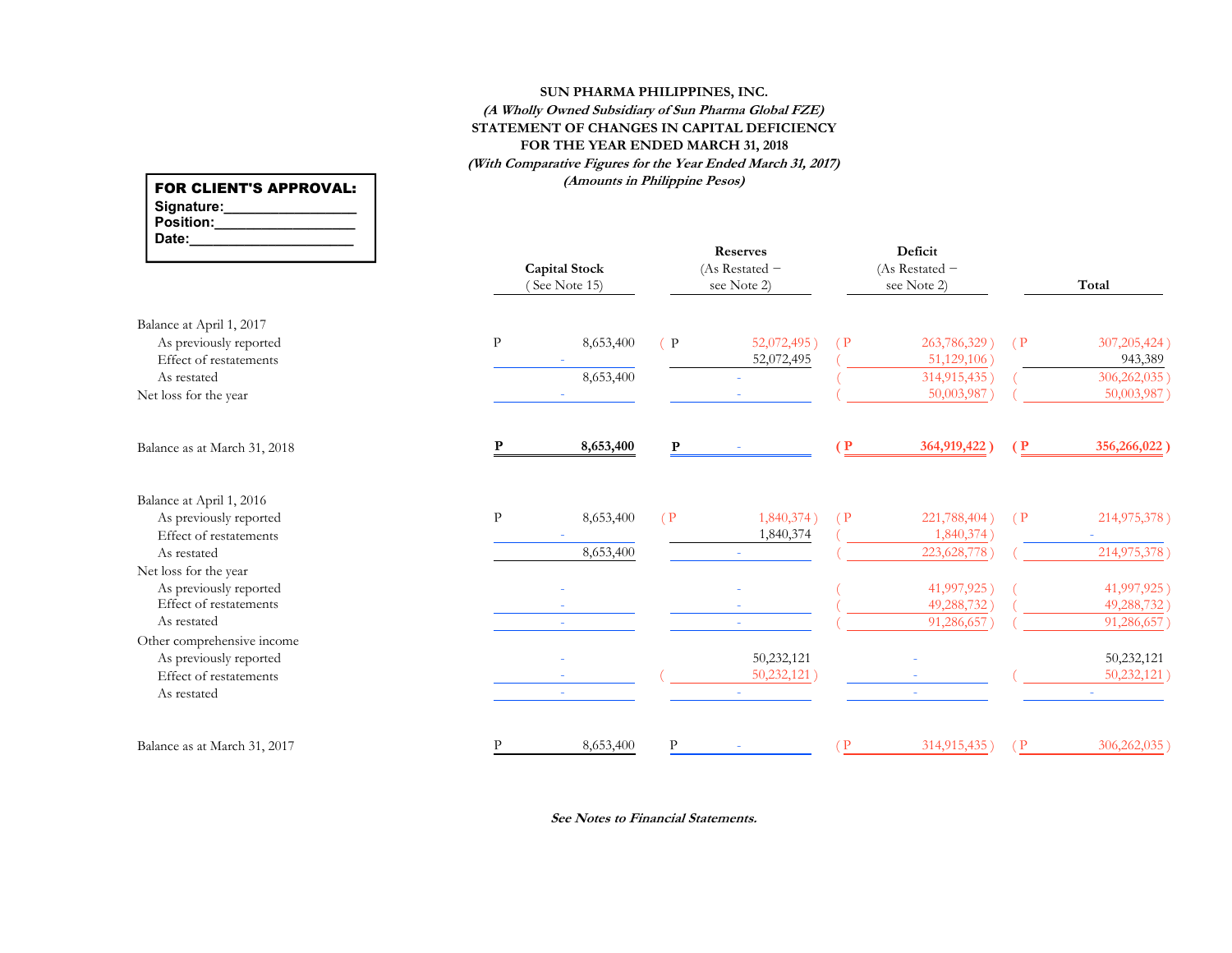#### **SUN PHARMA PHILIPPINES, INC. (A Wholly Owned Subsidiary of Sun Pharma Global FZE) STATEMENT OF CASH FLOWS FOR THE YEAR ENDED MARCH 31, 2018**

**(With Comparative Figures for the Year Ended March 31, 2017)**

**(Amounts in Philippine Pesos)**

| <b>FOR CLIENT'S APPROVAL:</b>                   |              |                             |                   |
|-------------------------------------------------|--------------|-----------------------------|-------------------|
| Signature:<br><b>Position:</b>                  |              |                             |                   |
| Date:                                           |              |                             | 2017              |
|                                                 |              |                             | (As Restated $-$  |
|                                                 | <b>Notes</b> | 2018                        | see Note 2)       |
| <b>CASH FLOWS FROM OPERATING ACTIVITIES</b>     |              |                             |                   |
| Loss before tax                                 |              | 26,552,299)<br>$\mathbf{P}$ | (P 110, 245, 457) |
| Adjustments for:                                |              |                             |                   |
| Unrealized loss on foreign exchange transaction | 11, 14       | 15,476,465                  | 50,232,121        |
| Depreciation and amortization                   | 7, 8, 10     | 4,807,421                   | 5,199,743         |
| Gain on disposal of assets                      | 8, 11        | 345,946)                    |                   |
| Interest income                                 | 11           | 43,137)                     | 38,035)           |
| Operating loss before working capital changes   |              | 6,657,496)                  | 54,851,628)       |
| Increase in trade and other receivables         |              | 40,630,369)                 | 8,574,018)        |
| Decrease (increase) in inventories              |              | 32,374,984)                 | 8,117,769         |
| Decrease (increase) in other current assets     |              | 56,739,954                  | 15,294,459)       |
| Increase in other non-current assets            |              | 439,500)                    | 1,745,889)        |
| Increase in trade and other payables            |              | 18,845,921                  | 71,677,136        |
| Increase in retirement benefit obligation       |              | 855,570                     |                   |
| Cash used in operations                         |              | 3,660,904)                  | $671,089$ )       |
| Interest received                               | 11           | 43,137                      | 38,035            |
| Cash paid for income taxes                      |              | 8,627)                      |                   |
| Net Cash Used in Operating Activities           |              | 3,626,394)                  | 633,054)          |
| <b>CASH FLOWS FROM INVESTING ACTIVITIES</b>     |              |                             |                   |
| Acquisitions of property and equipment          | 8            | 1,758,503)<br>6             | 789,369)          |
| Proceeds from sale of property and equipment    | 8            | 345,946                     |                   |
| Net Cash Used in Investing Activities           |              | 1,412,557)                  | 789,369)          |
| <b>NET DECREASE IN CASH</b>                     |              | 5,038,951)                  | 1,422,423)        |
| <b>CASH AT BEGINNING OF YEAR</b>                |              | 15,917,778                  | 17,340,201        |
| <b>CASH AT END OF YEAR</b>                      |              | P<br>10,878,827             | Р<br>15,917,778   |

#### **Supplementary Information on Non-cash Financing Activities ‒**

In 2018 and 2017, the Company recognized unrealized foreign exchange loss on its advances from parent company amounting to P13.7 million and P43.4 million, respectively, and is presented as part of Other Charges - Net account in the statements of comprehensive income (see Notes 11 and 14).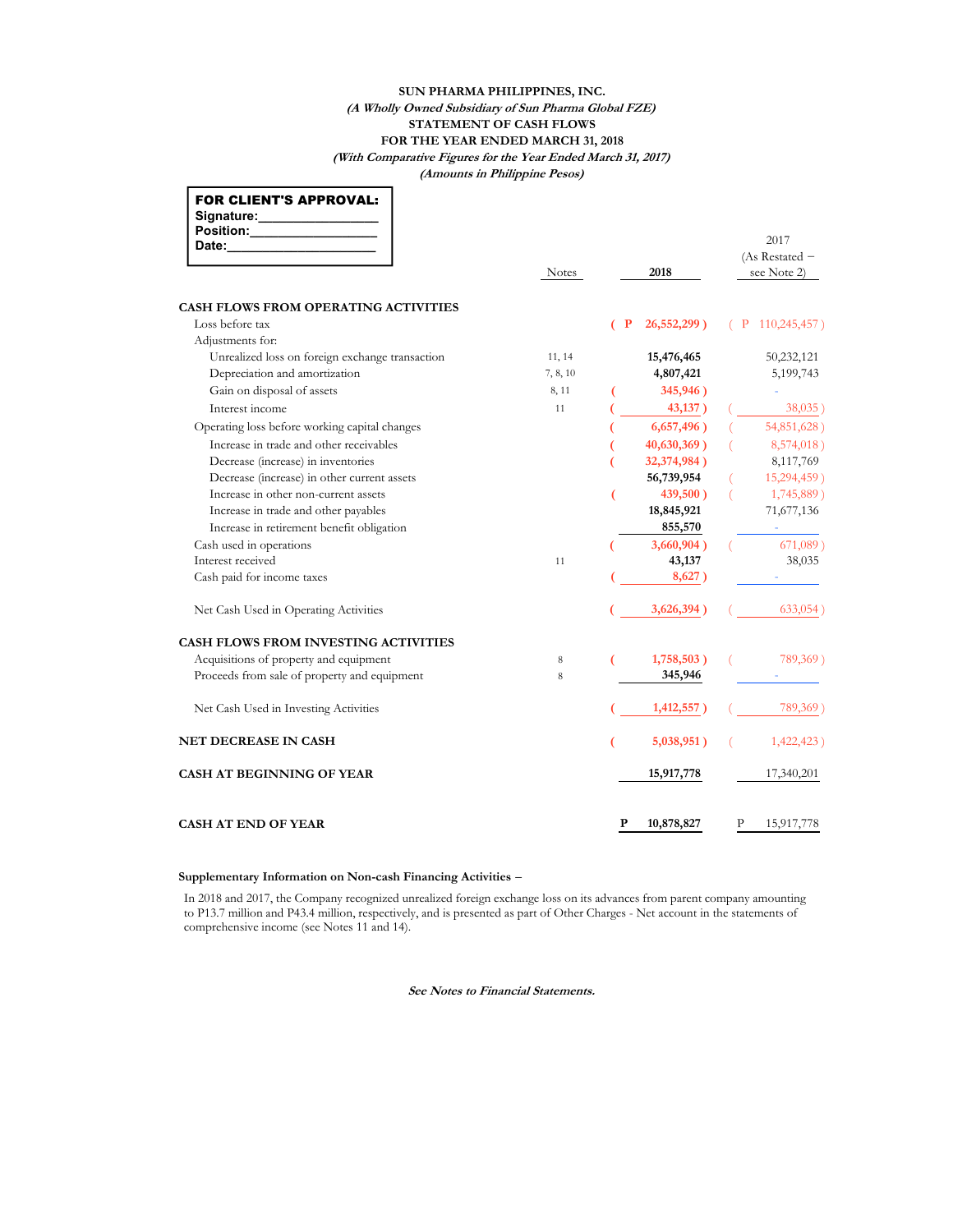| <b>FOR CLIENT'S APPROVAL:</b> |  |
|-------------------------------|--|
| Signature:                    |  |
| Position:                     |  |
| Date:                         |  |
|                               |  |

# **SUN PHARMA PHILIPPINES, INC. (A Wholly Owned Subsidiary of Sun Pharma Global FZE) NOTES TO FINANCIAL STATEMENTS MARCH 31, 2018 (With Comparative Figures as of March 31, 2017) (Amounts in Philippine Pesos)**

## **1. GENERAL INFORMATION**

## **1.1 Corporate Information**

Sun Pharma Philippines, Inc. (the Company) was incorporated and registered with the Philippine Securities and Exchange Commission on December 8, 2011 primarily to engage in the business of marketing and distribution on wholesale of pharmaceutical, cosmetics and chemical products.

The Company is a wholly owned subsidiary of Sun Pharma Global FZE (the Parent Company), a free zone limited liability establishment incorporated in Sharjah Airport International Free Zone, Sharjah, United Arab Emirates (U.A.E.) pursuant to Emiri Decree no. 2 of 1995 and in accordance with the implementation procedures of the free zone establishment that is engaged in sourcing pharmaceutical formulations and active pharmaceutical ingredients mainly manufactured by Sun Pharmaceutical Industries Limited – India, the Ultimate Parent Company, and supplying to the overseas related parties. The Ultimate Parent Company is involved with manufacturing operations that are focused on producing generics, branded generics, speciality, over-the-counter products, anti-retrovirals, Active Pharmaceutical Ingredients and intermediates in the full range of dosage forms, including tablets, capsules, injectables, ointments, creams and liquids.

The registered office of the Company, which is also its principal place of business, is located at Unit 604, Liberty Center Building, 104 H.V. Dela Costa Street, Salcedo Village, Makati City. The registered office of the Parent Company is located at Executive Suite Y-43, P.O. Box 122304, Sharjah, U.A.E., while the Ultimate Parent Company is located at Sun House CTS No. 201 B/1, Western Express Highway, Goregaon, Mumbai 400063.

## **1.2 Status of Operations**

The Company generated net losses from its operations amounting to P50.0 million and P91.3 million in 2018 and 2017, respectively. As a result, the Company continues to report substantial deficit of P364.9 million and P314.9 million as at March 31, 2018 and 2017, respectively. This condition indicates the existence of an uncertainty that may cast significant doubt on the Company's ability to continue as a going concern. In response to this matter, the Company's management continues to strengthen the strategy to expand its market in order for the Company to increase its sales and eventually generate profit through continuous intensive marketing of its products. Operating losses of the Company manifested a significant decrease from P60.1 million in 2017 to P7.6 million in 2018. Management believes that the Company will be able to recover from losses in the next succeeding years and that the Company remains to have a strong financial condition since it is part of a group of companies. Accordingly, the financial statements have been prepared assuming that the Company will continue as a going concern. The financial statements do not include any adjustments to reflect possible future effects on the recoverability and classification of assets or the amount and classification of liabilities that might result from the outcome of this uncertainty.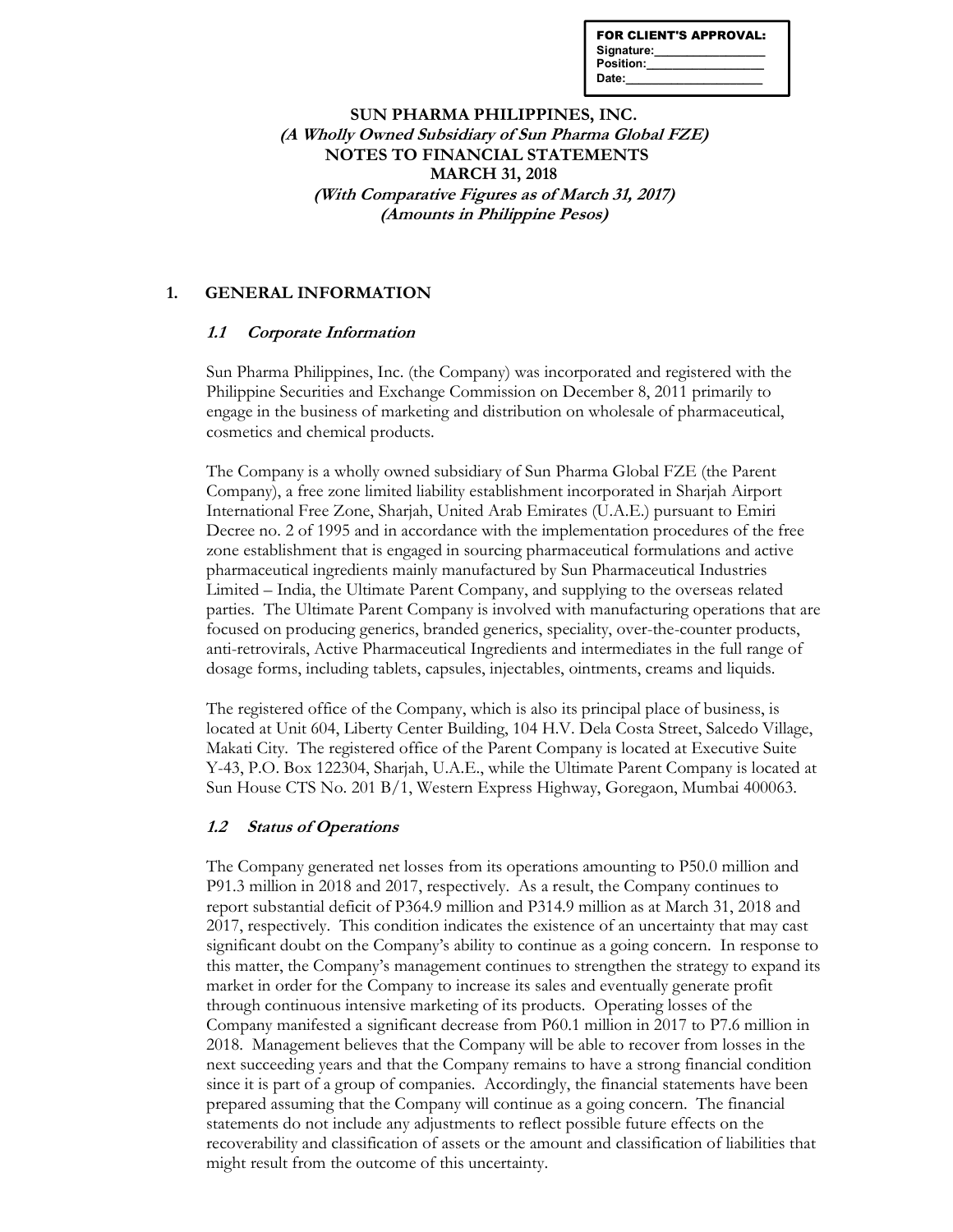## **1.3 Approval of Financial Statements**

The financial statements of the Company as at and for the fiscal year March 31, 2018 (including the comparative financial statements as at and for the year ended March 31, 2017) were authorized for issue by the Company's Board of Directors (BOD) on June 18, 2018.

## **2. SUMMARY OF SIGNIFICANT ACCOUNTING POLICIES**

The significant accounting policies that have been used in the preparation of these financial statements are summarized below and in the succeeding pages. These policies have been consistently applied to all the years presented, unless otherwise stated.

#### **2.1 Basis of Preparation of Financial Statements**

#### *(a) Statement of Compliance with Philippine Financial Reporting Standards*

The financial statements of the Company have been prepared in accordance with Philippine Financial Reporting Standards (PFRS). PFRS are adopted by the Financial Reporting Standards Council (FRSC) from the pronouncements issued by the International Accounting Standards Board, and approved by the Philippine Board of Accountancy.

The financial statements have been prepared using the measurement bases specified by PFRS for each type of asset, liability, income and expense. The measurement bases are more fully described in the accounting policies that follow.

#### *(b) Restatements of Previously Issued 2017 Financial Statements*

In 2018, the Company's management performed a review of its prior year financial statements to verify that the recognition and measurement of the Company's assets, liabilities, revenues and expenses are in accordance with the relevant accounting and financial reporting standards. Accordingly, the Company's management has made certain prior period adjustments to correct the 2017 balances. The Company's management also made reclassifications on certain asset, equity, revenue and expense accounts to conform with the current year presentation. The balances in the statement of financial position, statement of comprehensive income, statement of changes in capital deficiency and statement of cash flow of the Company have been restated from the amounts previously reported as of and for the fiscal year ended March 31, 2017.

The effect of the restatements in the statement of financial position as at March 31, 2017 are summarized as follows:

|                                                                                                                              |                                                    |                          | Adjustments Due To                                                                             |
|------------------------------------------------------------------------------------------------------------------------------|----------------------------------------------------|--------------------------|------------------------------------------------------------------------------------------------|
|                                                                                                                              | As Previously<br>Reported                          | Error                    | Reclassification<br>As Restated                                                                |
| Changes in assets:<br>Trade and other receivables<br>Other current assets<br>Deferred tax assets<br>Other non-current assets | Р<br>37, 131, 385<br>69,653,631<br>19,891,562<br>۰ | ٠<br>$\sim$<br>943,389   | P<br>5,389,008 P<br>42,520,393<br>63,678,895<br>5,974,736)<br>20,834,951<br>585,728<br>585,728 |
|                                                                                                                              |                                                    | 943,389 P                |                                                                                                |
| Changes in capital deficiency-<br>Deficit                                                                                    | P                                                  | 315,858,824) P 943,389 P | (P 314,915,435)                                                                                |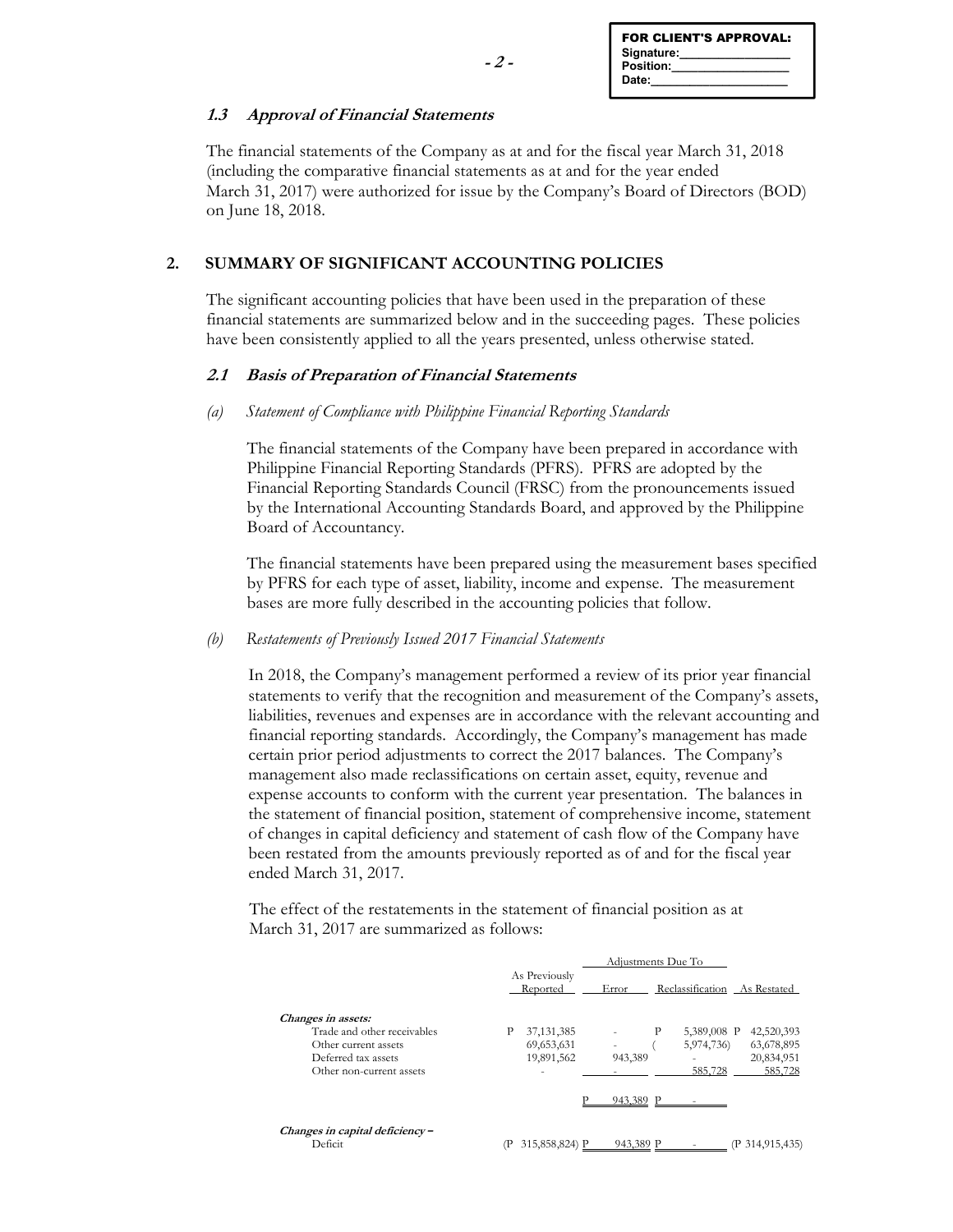| <b>FOR CLIENT'S APPROVAL:</b> |
|-------------------------------|
| Signature:                    |
| Position:                     |
| Date:                         |
|                               |

The effect of the restatements in the statement of income for the year ended March 31, 2017 are summarized as follows:

|                                    |   |                           | Adjustments Due To |                  |             |
|------------------------------------|---|---------------------------|--------------------|------------------|-------------|
|                                    |   | As Previously<br>Reported | Error              | Reclassification | As Restated |
| Changes in income (expenses):      |   |                           |                    |                  |             |
| Other charges – net                | Р | 59,133                    | ۰                  | $50,232,121)$ (P | 50,172,988) |
| Other comprehensive income (loss)  |   | 50,232,121                | ٠                  | 50,232,121       | ٠           |
| Tax income                         |   | 18,015,411                | 943,389            |                  | 18,958,800  |
| Effect on total comprehensive loss |   |                           | 943.389            |                  |             |

The effect of the restatements in the statement of cash flow for the year ended March 31, 2017 pertains only to the reclassification of the foreign exchange gain or loss amounting to P50.2 million from the other comprehensive income section to profit or loss section of the statement of comprehensive income.

#### *(c) Presentation of Financial Statements*

The financial statements are presented in accordance with Philippine Accounting Standard (PAS) 1, *Presentation of Financial Statements*. The Company presents all items of income and expense and other comprehensive income or loss in a single statement of comprehensive income.

The Company presents a third statement of financial position as at the beginning of the preceding period when it applies an accounting policy retrospectively, or makes a retrospective restatement or reclassification of items that has a material effect on the information in the statement of financial position at the beginning of the preceding period. The related notes to the third statement of financial position are not required to be disclosed.

#### *(d) Functional and Presentation Currency*

These financial statements are presented in Philippine pesos, the Company's functional and presentation currency, and all values represent absolute amounts except when otherwise indicated.

Items included in the financial statements of the Company are measured using its functional currency, the currency of the primary economic environment in which the Company operates.

#### **2.2 Adoption of New and Amended PFRS**

#### *(a) Effective in Fiscal Year 2018 that are Relevant to the Company*

The Company adopted for the first time the following amendments to PFRS, which are mandatorily effective for annual periods beginning on or after April 1, 2017:

| PAS 7 (Amendments)  | Statement of Cash Flows -              |
|---------------------|----------------------------------------|
|                     | Disclosure Initiative                  |
| PAS 12 (Amendments) | Income Taxes – Recognition of Deferred |
|                     | Tax Assets for Unrealized Losses       |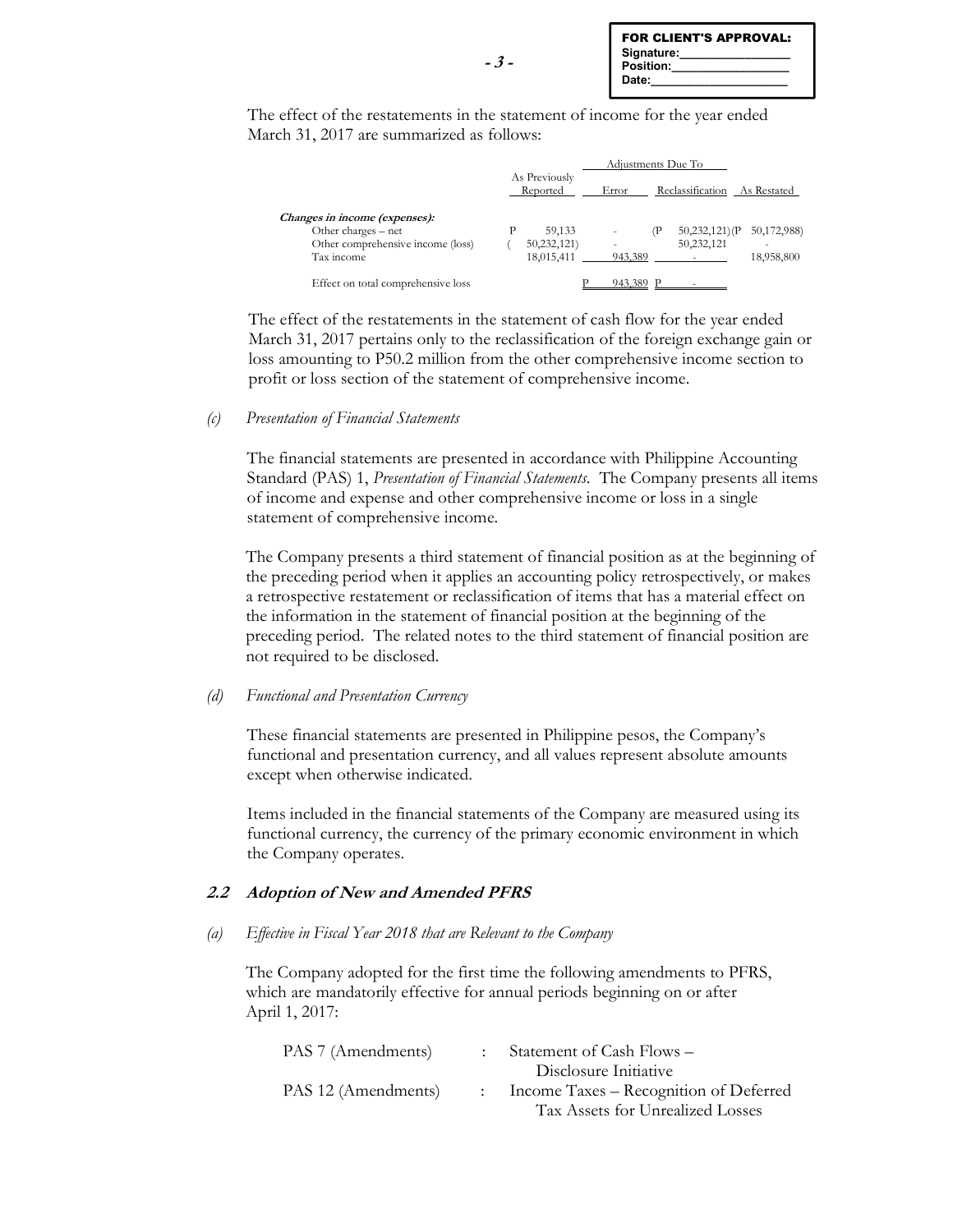Discussed below are the relevant information about the amendments.

(i) PAS 7 (Amendments), *Statement of Cash Flows – Disclosure Initiative*. The amendments are designed to improve the quality of information provided to users of financial statements about changes in an entity's debt and related cash flows (and non-cash changes). They require an entity to provide disclosures that enable users to evaluate changes in liabilities arising from financing activities. An entity applies its judgment when determining the exact form and content of the disclosures needed to satisfy this requirement. Moreover, they suggest a number of specific disclosures that may be necessary in order to satisfy the above requirement, including: (a) changes in liabilities arising from financing activities caused by changes in financing cash flows, foreign exchange rates or fair values, or obtaining or losing control of subsidiaries or other businesses; and, (b) a reconciliation of the opening and closing balances of liabilities arising from financing activities in the statement of financial position including those changes identified immediately above.

Management has applied these amendments in the current year and has not disclosed comparative figures as allowed by the transitional provisions. A reconciliation between the opening and closing balances of liabilities arising from financing activities, which includes both cash and non-cash changes are presented in Note 14.2.

- (ii) PAS 12 (Amendments), *Income Taxes Recognition of Deferred Tax Assets for Unrealized Losses*. The focus of the amendments is to clarify how to account for deferred tax assets related to debt instruments measured at fair value, particularly where changes in the market interest rate decrease the fair value of a debt instrument below cost. The amendments provide guidance in the following areas where diversity in practice previously existed: (a) existence of a deductible temporary difference; (b) recovering an asset for more than its carrying amount; (c) probable future taxable profit against which deductible temporary differences are assessed for utilization; and, (d) combined versus separate assessment of deferred tax asset recognition for each deductible temporary difference. The application of this amendment has no impact on the Company's financial statements.
- *(b) Effective in Fiscal Year 2018 that is not Relevant to the Company*

Annual improvements to PFRS (2014-2016 Cycle) – PFRS 12, *Disclosure of Interest in Other Entities*, is effective for periods beginning on or after April 1, 2017 but is not relevant to the Company.

 **- 4 -**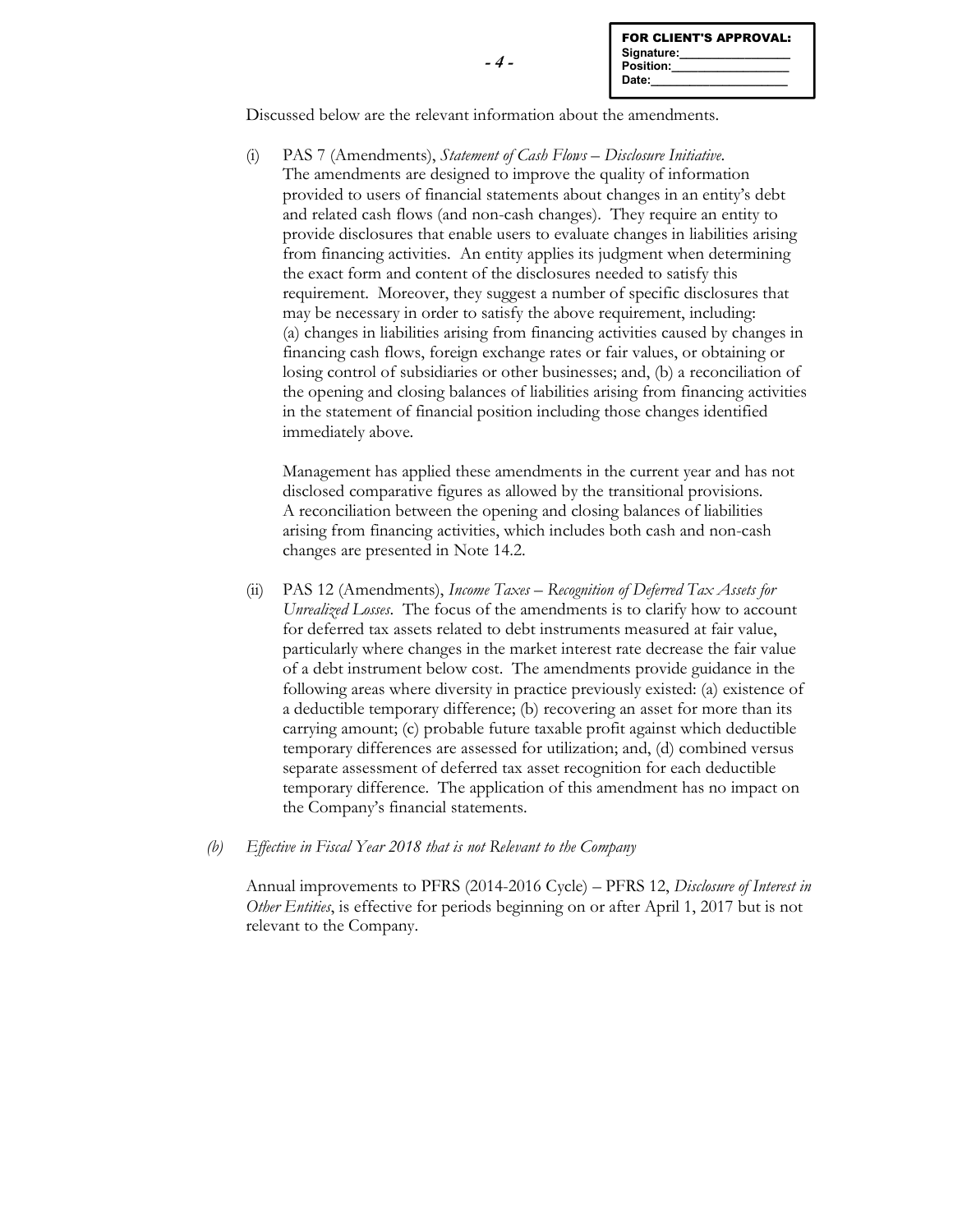# *(c) Effective Subsequent to Fiscal Year 2018 but not Adopted Early*

There are new PFRS, amendments, interpretations, and annual improvements to existing standards effective for annual periods subsequent to fiscal year 2018, which are adopted by the FRSC. Management will adopt the following relevant pronouncements in accordance with their transitional provisions; and, unless otherwise stated, none of these are expected to have significant impact on the Company's financial statements:

- (i) PFRS 9 (2014), *Financial Instruments* (effective from January 1, 2018). This new standard on financial instruments will replace PAS 39, *Financial Instruments: Recognition and Measurement* and PFRS 9 (2009, 2010 and 2013 versions). This standard contains, among others, the following:
	- three principal classification categories for financial assets based on the business model on how an entity is managing its financial instruments;
	- an expected credit loss model (ECL) in determining impairment of all financial assets that are not measured at fair value through profit or loss (FVTPL), which generally depends on whether there has been a significant increase in credit risk since initial recognition of a financial asset; and,
	- a new model on hedge accounting that provides significant improvements principally by aligning hedge accounting more closely with the risk management activities undertaken by entities when hedging their financial and non-financial risk exposures.

In accordance with the financial asset classification principle of PFRS 9 (2014), a financial asset is classified and measured at amortized cost if the asset is held within a business model whose objective is to hold financial assets in order to collect the contractual cash flows that represent solely payments of principal and interest (SPPI) on the principal outstanding. Moreover, a financial asset is classified and subsequently measured at fair value through other comprehensive income if it meets the SPPI criterion and is held in a business model whose objective is achieved by both collecting contractual cash flows and selling the financial assets. All other financial assets are measured at FVTPL.

In addition, PFRS 9 (2014) allows entities to make an irrevocable election to present subsequent changes in the fair value of an equity instrument that is not held for trading in other comprehensive income.

The accounting for embedded derivatives in host contracts that are financial assets is simplified by removing the requirement to consider whether or not they are closely related, and, in most arrangements, does not require separation from the host contract.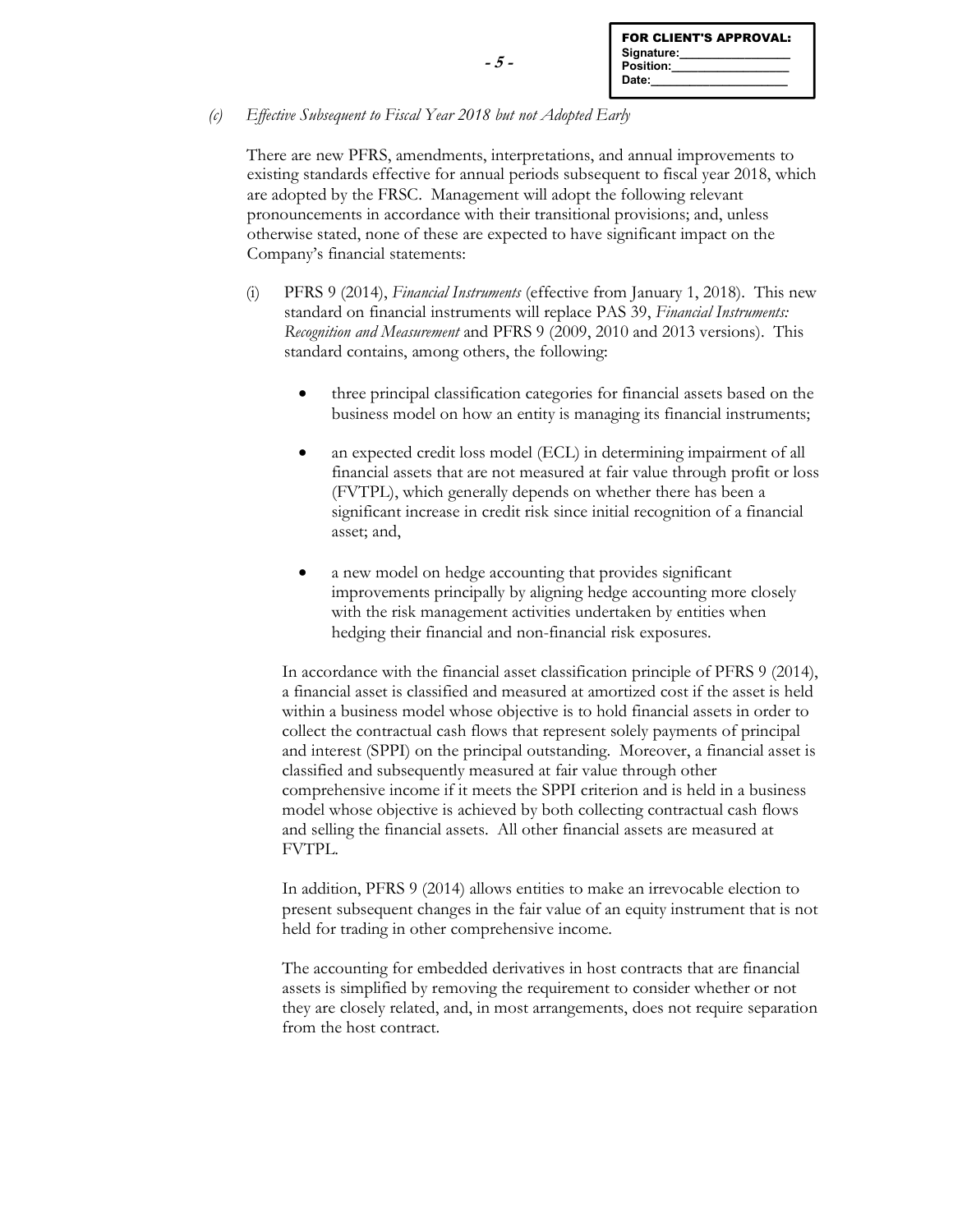For liabilities, the standard retains most of the PAS 39 requirements which include amortized cost accounting for most financial liabilities, with bifurcation of embedded derivatives. The amendment also requires changes in the fair value of an entity's own debt instruments caused by changes in its own credit quality to be recognized in other comprehensive income rather than in profit or loss.

Based on an assessment of the Company's financial assets and liabilities as at March 31, 2018, which has been limited to the facts and circumstances existing at that date, management has identified the following areas that are expected to be most impacted by the application of PFRS (2014):

- On classification and measurement of the Company's financial assets, management holds most financial assets to collect the associated cash flows; hence, management anticipates that the Company's trade and other receivables and other financial assets will continue to be accounted for at amortized cost.
- The Company will apply a simplified model of recognizing lifetime ECL as its financial assets do not have a significant financing component.
- The Company's financial liabilities are measured at amortized cost. Upon application of PFRS 9 (2014), management has assessed that the amortized cost classification for most of the financial liabilities will be retained.
- (ii) PFRS 15, *Revenue from Contract with Customers* (effective from January 1, 2018)*.* This standard will replace PAS 18, *Revenue*, and PAS 11, *Construction Contracts*, the related Interpretations on revenue recognition: International Financial Reporting Interpretations Committee (IFRIC) 13, *Customer Loyalty Programmes*, IFRIC 15, *Agreement for the Construction of Real Estate*, IFRIC 18, *Transfers of Assets from Customers* and Standing Interpretations Committee 31, *Revenue – Barter Transactions Involving Advertising Services*. This new standard establishes a comprehensive framework for determining when to recognize revenue and how much revenue to recognize. The core principle in the said framework is for an entity to recognize revenue to depict the transfer of promised goods or services to the customer in an amount that reflects the consideration to which the entity expects to be entitled in exchange for those goods or services.

 Based on an assessment and comprehensive study of the Company's revenue stream as of March 31, 2018, which has been limited to the facts and circumstances existing at that date, management determined that its significant source of revenues pertains to sales of pharmaceutical products which shall be recognized when the risks and rewards of ownership of the goods have passed to the buyer; or when the customer has acknowledged receipt of pharmaceutical products which shall be recognized when the risks and rewards of ownership of the goods have been passed to the buyer or when the customer has acknowledged the receipt of goods. The management has initially assessed that PFRS 15 has no material impact on its financial statements.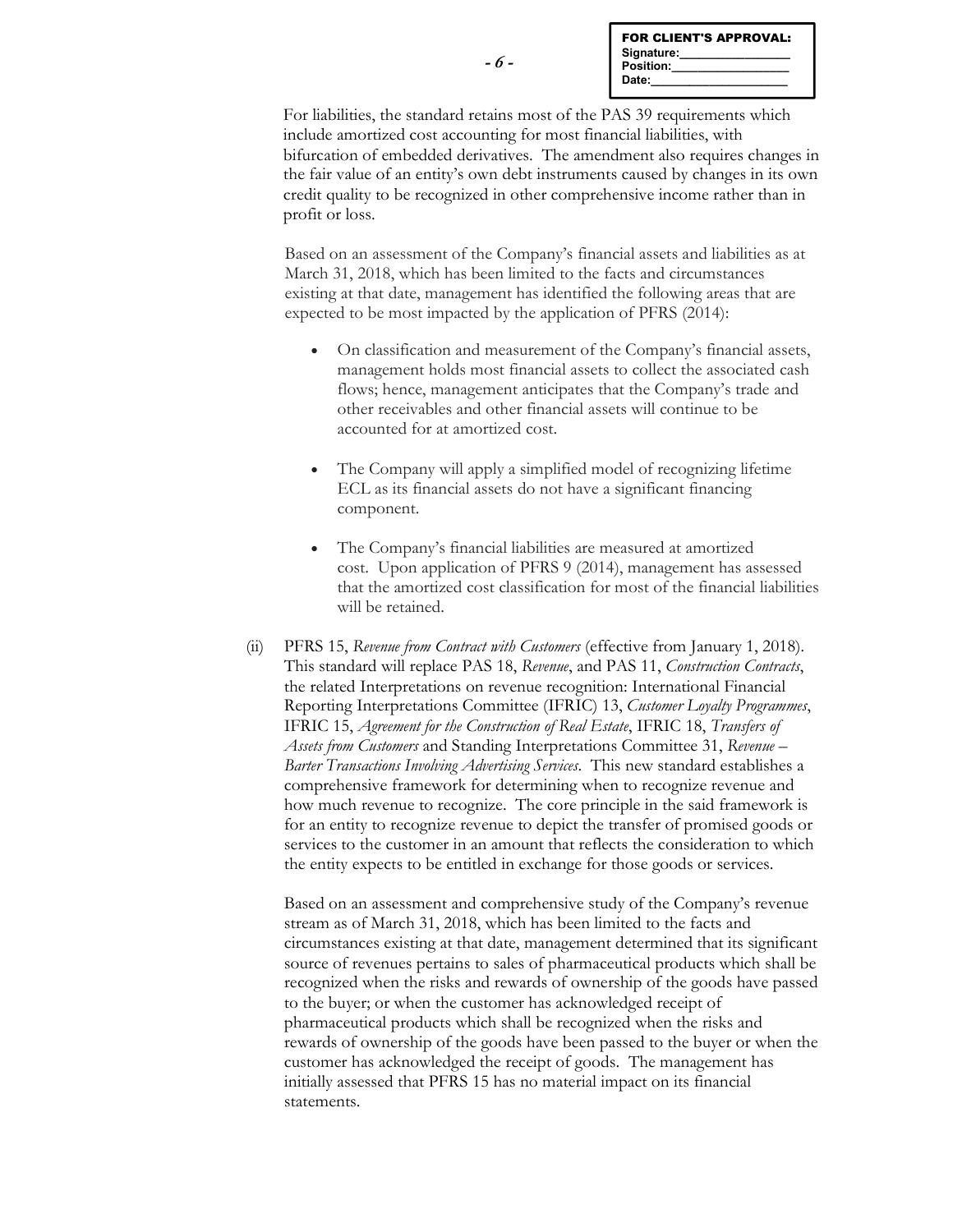- (iii) IFRIC 22, *Foreign Currency Transactions and Advance Consideration Interpretation on Foreign Currency Transactions and Advance Consideration* (effective from January 1, 2018). The interpretation provides more detailed guidance on how to account for transactions that include the receipt or payment of advance consideration in a foreign currency. The Interpretation states that the date of the transaction, for the purpose of determining the exchange rate, is the date of initial recognition of the non-monetary asset (arising from advance payment) or liability (arising from advance receipt). If there are multiple payments or receipts in advance, a date of transaction is established for each payment or receipt. Management has initially assessed that this amendment has no material impact on the Company's financial statements.
- (iv) PFRS 9 (Amendment), *Financial Instruments Prepayment Features with Negative Compensation* (effective from January 1, 2019). The amendment clarifies that prepayment features with negative compensation attached to financial instruments may still qualify under the SPPI test. As such, the financial assets containing prepayment features with negative compensation may still be classified at amortized cost or at fair value through other comprehensive income. Management has initially assessed that this amendment has no material impact on the Company's financial statements.
- (v) PFRS 16, *Leases* (effective from January 1, 2019). The new standard will eventually replace PAS 17, *Leases*.

For lessees, it requires to account for leases "on-balance sheet" by recognizing a "right-of-use" asset and a lease liability. The lease liability is initially measured as the present value of future lease payments. For this purpose, lease payments include fixed, non-cancellable payments for lease elements, amounts due under residual value guarantees, certain types of contingent payments and amounts due during optional periods to the extent that extension is reasonably certain. In subsequent periods, the "right-of-use" asset is accounted for similar to a purchased asset subject to depreciation or amortization. The lease liability is accounted for similar to a financial liability which is amortized using the effective interest method. However, the new standard provides important reliefs or exemptions for short-term leases and leases of low value assets. If these exemptions are used, the accounting is similar to operating lease accounting under PAS 17 where lease payments are recognized as expenses on a straight-line basis over the lease term or another systematic basis (if more representative of the pattern of the lessee's benefit).

 For lessors, lease accounting is similar to PAS 17's. In particular, the distinction between finance and operating leases is retained. The definitions of each type of lease, and the supporting indicators of a finance lease, are substantially the same as PAS 17's. The basic accounting mechanics are also similar, but with some different or more explicit guidance in few areas. These include variable payments, sub-leases, lease modifications, the treatment of initial direct costs and lessor disclosures.

Management has initially assessed that the Company's adoption of PFRS 16 would likely to result in recognition of asset and corresponding lease liability in its statement of financial position to account for its long-term lease in accordance with this new standard.

 **- 7 -**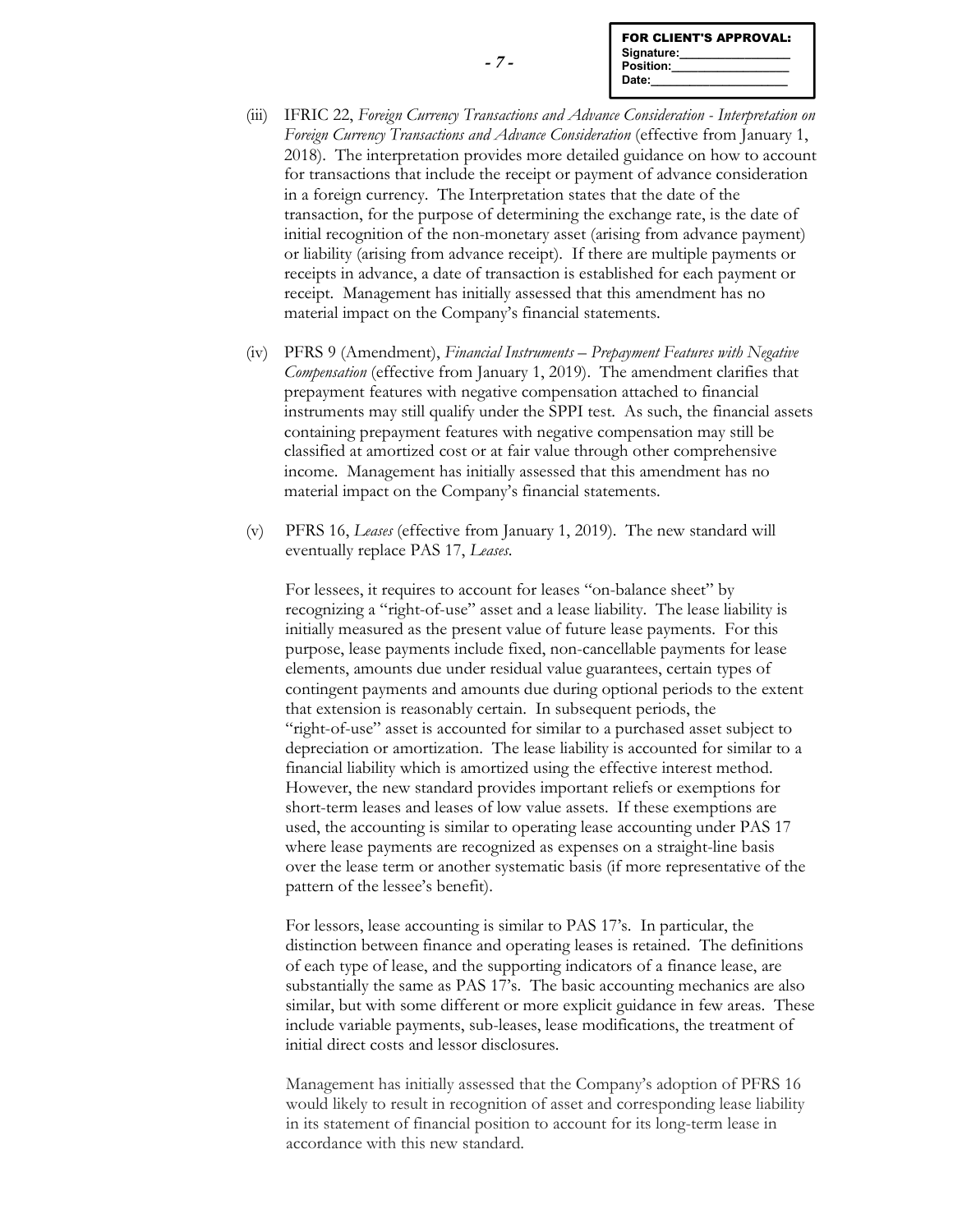- (vi) IFRIC 23, *Uncertainty over Income Tax Treatments* (effective from January 1, 2019). The interpretation provides clarification on the determination of taxable profit, tax bases, unused tax losses, unused tax credits, and tax rates when there is uncertainty over income tax treatments. The core principle of the interpretation requires the Company to consider the probability of the tax treatment being accepted by the taxation authority. When it is probable that the tax treatment will be accepted, the determination of the taxable profit, tax bases, unused tax losses, unused tax credits, and tax rates shall be on the basis of the accepted tax treatment. Otherwise, the Company has to use the most likely amount or the expected value, depending on the surrounding circumstances, in determining the tax accounts identified immediately above. Management has initially assessed that this amendment has no material impact on the Company's financial statements.
- (vii) Annual Improvements to PFRS 2015-2017 Cycle. Among the improvements, PAS 12 (Amendments), *Income taxes – Tax Consequences of Dividends*, is considered relevant to the Company but has no material impact on the Company's financial statements as this amendment merely clarifies existing requirements. It clarifies that all income tax consequence of dividend payments should be recognized in profit or loss.

## **2.3 Financial Assets**

Financial assets are recognized when the Company becomes a party to the contractual terms of the financial instrument. For purposes of classifying financial assets, an instrument is considered as an equity instrument if it is non-derivative and meets the definition of equity for the issuer in accordance with the criteria of PAS 32, *Financial Instruments: Disclosure and Presentation*. All other non-derivative financial instruments are treated as debt instruments.

Financial assets other than those designated and effective as hedging instruments are classified into the following categories: financial assets at FVTPL, loans and receivables, held-to-maturity investments and available-for-sale financial assets. Financial assets are assigned to the different categories by management on initial recognition, depending on the purpose for which the investments were acquired.

Regular purchases and sales of financial assets are recognized on their trade date. All financial assets that are not classified as at FVTPL are initially recognized at fair value plus any directly attributable transaction costs. Financial assets carried at FVTPL are initially recorded at fair value and transaction costs related to it are recognized at profit or loss.

All of the Company's financial assets are currently categorized as loans and receivables. Loans and receivables are non-derivative financial assets with fixed or determinable payments that are not quoted in an active market. They arise when the Company provides money, goods or services directly to a debtor with no intention of trading the receivables. They are included in current assets, except for maturities greater than 12 months after the end of reporting period which are classified as non-current assets.

The Company's financial assets categorized as loans and receivables are presented as Cash, Trade and Other Receivables - Net and Refundable deposits (presented as part of Other Non-current Assets) in the statement of financial position. Cash is defined as cash on hand and demand deposits which are subject to insignificant risk of changes in value.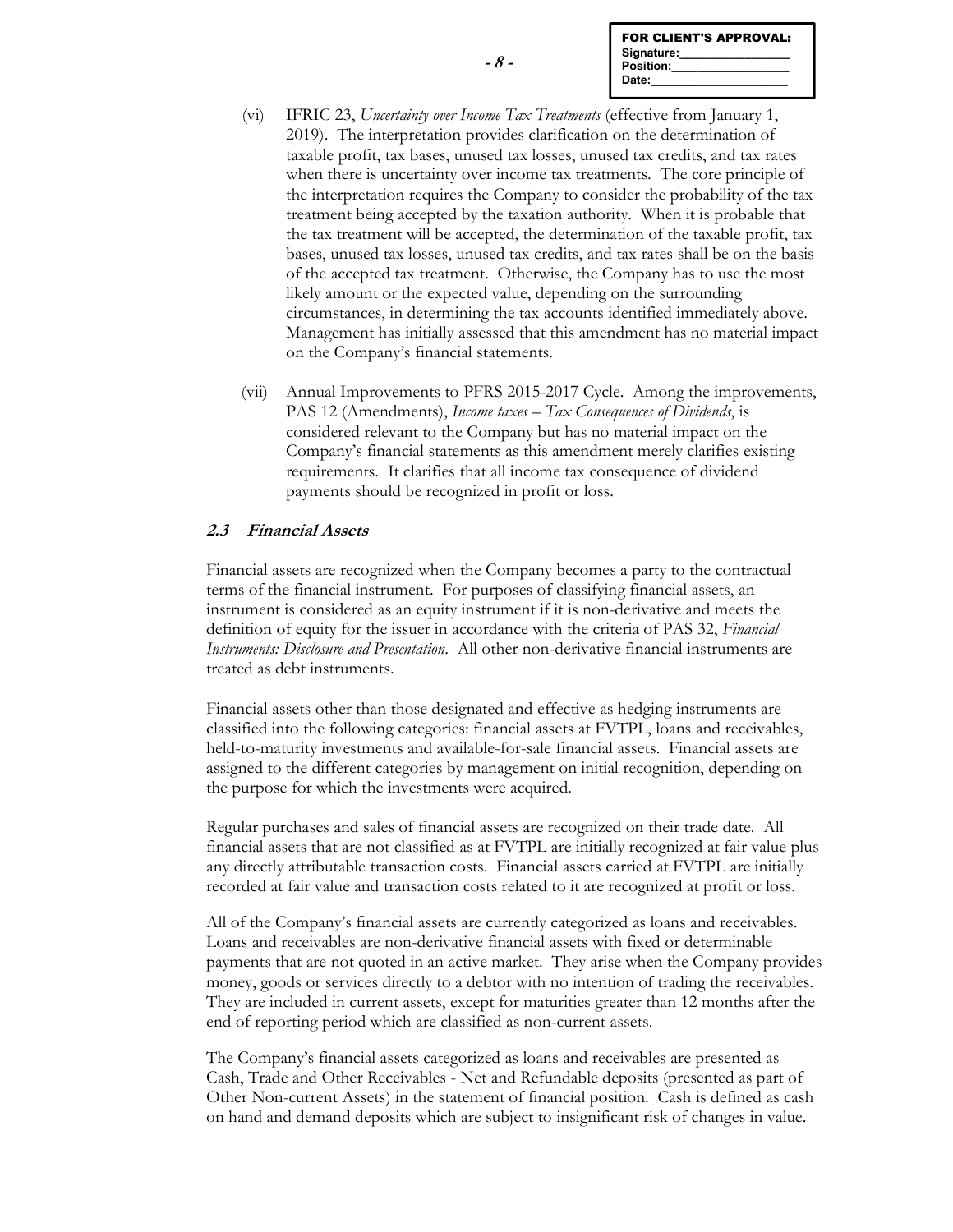Loans and receivables are subsequently measured at amortized cost using the effective interest method, less impairment loss, if any.

Impairment loss is provided when there is objective evidence that the Company will not be able to collect all amounts due to it in accordance with the original terms of the receivables. The amount of the impairment loss is determined as the difference between the assets' carrying amount and the present value of estimated future cash flows (excluding future credit losses that have not been incurred), discounted at the financial asset's original effective interest rate or current interest rate determined under the contract if the loan has a variable interest rate.

The carrying amount of the asset shall be reduced either directly or through the use of an allowance account. The amount of the loss shall be recognized in profit or loss.

If in a subsequent period, the amount of the impairment loss decreases and the decrease can be related objectively to an event occurring after the impairment was recognized (such as an improvement in the debtor's credit rating), the previously recognized impairment loss is reversed by adjusting the allowance account. The reversal shall not result in a carrying amount of the financial asset that exceeds what the amortized cost would have been had the impairment not been recognized at the date of the impairment is reversed. The amount of the reversal is recognized in the profit or loss.

All income and expenses, including impairment losses, relating to financial assets that are recognized in profit or loss, are presented in the statement of comprehensive income as part of Other Charges – net account.

Non-compounding interest and other cash flows resulting from holding financial assets are recognized in profit or loss when earned, regardless of how the related carrying amount of financial assets is measured.

The financial assets (or where applicable, a part of a financial asset or part of a group of financial assets) are derecognized when the contractual rights to receive cash flows from the financial instruments expire, or when the financial assets and all substantial risks and rewards of ownership have been transferred to another party. If the Company neither transfers nor retains substantially all the risks and rewards of ownership and continues to control the transferred asset, the Company recognizes its retained interest in the asset and an associated liability for amounts it may have to pay. If the Company retains substantially all the risks and rewards of ownership of a transferred financial asset, the Company continues to recognize the financial asset and also recognizes a collateralized borrowing for the proceeds received.

#### **2.4 Inventories**

Inventories are valued at the lower of cost and net realizable value. Cost is determined using the first-in, first-out method. The costs of inventories include all costs directly attributable to acquisitions, such as the purchase price, import duties and other taxes that are not subsequently recoverable from taxing authorities. Net realizable value is the estimated selling price in the ordinary course of business, less the estimated costs of completion and the estimated costs necessary to make the sale. Net realizable value of raw materials is the current replacement cost.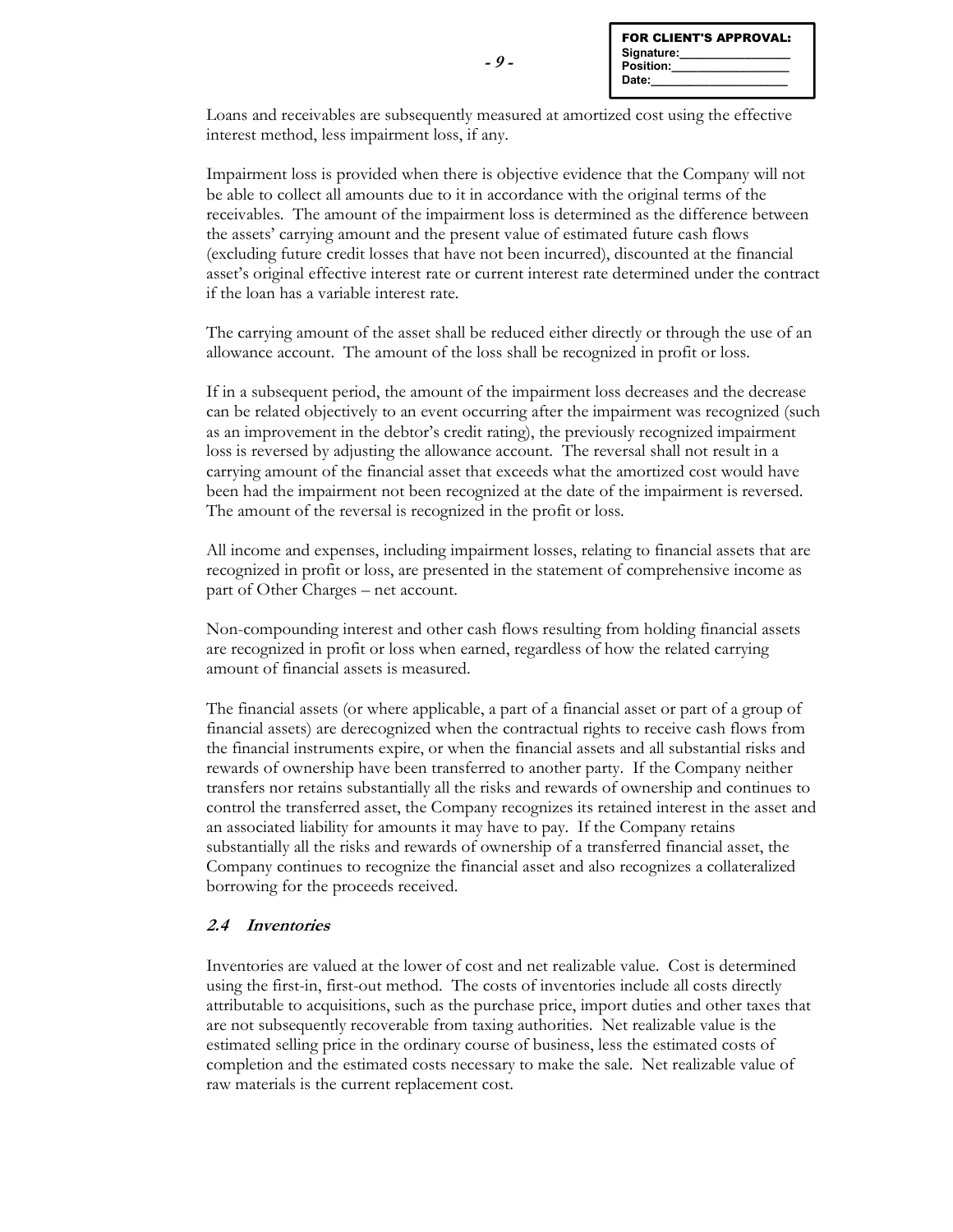# **2.5 Intangible Assets**

Intangible assets pertain to computer software, which are presented as part of Other Non-current Assets account in the statement of financial position. Acquired computer software are capitalized on the basis of the costs incurred to acquire and install the specific software. These costs are amortized on a straight-line basis over the expected useful life of three to seven years. Costs associated with maintaining computer software are expensed as incurred.

When an intangible asset is disposed of, the gain or loss on disposal is determined as the difference between the proceeds and the carrying amount of the asset and is recognized in profit or loss.

## **2.6 Other Assets**

Other assets pertain to other resources controlled by the Company as a result of past events. They are recognized in the financial statements when it is probable that the future economic benefits will flow to the Company and the asset has a cost or value that can be measured reliably.

Other recognized assets of similar nature, where future economic benefits are expected to flow to the Company beyond one year after the end of the reporting period or in the normal operating cycle of the business, if longer, are classified as non-current assets.

# **2.7 Property and Equipment**

All property and equipment are stated at cost less accumulated depreciation, and impairment in value, if any.

The cost of an asset comprises its purchase price and directly attributable costs of bringing the asset to working condition for its intended use. Expenditures for additions, major improvements and renewals are capitalized while expenditures for repairs and maintenance are charged to expense as incurred.

Depreciation is computed on the straight-line basis over the estimated useful lives of the assets as follows:

| <i>Vehicles</i>        | $3 - 15$ years |
|------------------------|----------------|
| Furniture and fixtures | 2 - 17 years   |
| Office equipment       | $2 - 21$ years |

The residual values, estimated useful lives and method of depreciation of property and equipment are reviewed, and adjusted if appropriate, at the end of each reporting period.

Fully depreciated and amortized assets are retained in the accounts until these are no longer in use and no further charge for depreciation and amortization is made in respect of those assets.

An asset's carrying amount is written down immediately to its recoverable amount if the asset's carrying amount is greater than its estimated recoverable amount (see Note 2.13).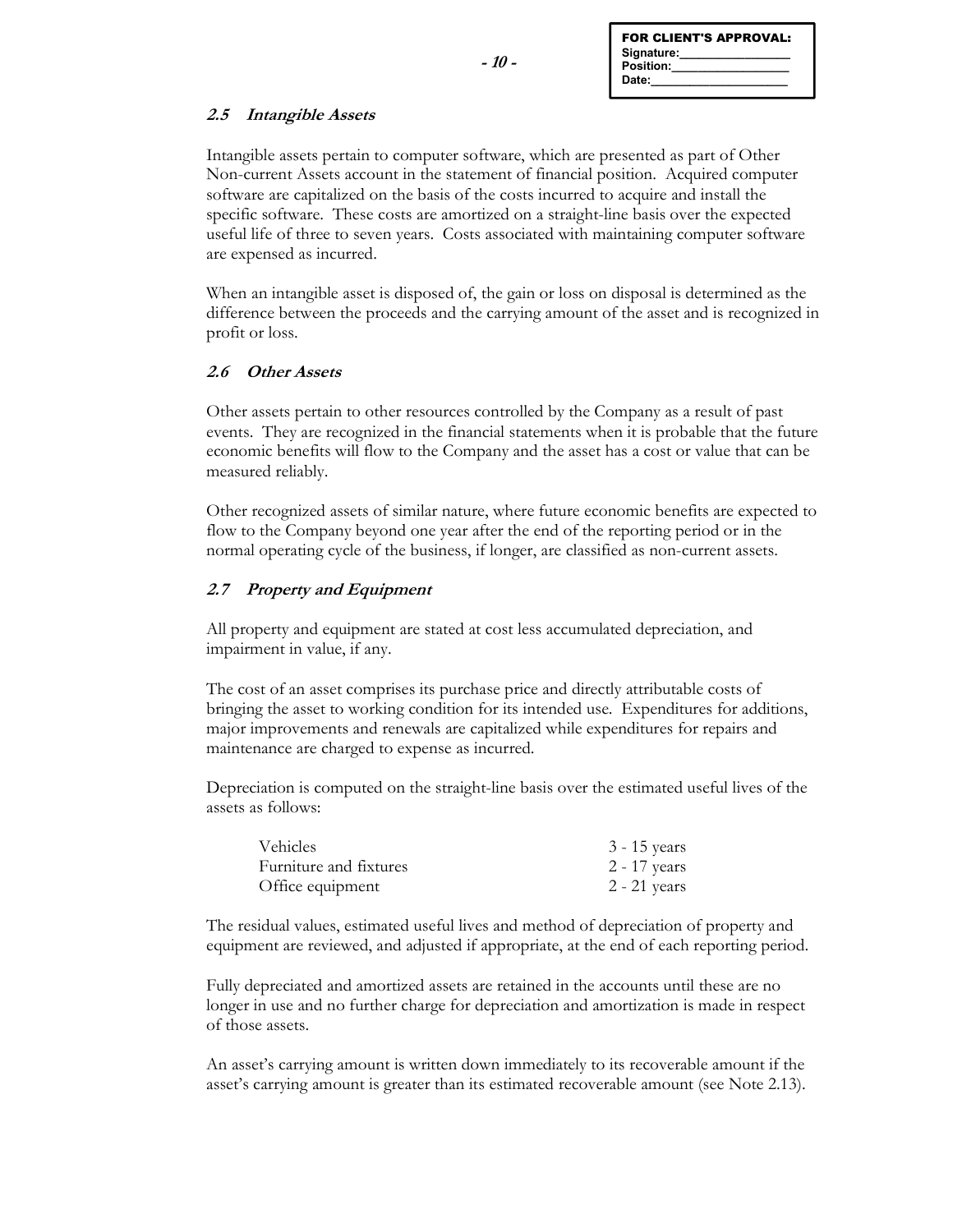An item of property and equipment, including the related accumulated depreciation, accumulated amortization and any impairment losses, is derecognized upon disposal or when no future economic benefits are expected to arise from the continued use of the asset. Any gain or loss arising on derecognition of the asset (calculated as the difference between the net disposal proceeds and the carrying amount of the item) is included in profit or loss in the year the item is derecognized.

# **2.8 Financial Liabilities**

Financial liabilities, which include Trade and Other Payables (except tax-related liabilities), and Advances from Parent Company are recognized when the Company becomes a party to the contractual terms of the instrument.

Advances from Parent Company are availed to finance working capital requirements of the Company during the start of Company's operations.

Trade and other payables are recognized initially at their fair value and subsequently measured at amortized cost, using effective interest method for maturities beyond one year, less settlement payments.

Financial liabilities are classified as current liabilities if payment is due to be settled within one year or less after the end of the reporting period (or in the normal operating cycle of the business, if longer), or the Company does not have an unconditional right to defer settlement of the liability for at least 12 months after the end of the reporting period. Otherwise, these are presented as non-current liabilities.

Financial liabilities are derecognized from the statement of financial position only when the obligations are extinguished either through discharge, cancellation or expiration. The difference between the carrying amount of the financial liability derecognized and the consideration paid or payable is recognized in profit or loss.

## **2.9 Offsetting Financial Instruments**

Financial assets and financial liabilities are offset and the resulting net amount, considered as a single financial asset or financial liability, is reported in the statement of financial position when the Company currently has legally enforceable right to set-off the recognized amounts and there is an intention to settle on a net basis, or realize the asset and settle the liability simultaneously. The right of set-off must be available at the end of the reporting period, that is, it is not contingent on future event. It must also be enforceable in the normal course of business, in the event of default, and in the event of insolvency or bankruptcy; and, must be legally enforceable for both entity and all counterparties to the financial instruments.

#### **2.10 Provisions and Contingencies**

Provisions are recognized when present obligations will probably lead to an outflow of economic resources and they can be estimated reliably even if the timing or amount of the outflow may still be uncertain. A present obligation arises from the presence of a legal or constructive commitment that has resulted from past events.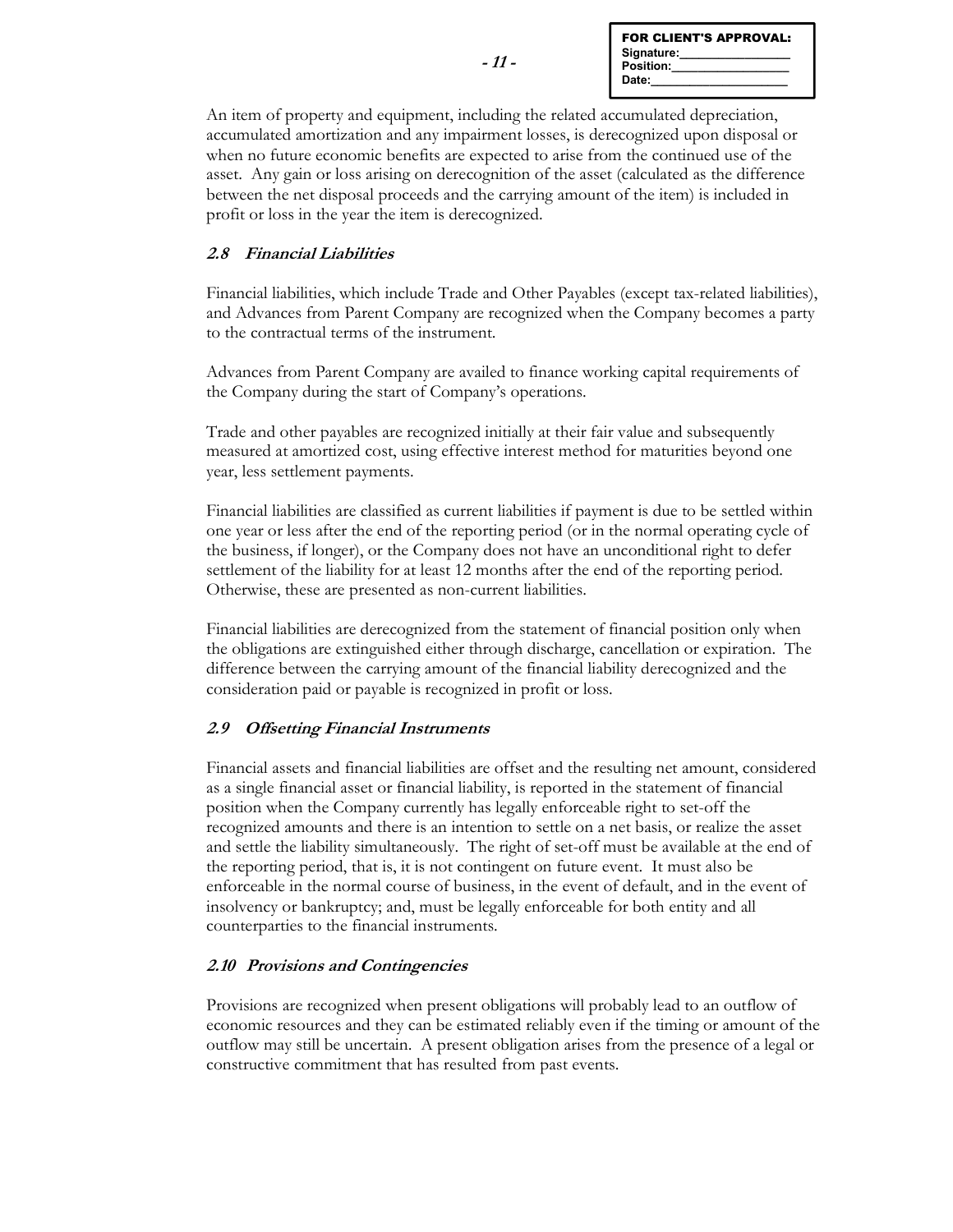Provisions are measured at the estimated expenditure required to settle the present obligation, based on the most reliable evidence available at the end of the reporting period, including the risks and uncertainties associated with the present obligation. Where there are a number of similar obligations, the likelihood that an outflow will be required in settlement is determined by considering the class of obligations as a whole. When time value of money is material, long-term provisions are discounted to their present values using a pretax rate that reflects market assessments and the risks specific to the obligation. Provisions are reviewed at the end of each reporting period and adjusted to reflect the current best estimate.

In those cases where the possible outflow of economic resource as a result of present obligations is considered improbable or remote, or the amount to be provided for cannot be measured reliably, no liability is recognized in the financial statements. Similarly, possible inflows of economic benefits to the Company that do not yet meet the recognition criteria of an asset are considered contingent assets, hence, are not recognized in the financial statements. On the other hand, any reimbursement that the Company can be virtually certain to collect from a third party with respect to the obligation is recognized as a separate asset not exceeding the amount of the related provision.

## **2.11 Revenue and Expense Recognition**

Revenue comprises revenue from sale of goods and rendering of services measured by reference to the fair value of consideration received or receivable by the Company for goods sold and services rendered, excluding value-added tax (VAT) and trade discounts.

Revenue is recognized to the extent that the revenue can be reliably measured; it is probable that the economic benefits will flow to the Company; and, the costs incurred or to be incurred can be measured reliably.

In addition, the following specific recognition criteria presented below must also be met before revenue is recognized:

- *(a) Sale of Goods* Revenue is recognized when the risks and rewards of ownership of the goods have passed to the buyer which is generally when the customer has acknowledged delivery of goods.
- *(b) Interest Income −* Revenue is recognized as the interest accrues, taking into account the effective yield of the asset.

Costs and expenses are recognized in profit or loss upon utilization of goods or services or at the date they are incurred. All finance costs are reported in profit or loss on an accrual basis.

## **2.12 Leases – Company as Lessee**

Leases which do not transfer to the Company substantially all the risks and benefits of ownership of the asset are classified as operating leases. Operating lease payments (net of any incentive received from the lessor) are recognized as expense in profit or loss on a straight-line basis over the lease term. Associated costs, such as repairs and maintenance and insurance, are expensed as incurred.

The Company determines whether an arrangement is, or contains, a lease based on the substance of the arrangement. It makes an assessment of whether the fulfilment of the arrangement is dependent on the use of a specific asset or assets and the arrangement conveys a right to use the asset.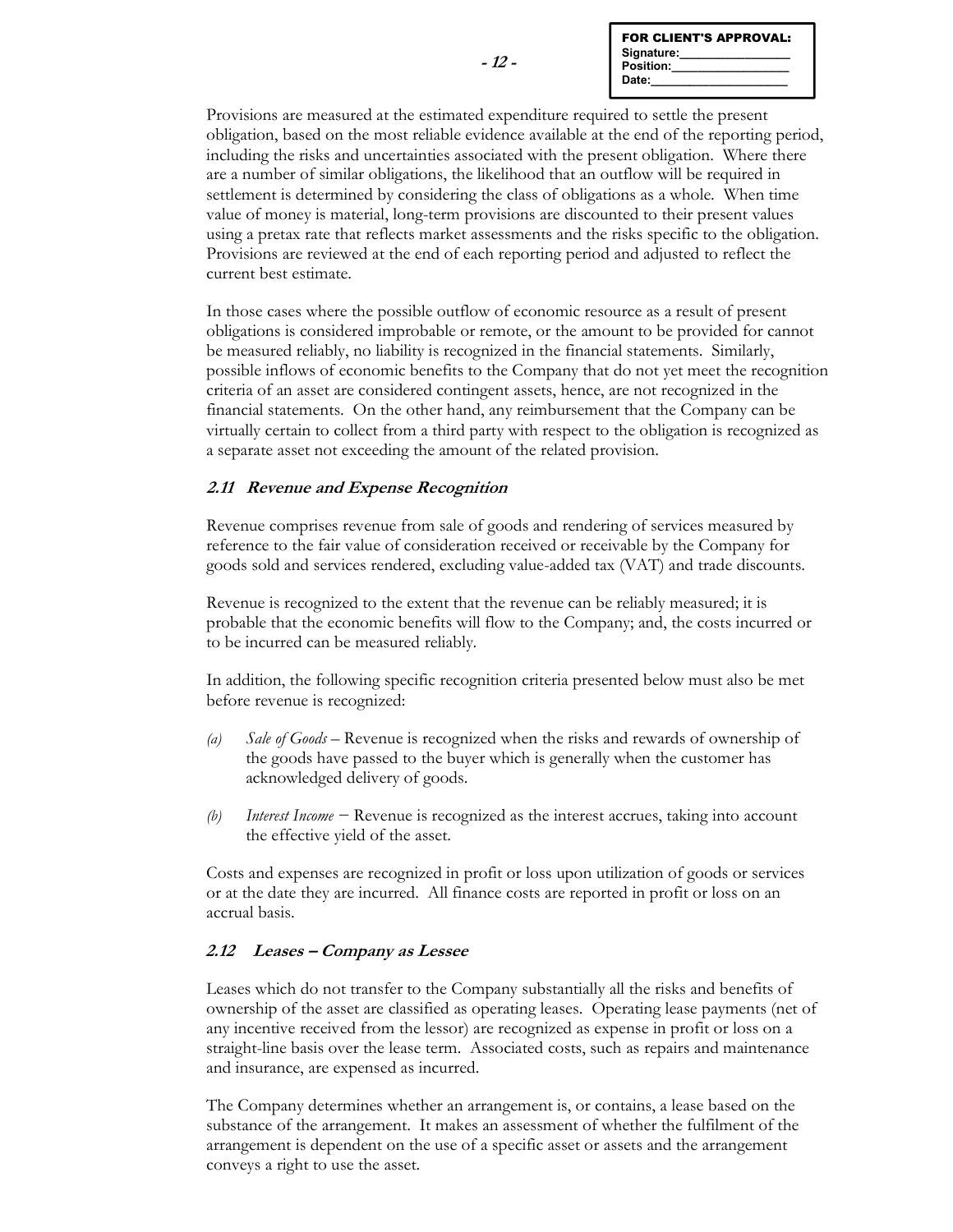# **2.12 Foreign Currency Transactions and Translation**

The accounting records of the Company are maintained in Philippine pesos. Foreign currency transactions during the year are translated into the functional currency at exchange rates which approximate those prevailing on transaction dates.

Foreign currency gains and losses resulting from the settlement of such transactions and from the translation at year-end exchange rates of monetary assets and liabilities denominated in foreign currencies are recognized in profit or loss.

# **2.13 Impairment of Non-financial Assets**

The Company's property and equipment and other non-financial assets are subject to impairment testing. All individual assets are tested for impairment whenever events or changes in circumstances indicate that the carrying amount may not be recoverable.

For purposes of assessing impairment, assets are grouped at the lowest levels for which there are separately identifiable cash flows (cash-generating units). As a result, some assets are tested for impairment either individually or at the cash-generating unit level.

Impairment loss is recognized for the amount by which the asset's or cash-generating unit's carrying amount exceeds its recoverable amounts which is the higher of its fair value less costs to sell and its value in use. In determining value in use, management estimates the expected future cash flows from each cash-generating unit and determines the suitable interest rate in order to calculate the present value of those cash flows. The data used for impairment testing procedures are directly linked to the Company's latest approved budget, adjusted as necessary to exclude the effects of asset enhancements.

Discount factors are determined individually for each cash-generating unit and reflect management's assessment of respective risk profiles, such as market and asset-specific risk factors.

All assets are subsequently reassessed for indications that an impairment loss previously recognized may no longer exist. An impairment loss is reversed if the asset's or cash generating unit's recoverable amount exceeds its carrying amount.

# **2.14 Employee Benefits**

The Company provides post-employment benefits to employees through a defined benefit plan and other employee benefits which are recognized as follows:

## *(a) Post-employment Defined Benefit Plan*

A defined benefit plan is a post-employment plan that defines an amount of Post-employment benefit that an employee will receive on retirement, usually dependent on one or more factors such as age, years of service and salary. The legal obligation for any benefits from this kind of post-employment plan remains with the Company, even if plan assets for funding the defined benefit plan have been acquired. Plan assets may include assets specifically designated to a long-term benefit fund, as well as qualifying insurance policies. The Company has not yet established a formal retirement plan.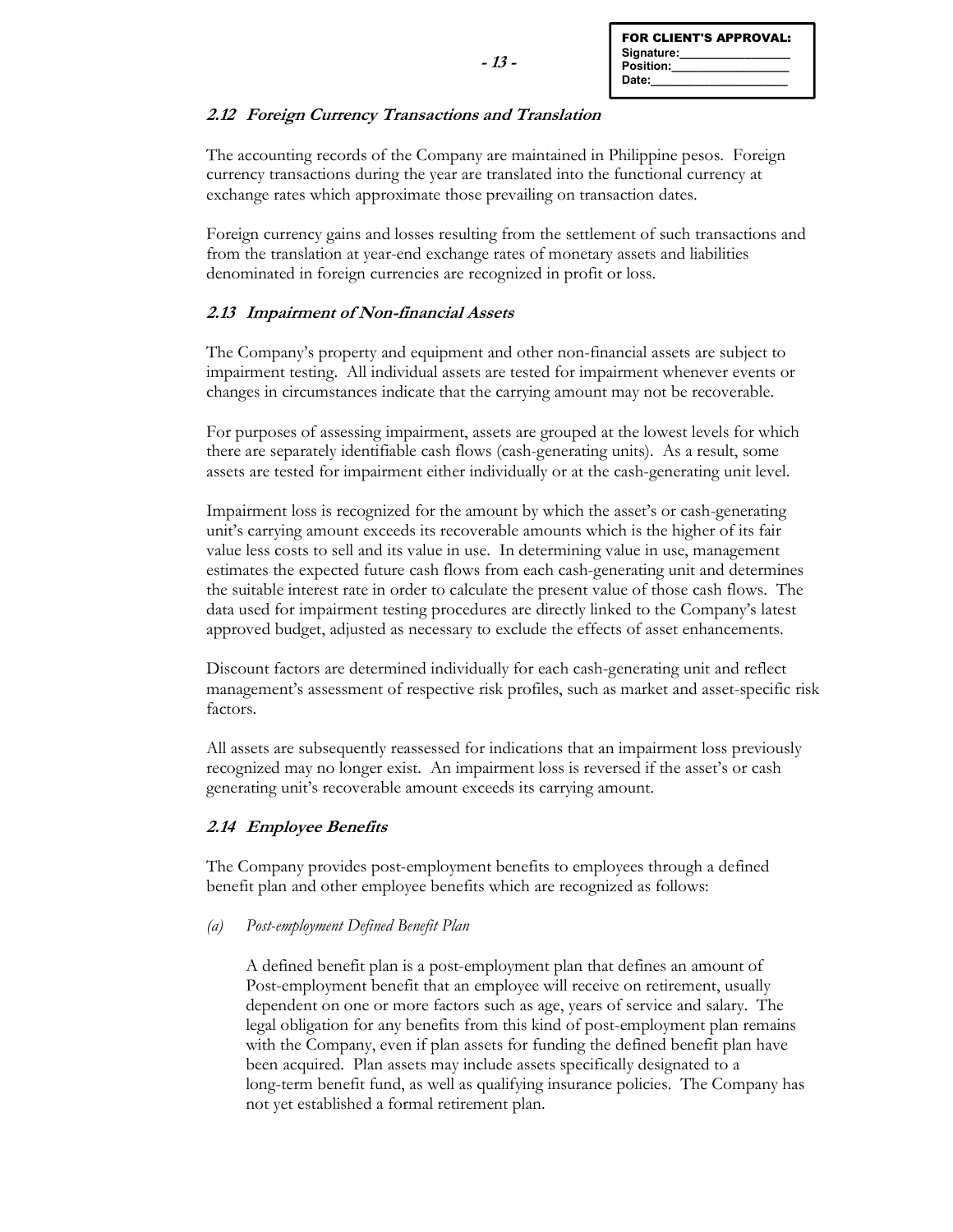The liability recognized in the statement of financial position for the defined benefit post-employment plan is the present value of the defined benefit obligation. As of March 31, 2018, the Company has not yet engaged the services of an independent actuary, however, the Company computed retirement benefit obligation based on the provisions of Republic Act (RA) No. 7641, *The Retirement Pay Law*, which covers all regular full-time employees for the fiscal year ended 2018.

*(b) Post-employment Defined Contribution Plan* 

A defined contribution plan is a post-employment plan under which the Company pays fixed contributions into an independent entity. The Company has no legal or constructive obligations to pay further contributions after payment of the fixed contribution. The contributions recognized in respect of defined contribution plans are expensed as they fall due. Liabilities and assets may be recognized if underpayment or prepayment has occurred and are included in current liabilities or current assets as they are normally of a short-term nature.

*(c) Bonuses*

The Company recognizes a liability and an expense for accrual of bonuses. The Company recognizes a provision where it is contractually obliged to pay the benefits.

## *(d) Termination Benefits*

Termination benefits are payable when employment is terminated by the Company before the normal retirement date, or whenever an employee accepts voluntary redundancy in exchange for these benefits. The Company recognizes termination benefits at the earlier of when it can no longer withdraw the offer of such benefits and when it recognizes costs for a restructuring that is within the scope of PAS 37, *Provisions, Contingent Liabilities and Contingent Assets,* and involves the payment of termination benefits. In the case of an offer made to encourage voluntary redundancy, the termination benefits are measured based on the number of employees expected to accept the offer. Benefits falling due more than 12 months after the reporting period are discounted to their present value.

#### **2.15 Income Taxes**

Tax expense recognized in profit or loss comprises the sum of deferred tax and current tax not recognized in other comprehensive income or directly in equity, if any.

Current tax assets or liabilities comprise those claims from, or obligations to, fiscal authorities relating to the current or prior reporting period, that are uncollected or unpaid at the end of the reporting period. They are calculated according to the tax rates and tax laws applicable to the fiscal periods to which they relate, based on the taxable profit for the year. All changes to current tax assets or liabilities are recognized as a component of tax expense in profit or loss.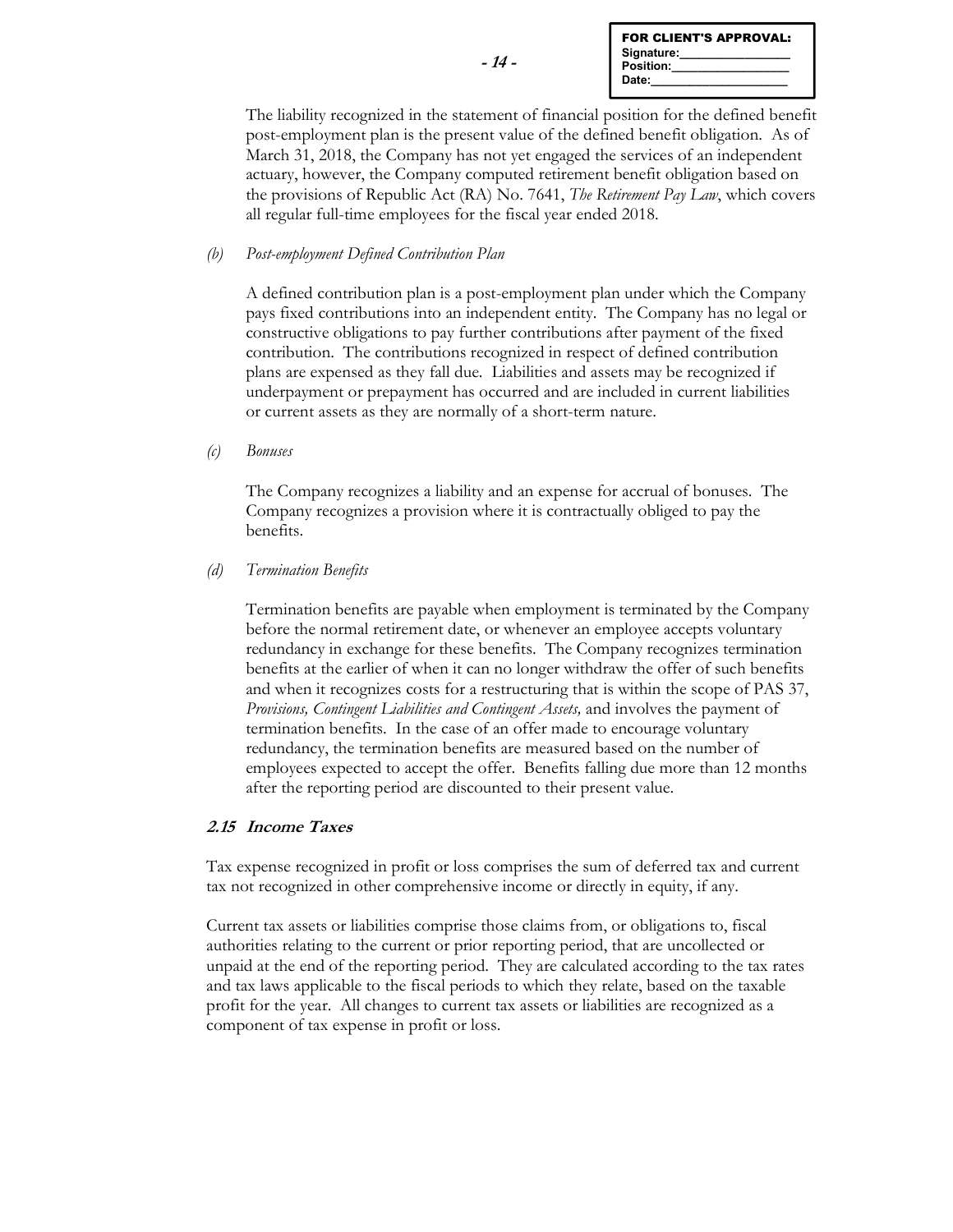Deferred tax is accounted for using the liability method on temporary differences at the end of the reporting period between the tax base of assets and liabilities and their carrying amounts for financial reporting purposes. Under the liability method, with certain exceptions, deferred tax liabilities are recognized for all taxable temporary differences and deferred tax assets are recognized for all deductible temporary differences and the carryforward of unused tax losses and unused tax credits to the extent that it is probable that taxable profit will be available against which the deductible temporary differences can be utilized. Unrecognized deferred tax assets are reassessed at the end of each reporting period and are recognized to the extent that it has become probable that future taxable profit will be available to allow such deferred tax assets to be recovered.

Deferred tax assets and deferred tax liabilities are measured at the tax rates that are expected to apply to the period when the asset is realized or the liability is settled provided such tax rates have been enacted or substantively enacted at the end of the reporting period.

The carrying amount of deferred tax assets is reviewed at the end of each reporting period and reduced to the extent that it is probable that sufficient taxable profit will be available to allow all or part of the deferred tax asset to be utilized.

The measurement of deferred tax assets and deferred tax liabilities reflects the tax consequences that would follow from the manner in which the Company expects, at the end of the reporting period, to recover or settle the carrying amount of its assets and liabilities.

Most changes in deferred tax assets or liabilities are recognized as a component of tax expense in profit or loss, except to the extent that it relates to items recognized in other comprehensive income or directly in equity. In this case, the tax is also recognized in other comprehensive income or directly in equity, respectively.

Deferred tax assets and deferred tax liabilities are offset if the Company has a legally enforceable right to set-off current tax assets against current tax liabilities and the deferred taxes relate to the same entity and the same taxation authority.

# **2.16 Related Party Transactions and Relationships**

Related party transactions are transfer of resources, services or obligations between the Company and its related parties, regardless whether a price is charged.

Parties are considered to be related if one party has the ability to control the other party or exercise significant influence over the other party in making financial and operating decisions. These parties include: (a) individuals owning, directly or indirectly through one or more intermediaries, control or are controlled by, or under common control with the Company; (b) associates; and, (c) individuals owning, directly or indirectly, an interest in the voting power of the Company that gives them significant influence over the Company and close members of the family of any such individual.

In considering each possible related party relationship, attention is directed to the substance of the relationship and not merely on the legal form.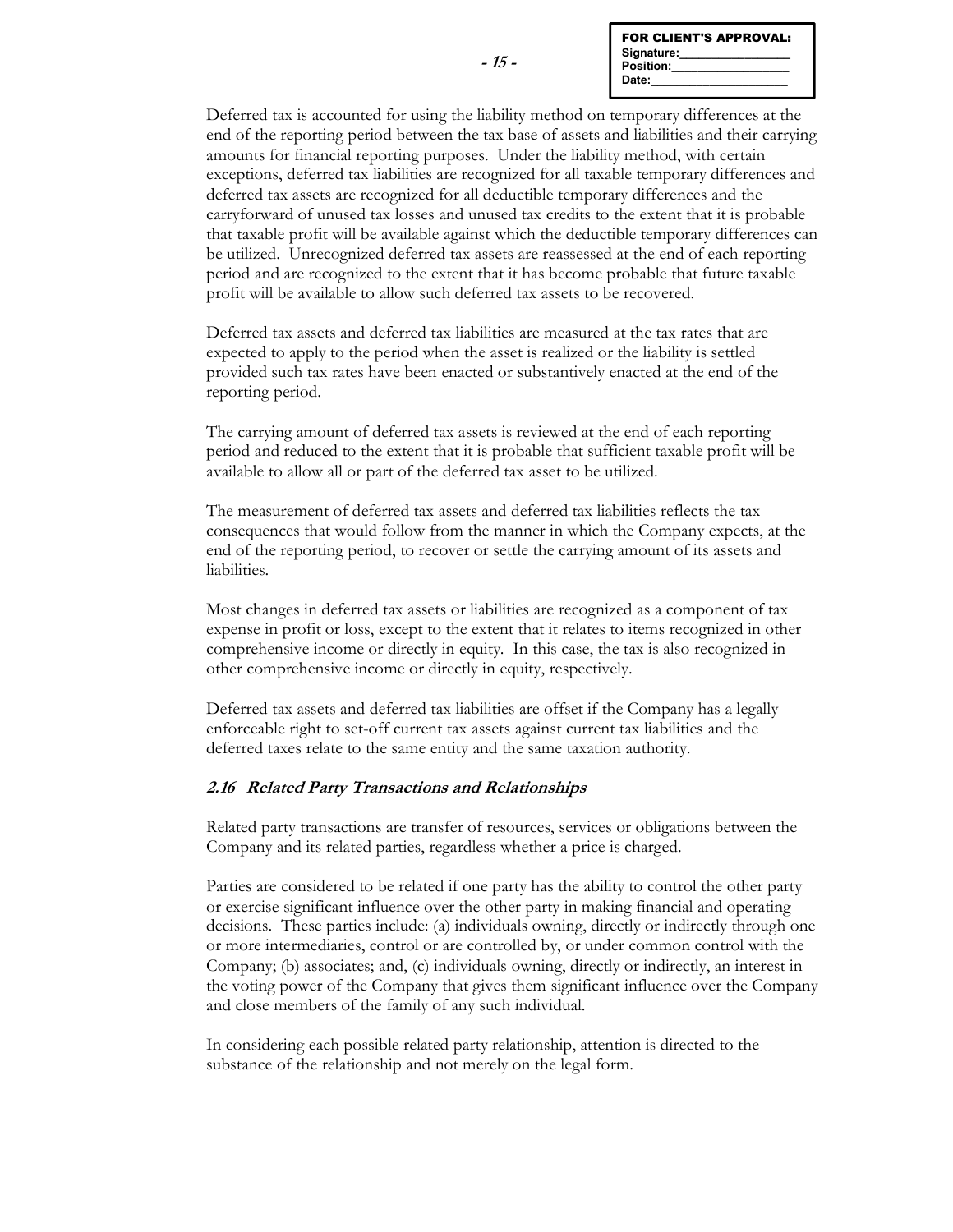# **2.17 Capital Deficiency**

Capital stock represents the nominal value of shares that have been issued.

Deficit represent all current and prior period results of operations as reported in the profit or loss section of statement of comprehensive income.

## **2.18 Events After the End of the Reporting Period**

Any post-year-end event that provides additional information about the Company's financial position at the end of the reporting period (adjusting event) is reflected in the financial statements. Post-year-end events that are not adjusting events, if any, are disclosed when material to the financial statements.

## **3. SIGNIFICANT ACCOUNTING JUDGMENTS AND ESTIMATES**

The Company's financial statements prepared in accordance with PFRS require management to make judgments and estimates that affect amounts reported in the financial statements and related notes. Judgments and estimates are continually evaluated and are based on historical experience and other factors, including expectations of future events that are believed to be reasonable under circumstances. Actual results may ultimately differ from these estimates.

## **3.1 Critical Management Judgments in Applying Accounting Policies**

In the process of applying the Company's accounting policies, management has made the following judgments, apart from those involving estimation, which have the most significant effect on the amounts recognized in the financial statements:

#### *(a) Distinction Between Operating and Finance Leases*

The Company has entered into various lease agreements. Critical judgment was exercised by management to distinguish each lease agreement as either an operating or finance lease by looking at the transfer or retention of significant risk and rewards of ownership of the properties covered by the agreements. Failure to make the right judgment will result in either overstatement or understatement of assets and liabilities. Based on management's judgment, such leases were determined to be operating leases.

## *(b) Recognition of Provisions and Contingencies*

Judgment is exercised by management to distinguish between provisions and contingencies. Policies on recognition of provisions and contingencies are discussed in Note 2.10 and disclosures on relevant provisions and contingencies are presented in Note 16.

## **3.2 Key Sources of Estimation Uncertainty**

Discussed in the succeeding pages are the key assumptions concerning the future and other key sources of estimation uncertainty at the end of the reporting period that have a significant risk of causing a material adjustment to the carrying amounts of assets and liabilities within the next reporting period.

 **- 16 -**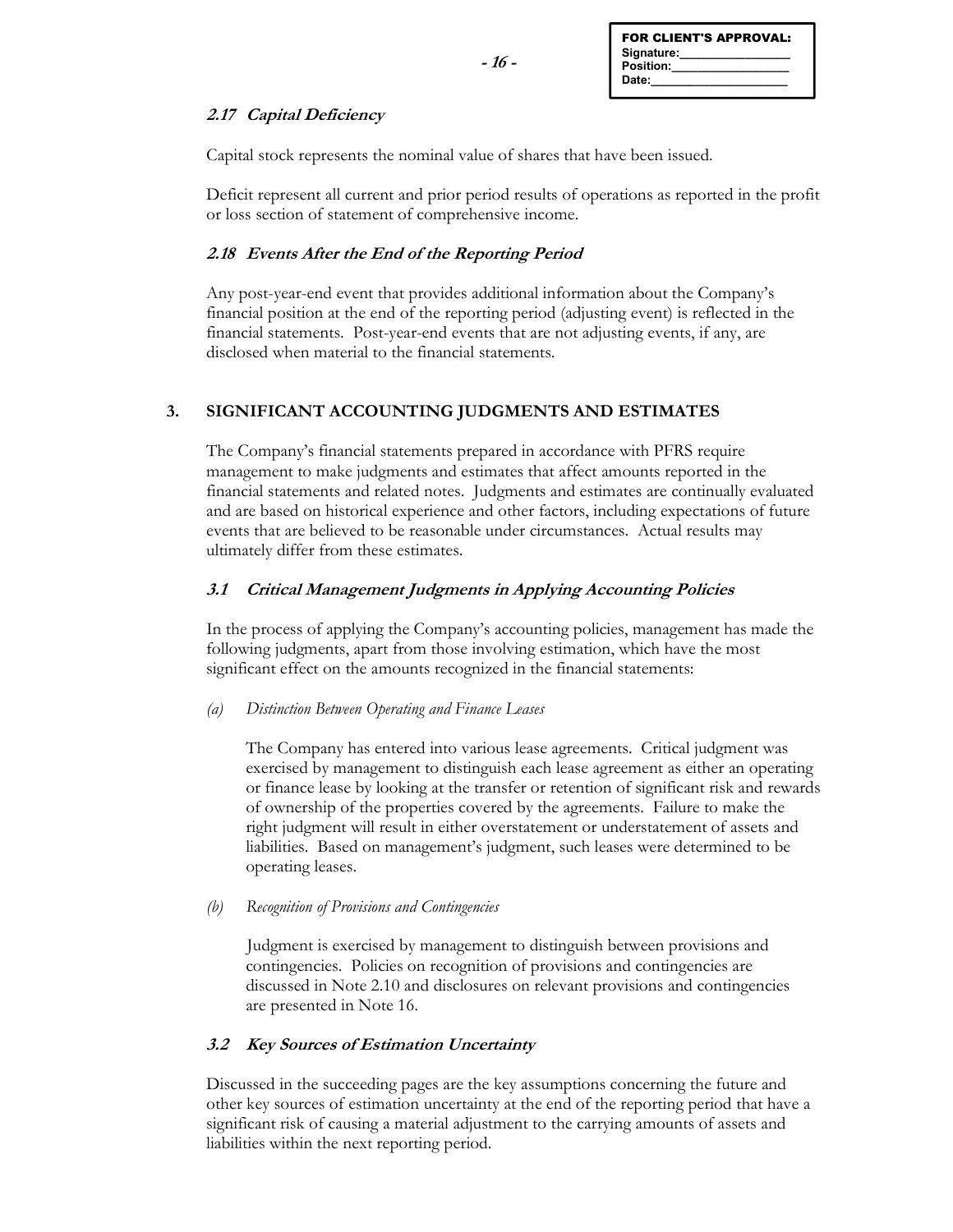## *(a) Impairment of Trade and Other Receivables and Refundable Deposit*

Adequate amount of allowance is made for specific and groups of accounts, where objective evidence of impairment exists. The Company evaluates these accounts based on available facts and circumstances, including, but not limited to, the length of the Company's relationship with its counterparties, their current credit status based on known market forces, average age of accounts, collection experience and historical loss experience. The methodology and assumptions used in estimating future cash flows are reviewed regularly by the Company to reduce any differences between loss estimates and actual loss experience.

The carrying value of trade and other receivables and the analysis of allowance for impairment on such financial assets are shown in Note 5.

## *(b) Determination of Net Realizable Value of Inventories*

In determining the net realizable value of inventories, management takes into account past experience and other factors affecting the net realizable value of inventory items. Future realization of the carrying amounts of inventories as presented in Note 6 is evaluated on a continuous basis throughout the year. Both aspects are considered key sources of estimation uncertainty and may cause significant adjustments to the Company's inventories within the next reporting period.

## *(c) Determination of Realizable Amount of Deferred Tax Assets*

The Company reviews its deferred tax assets at the end of each reporting period and reduces the carrying amount to the extent that it is no longer probable that sufficient taxable profit will be available to allow all or part of the deferred tax asset to be utilized. Management assessed that the deferred tax assets recognized as at March 31, 2018 will not be fully utilized in the subsequent reporting periods. Accordingly, prior and current deferred tax assets were derecognized and not recognized, respectively. The carrying value of deferred tax assets derecognized as at the said date is disclosed in Note 13.

## *(d) Impairment of Non-financial Assets*

In assessing impairment, management estimates the recoverable amount of each asset or a cash-generating unit based on expected future cash flows and uses an interest rate to calculate the present value of those cash flows. Estimation uncertainty relates to assumptions about future operating results and the determination of a suitable discount rate (see Note 2.13). Though management believes that the assumptions used in the estimation of fair values reflected in the financial statements are appropriate and reasonable, significant changes in these assumptions may materially affect the assessment of recoverable values and any resulting impairment loss could have a material adverse effect on the results of operations.

No impairment losses are necessary to be recognized in 2018 and 2017 on the Company's property and equipment, and other non-financial assets based on the management's assessment.

 **- 17 -**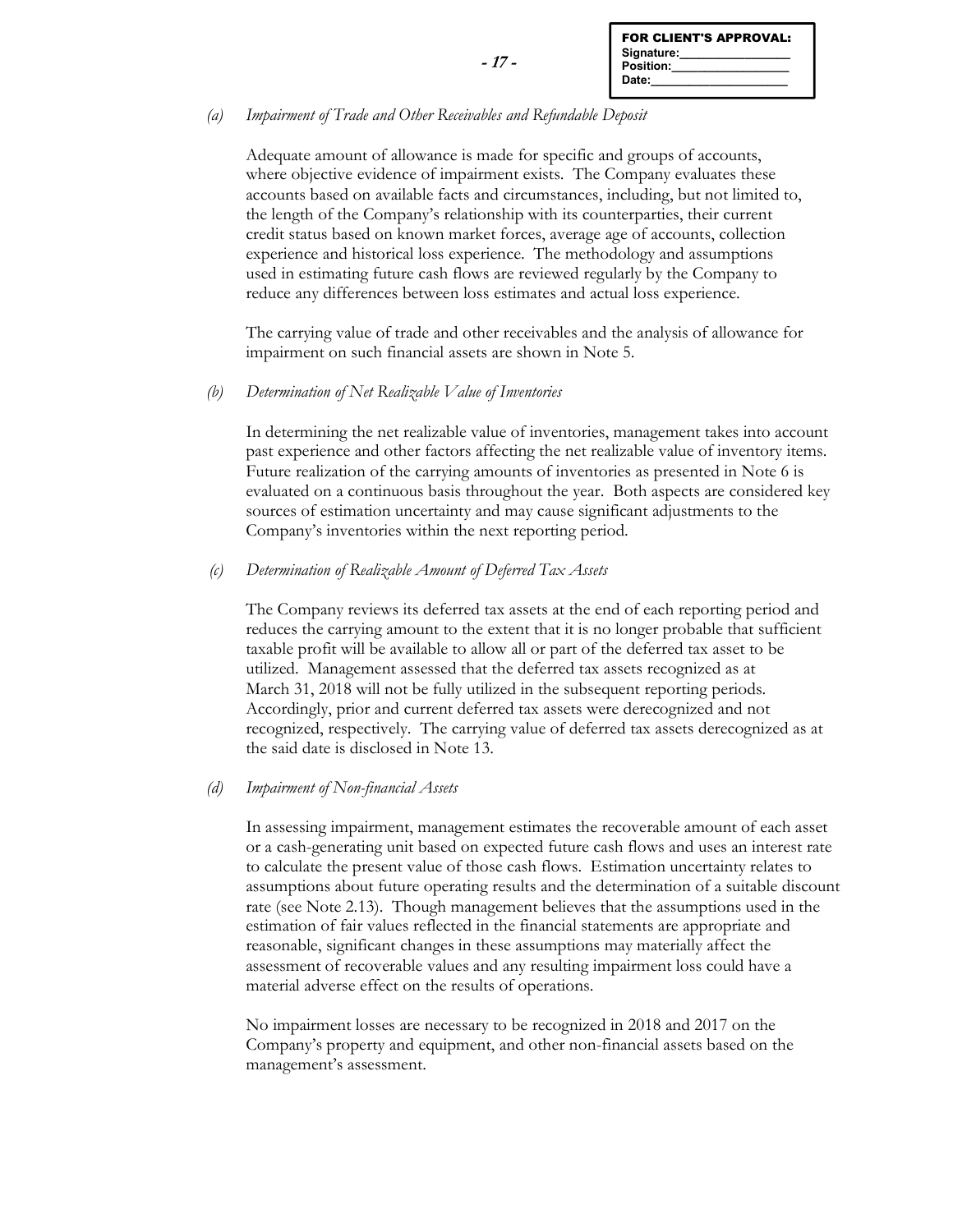## *(e) Estimation of Useful Lives of Property and Equipment*

The Company estimates the useful lives of property and equipment based on the period over which the assets are expected to be available for use. The estimated useful lives of property and equipment are reviewed periodically and are updated if expectations differ from previous estimates due to physical wear and tear, technical or commercial obsolescence and legal or other limits on the use of the assets.

The carrying amounts of property and equipment are analyzed in Note 8. Based on management's assessment as at March 31, 2018 and 2017, there is no change in estimated useful lives of those assets during those years. Actual results, however, may vary due to changes in estimates brought about by changes in factors mentioned above.

## *(f) Valuation of Post-employment Benefit*

A defined benefit plan is a post-employment plan that defines an amount of post-employment benefit that an employee will receive on retirement, usually dependent on one or more factors such as age, years of service and salary.

In determining the post-employment obligation, management makes an estimate of salary increases, determine the appropriate discount rate to use in the present value calculation, and the number of employees expected to leave before they receive the benefits.

As at March 31, 2018, the Company does not have a formal post-employment benefit plan; however, it computes post-employment benefit obligation based on the provisions of R.A. No. 7641 which covers all regular full-time employees. Management believes that the obligation computed under R.A. No. 7641 will not materially differ had it been actuarially determined.

## **4. CASH**

The breakdown of this account as of March 31 follows:

|                              | 2018         | 2017                              |
|------------------------------|--------------|-----------------------------------|
| Cash in bank<br>Cash on hand | P<br>487,950 | 10,390,877 P 15,900,568<br>17,210 |
|                              | 10,878,827   | 15.917                            |

Cash in bank generally earn interest based on daily bank deposit rates. Interest earned from cash in banks is reported as Interest income under Other Charges – Net in the statement of comprehensive income (see Note 11).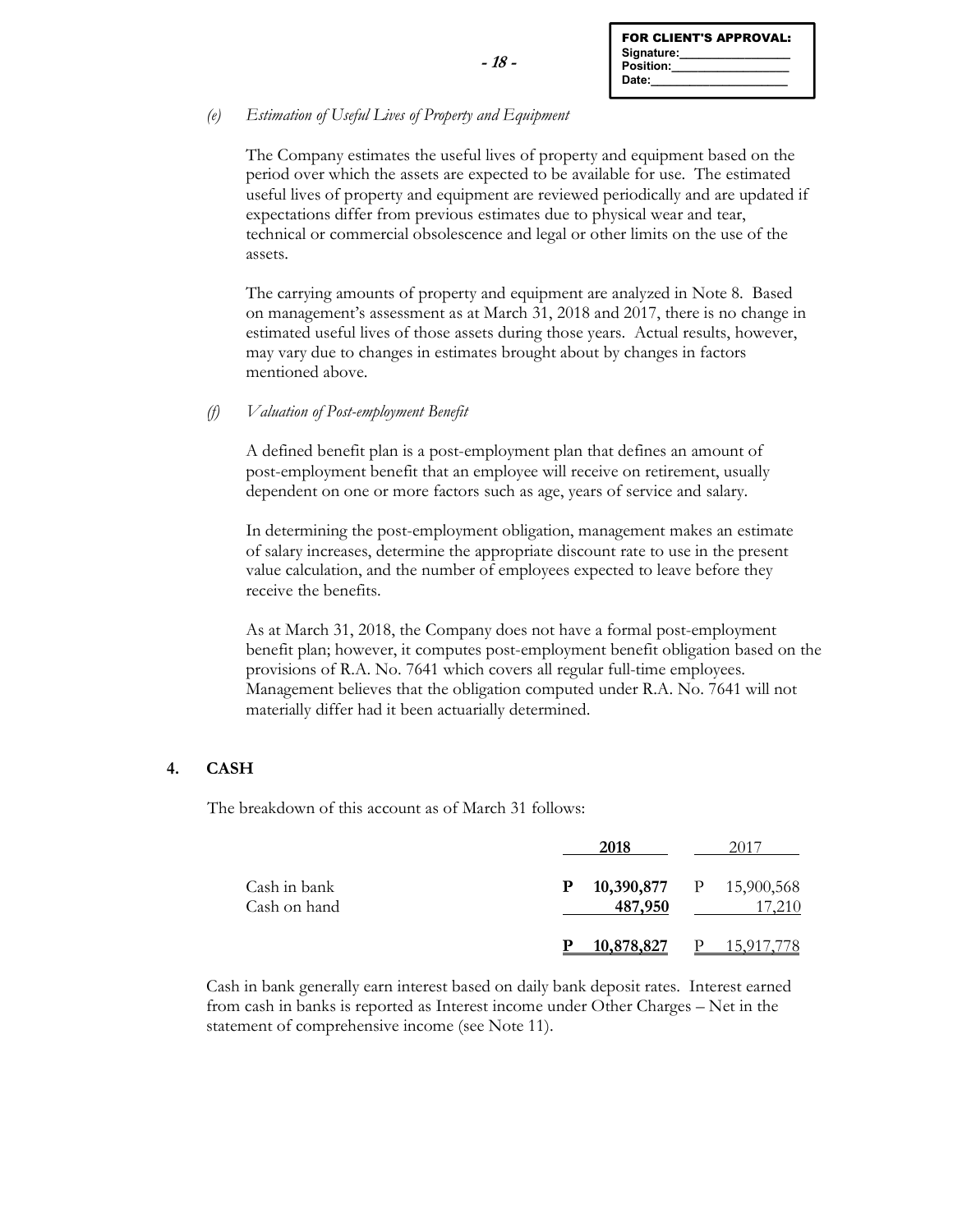| <b>FOR CLIENT'S APPROVAL:</b> |
|-------------------------------|
| Signature:                    |
| <b>Position:</b>              |
| Date:                         |
|                               |

# **5. TRADE AND OTHER RECEIVABLES**

This account is composed of the following:

|                                                                     | 2018                                                    | 2017<br>As restated<br>see Note $2.1(b)$                |  |  |  |
|---------------------------------------------------------------------|---------------------------------------------------------|---------------------------------------------------------|--|--|--|
| Trade receivables<br>Advances to suppliers<br>Advances to employees | 82,093,008<br>P<br>1,247,555<br>1,099,568<br>84,440,131 | P<br>38,070,244<br>1,812,418<br>3,576,590<br>43,459,252 |  |  |  |
| Allowance for impairment                                            | <u>1,289,369)</u>                                       | 938,859)                                                |  |  |  |
|                                                                     | 83,150,762                                              |                                                         |  |  |  |

All of the Company's trade and other receivables have been reviewed for indicators of impairment. The net carrying value of trade and other receivables is considered a reasonable approximation of fair value. Trade receivables have contractual terms of 30 days and do not bear any interest.

A reconciliation of the allowance for impairment at the beginning and end of 2018 and 2017 is shown below.

|                                                                           | Note | 2018                         |         |
|---------------------------------------------------------------------------|------|------------------------------|---------|
| Balance at beginning of year<br>Impairment losses<br>Receivable write-off |      | 938,859<br>355,010<br>4,500) | 938,859 |
| Balance at end of year                                                    |      | .289.369                     |         |

# **6. INVENTORIES**

The details of inventories as at March 31 are as follows:

|                                                       | 2018<br>2017                                                               |
|-------------------------------------------------------|----------------------------------------------------------------------------|
| Finished goods:<br>At cost<br>At net realizable value | 81,221,865<br>р<br>47,708,628                                              |
| Cost<br>Allowance for impairment                      | 2,758,454<br>2,699,931<br>2,533,954)<br>1,337,178)<br>224,500<br>1,362,753 |
|                                                       | 81,446,365                                                                 |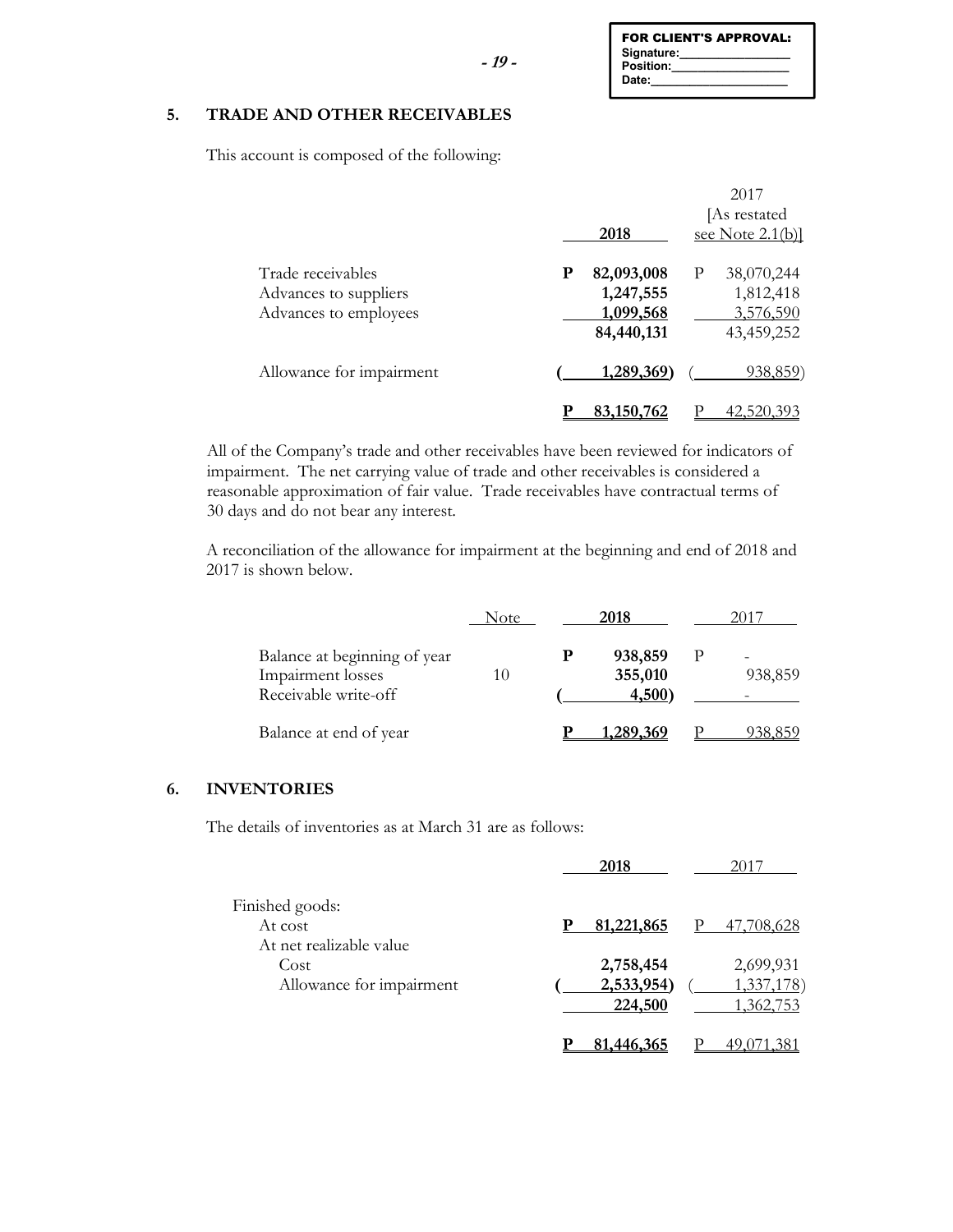Movements in allowance for inventory obsolescence consist of:

|                                                            | Note |   | 2018                    |              | 2017                    |
|------------------------------------------------------------|------|---|-------------------------|--------------|-------------------------|
| Balance at beginning of year                               |      | Р | 1,337,178               | $\mathbf{P}$ |                         |
| Losses on<br>inventory obsolescence<br>Inventory write-off | 10   |   | 6,670,062<br>5,473,286) |              | 8,829,967<br>7,492,789) |
| Balance at end of year                                     |      |   | 2,533,954               |              |                         |

Losses on inventory obsolescence are included as part of Operating Expenses in the statement of comprehensive income (see Note 10).

## **7. OTHER CURRENT ASSETS**

This account is composed of the following:

|                                                                                        | Note    |   | 2018                                         | 2017<br>[As restated]<br>see Note $2.1$ (b)] |
|----------------------------------------------------------------------------------------|---------|---|----------------------------------------------|----------------------------------------------|
| Input VAT<br>Creditable withholding tax<br>Prepaid expenses<br>Computer software – net | 21.1(b) | P | 2,096,854<br>1,073,470<br>928,365<br>216,667 | 61,935,488<br>1,743,407                      |
|                                                                                        |         | D | <u>4,315,356</u>                             |                                              |

Prepaid expenses include prepayments for advertising, insurance, and supplies availed of by the Company.

Movements of computer software as of March 31, 2018 (nil 2017) are shown below.

|                              | Jote |                 |
|------------------------------|------|-----------------|
| Balance at beginning of year |      |                 |
| Additions                    |      | 232,143         |
| Amortization during the year | 10   | <u>15,476</u> ) |
| Balance at end of year       |      |                 |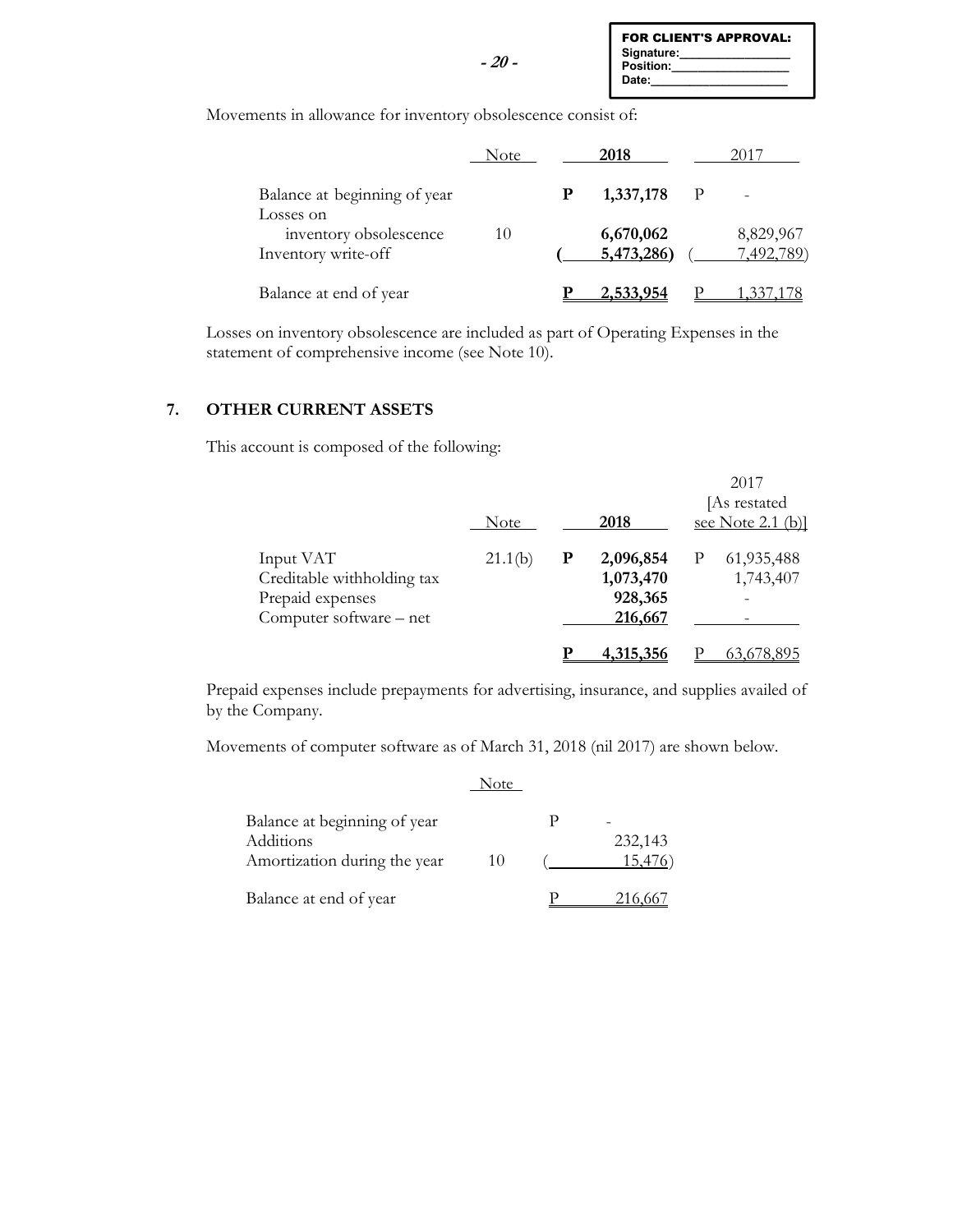# **8. PROPERTY AND EQUIPMENT**

The gross carrying amounts and the accumulated depreciation of property and equipment at the beginning and end of 2018 and 2017 are shown below.

|                             |              | <b>Vehicles</b> |              | Furniture and<br><b>Fixtures</b> |   | Office<br>Equipment |              | Total       |
|-----------------------------|--------------|-----------------|--------------|----------------------------------|---|---------------------|--------------|-------------|
| March 31, 2018              |              |                 |              |                                  |   |                     |              |             |
| Cost                        | $\mathbf{P}$ | 20,528,372      | $\mathbf P$  | 2,337,912                        | P | 2,627,997           | $\mathbf{P}$ | 25,494,281  |
| Accumulated<br>depreciation |              | $15,601,160$ )  |              | 1,678,597)                       |   | 1,447,693)          |              | 18,727,450) |
| Net carrying amount         |              | 4,927,212       |              | 659,315                          | P | 1,180,304           | P            | 6,766,831   |
| March 31, 2017              |              |                 |              |                                  |   |                     |              |             |
| Cost                        | $\mathbf{P}$ | 22,576,230      | P            | 2,289,340                        | P | 2,470,765           | P            | 27,336,335  |
| Accumulated<br>depreciation |              | 15,113,335)     |              | 1,291,333                        |   | 1,131,394)          |              | 17,536,062) |
| Net carrying amount         |              | 7,462,895       |              | 998,007                          | P | 1,339,371           | P            | 9,800,273   |
| April 1, 2017               |              |                 |              |                                  |   |                     |              |             |
| Cost                        | P            | 22,095,334      | $\mathbf{P}$ | 2,289,340                        | P | 2,162,292           | P            | 26,546,966  |
| Accumulated<br>depreciation |              | $10,630,149$ )  |              | 893,132)                         |   | 813,038)            |              | 12,336,319) |
| Net carrying amount         |              | 11,465,185      |              | 1,396,208                        |   | 1,349,254           |              | 14,210,647  |

A reconciliation of the carrying amounts of property and equipment at the beginning and end of 2018 and 2017 is shown below.

|                                  |                      |              | <b>Vehicles</b> |              | Furniture and<br><b>Fixtures</b> |              | Office<br>Equipment |              | Total      |
|----------------------------------|----------------------|--------------|-----------------|--------------|----------------------------------|--------------|---------------------|--------------|------------|
| Balance at                       |                      |              |                 |              |                                  |              |                     |              |            |
| April 1, 2017                    | net of accumulated   |              |                 |              |                                  |              |                     |              |            |
|                                  |                      | $\mathbf{P}$ | 7,462,895       | $\mathbf{P}$ | 998,007                          | P            | 1,339,371           | $\mathbf{P}$ |            |
| depreciation<br><b>Additions</b> |                      |              |                 |              |                                  |              |                     |              | 9,800,273  |
|                                  |                      |              | 1,552,699       |              | 48,572                           |              | 157,232             |              | 1,758,503  |
| Depreciation                     |                      |              |                 |              |                                  |              |                     |              |            |
|                                  | charges for the year |              | 4,088,382)      |              | 387,264)                         |              | 316,299)            |              | 4,791,945) |
| Balance at                       |                      |              |                 |              |                                  |              |                     |              |            |
| March 31, 2018                   |                      |              |                 |              |                                  |              |                     |              |            |
|                                  | net of accumulated   |              |                 |              |                                  |              |                     |              |            |
| depreciation                     |                      | P            | 4,927,212       | P            | 659,315                          | P            | 1,180,304           | P            | 6,766,831  |
| Balance at                       |                      |              |                 |              |                                  |              |                     |              |            |
| April 1, 2016                    |                      |              |                 |              |                                  |              |                     |              |            |
|                                  | net of accumulated   |              |                 |              |                                  |              |                     |              |            |
| depreciation                     |                      | $\mathbf{P}$ | 11,465,185      | P            | 1,396,208                        | $\mathbf{P}$ | 1,349,254           | P            | 14,210,647 |
| Additions                        |                      |              | 480,896         |              |                                  |              | 308,473             |              | 789,369    |
| Depreciation                     |                      |              |                 |              |                                  |              |                     |              |            |
|                                  | charges for the year |              | 4,483,186)      |              | 398,201)                         |              | 318,356)            |              | 5,199,743) |
| Balance at                       |                      |              |                 |              |                                  |              |                     |              |            |
| March 31, 2017                   |                      |              |                 |              |                                  |              |                     |              |            |
|                                  | net of accumulated   |              |                 |              |                                  |              |                     |              |            |
| depreciation                     |                      |              | 7.462.895       |              | 998,007                          |              | 1.339.371           |              | 9,800,273  |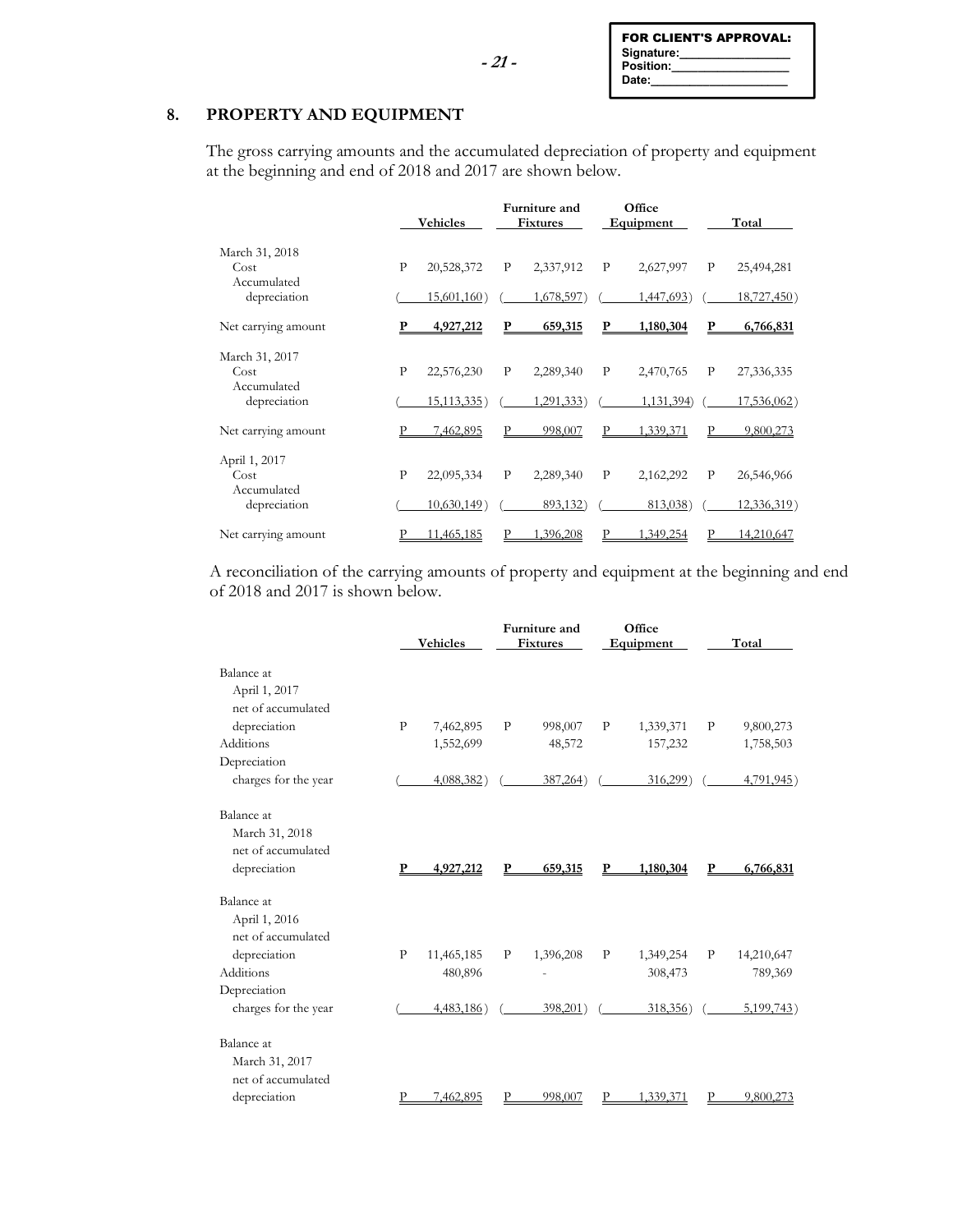The amount of depreciation charges in 2018 and 2017 is presented as part of Depreciation under Selling and Administrative Expenses in the statement of comprehensive income (see Note 10).

The Company recognized a gain on disposal of various capital assets totaling P0.3 million in 2018 which is presented as Gain on disposal of assets under Other Charges – Net in the 2018 statement of comprehensive income (see Note 11). No similar transaction occurred in 2017.

As at March 31, 2018 and 2017, the gross carrying amount of the Company's fully depreciated property and equipment that are still used in operation is P0.4 million and P0.2 million, respectively.

#### **9. TRADE AND OTHER PAYABLES**

This account consists of:

|                          | <b>Notes</b> |   | 2018          |   | 2017        |
|--------------------------|--------------|---|---------------|---|-------------|
| Trade payables:          |              |   |               |   |             |
| Related party            | 14.1         | P | 169, 157, 890 | P | 99,276,563  |
| Third parties            |              |   | ۰             |   | 10,081,824  |
| Salaries & wages payable |              |   | 689,179       |   | 563,843     |
| Withholding tax          |              |   | 682,253       |   | 782,004     |
| Output VAT - net         |              |   |               |   | 52,799,230  |
| Others                   | 21.1(h)      |   | 13,646,165    |   |             |
|                          |              |   | 184, 175, 487 |   | 163,503,464 |

Others include obligations arising from various expenses incurred by the Company and accrual for the penalties [see Note 21.1(h)].

#### **10. OPERATING EXPENSES BY NATURE**

The Company's operating expenses are as follows:

|                                | <b>Notes</b> |   | 2018        |   | 2017        |  |
|--------------------------------|--------------|---|-------------|---|-------------|--|
| Purchases used                 |              | P | 141,769,719 | P | 116,697,048 |  |
| Selling and distribution       |              |   | 62,544,969  |   | 47,927,413  |  |
| Salaries and employee benefits | 12, 14       |   | 35,574,628  |   | 34,036,530  |  |
| Change in inventories          |              |   | 32,374,983) |   | 8,117,768   |  |
| Loss on inventory              |              |   |             |   |             |  |
| obsolescence                   | 6            |   | 6,670,062   |   | 8,829,967   |  |
| Transportation and travel      |              |   | 6,612,741   |   | 7,832,853   |  |
| Depreciation and amortization  | 7, 8         |   | 4,807,421   |   | 5,199,743   |  |
| Penalties                      | 21.1(h)      |   | 3,590,037   |   |             |  |
| Professional fees              |              |   | 3,313,907   |   | 1,780,392   |  |
| Taxes and licenses             | 21.1(f)      |   | 3, 143, 423 |   | 1,302,980   |  |
| Insurance                      |              |   | 2,135,228   |   | 1,295,416   |  |
| Rentals                        | 16           |   | 2,125,887   |   | 2,105,284   |  |
| Repairs and maintenance        |              |   | 1,705,014   |   | 1,614,434   |  |
| Communications                 |              |   | 1,547,606   |   | 1,892,352   |  |
| <b>Utilities</b>               |              |   | 583,967     |   | 385,927     |  |
| Office supplies                |              |   | 440,108     |   | 406,861     |  |
| Impairment loss                |              |   |             |   |             |  |
| accounts receivable            | 5            |   | 355,010     |   | 938,859     |  |
| Others                         |              |   | 2,463,647   |   | 2,510,408   |  |
|                                |              | Р | 247,008,391 |   | 242,874,235 |  |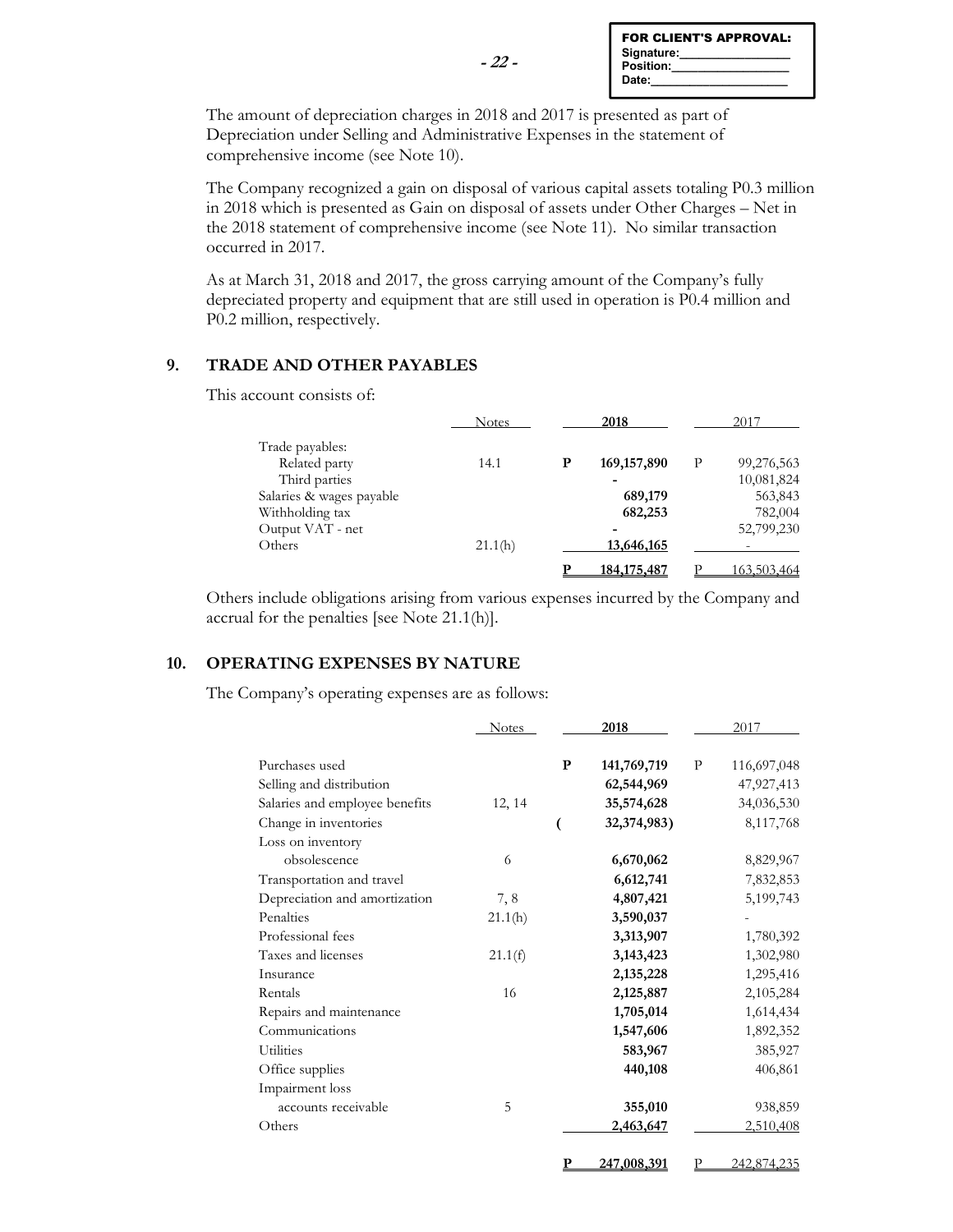Others include bank charges, registration fees, and other miscellaneous expenses.

These expenses are classified in the statement of comprehensive income as follows:

|                                                           | 2018          |                                                   |
|-----------------------------------------------------------|---------------|---------------------------------------------------|
| Cost of goods sold<br>Selling and administrative expenses | 137, 613, 655 | <b>P</b> 109,394,736 P 124,814,816<br>118,059,419 |
|                                                           | P 247,008,391 | 242.874.235                                       |

### **11. OTHER CHARGES** *–* Net

This account consists of:

|                                                                          | <b>Notes</b>        |   | 2018                        |             | 2017<br>[As restated]<br>see Note $2.1$ (b) |
|--------------------------------------------------------------------------|---------------------|---|-----------------------------|-------------|---------------------------------------------|
| Other income:<br>Gain on disposal of assets<br>Interest income<br>Others | 8<br>$\overline{4}$ | P | 345,946<br>43,137<br>77,107 | $\mathbf P$ | 38,035<br>21,098                            |
| Other charges -<br>Foreign exchange loss                                 |                     |   | 466,190<br>19,387,257)      |             | 59,133<br>50,232,121                        |
|                                                                          |                     |   | 18,921,067                  |             | 2.988<br>50.1                               |

### **12. EMPLOYEE BENEFITS**

#### **12.1 Salaries and Employee Benefits Expense**

Expenses recognized for salaries and employee benefits are presented below.

|                                                         | <b>Notes</b> | 2018 |                                |            |
|---------------------------------------------------------|--------------|------|--------------------------------|------------|
| Short-term employee benefits<br>Post-employment defined |              | P    | <b>34,719,058</b> P 34,036,530 |            |
| benefit                                                 | 12.2         |      | 855,570                        |            |
|                                                         | 10           |      | 35,574,628                     | 34,036,530 |

#### **12.2 Post-employment Defined Benefit**

The Company has no formal post-employment benefit plan and has not engaged any actuary to determine the post-employment benefit obligation. RA No. 7641 has been applied by the Company in computing the post-employment obligation for qualified employees.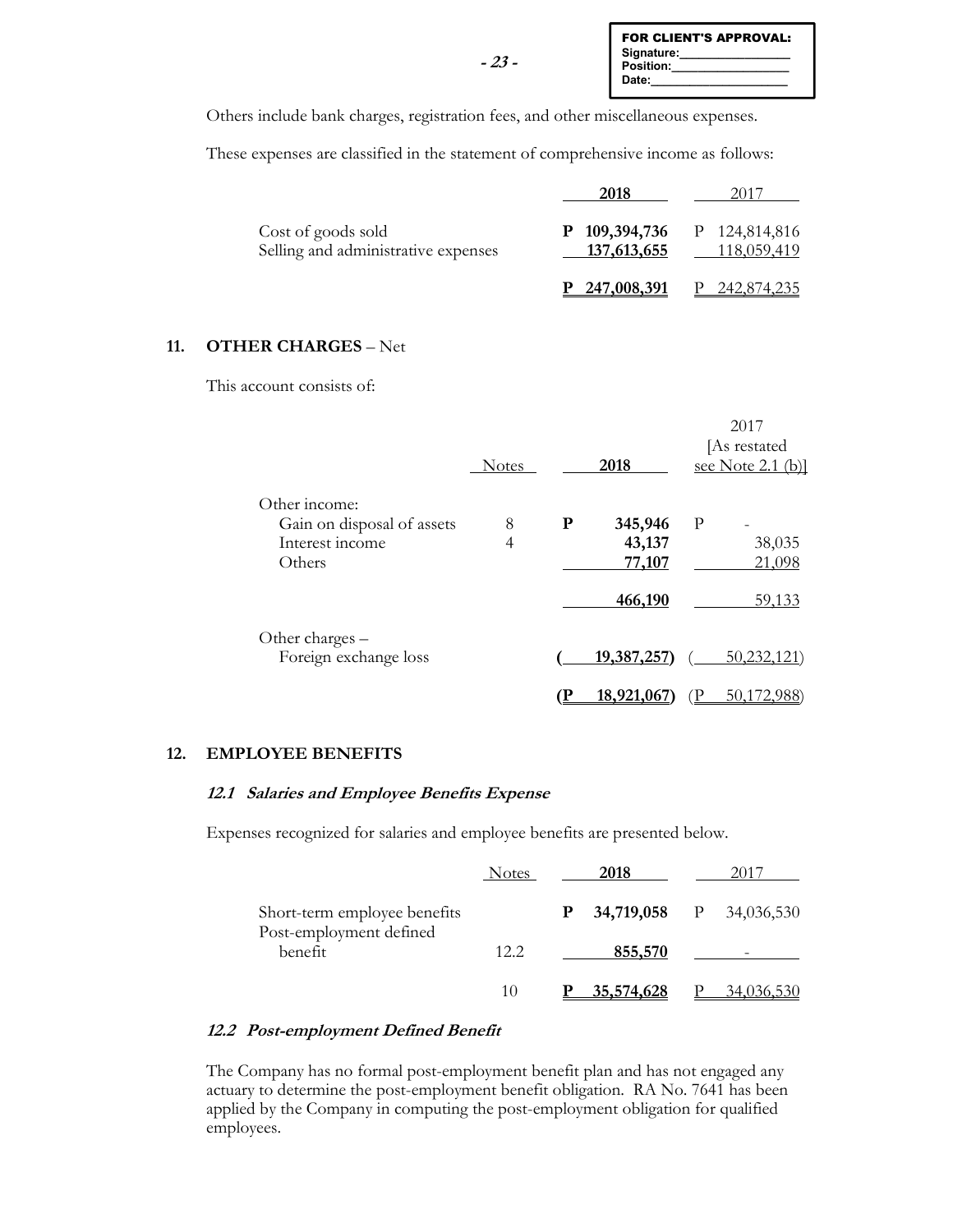In 2018, the Company recorded post-employment benefit expense that is presented as part of Salaries and employee benefits under Selling and Administrative Expenses in the 2018 statement of comprehensive income. As of March 31, 2018, retirement liability amounting to P0.9 million is presented as Retirement Benefit Obligation in the 2018 statement of financial position. No similar transaction has transpired in 2017.

## **13. TAXES**

## **13.1 Current and Deferred Taxes**

The components of tax expense (income) as reported in profit or loss follow:

|                                                                                                      | 2018                                 | 2017<br>[As restated]<br>see Note $2.1(b)$ |
|------------------------------------------------------------------------------------------------------|--------------------------------------|--------------------------------------------|
| Current tax expense:<br>Minimum corporate income<br>tax (MCIT) at $2\%$<br>Final tax at $20\%$       | P<br>2,608,110<br>8,627<br>2,616,737 | $\mathbf P$<br>1,160,161<br>1,160,161      |
| Deferred tax expense (income)<br>relating to origination<br>and reversal of temporary<br>differences | 20,834,951                           | 20,118,961)                                |
|                                                                                                      | 23,451,688                           | 8,958,800                                  |

A reconciliation of tax on pretax loss computed at the applicable statutory tax rates to tax expense reported in profit or loss follows:

|                                                                  |     | 2018                    |     | 2017<br>[As restated]<br>see Note $2.1(b)$ |
|------------------------------------------------------------------|-----|-------------------------|-----|--------------------------------------------|
| Tax on pretax loss at $30\%$                                     | (P) | 7,965,690)              | (P) | 33,073,637)                                |
| Adjustment for income<br>subjected to final tax                  |     | 4,314)                  |     | 11,410                                     |
| Tax effects of:                                                  |     |                         |     |                                            |
| Derecognized 2017 deferred tax assets<br>Non-deductible expenses |     | 20,834,951<br>5,719,951 |     | 14,126,247                                 |
| Unrecognized deferred tax assets on:                             |     |                         |     |                                            |
| <b>MCIT</b>                                                      |     | 2,608,110               |     |                                            |
| Temporary differences                                            |     | 2,258,680               |     |                                            |
|                                                                  |     | 23,451,688              |     | 8,958,800                                  |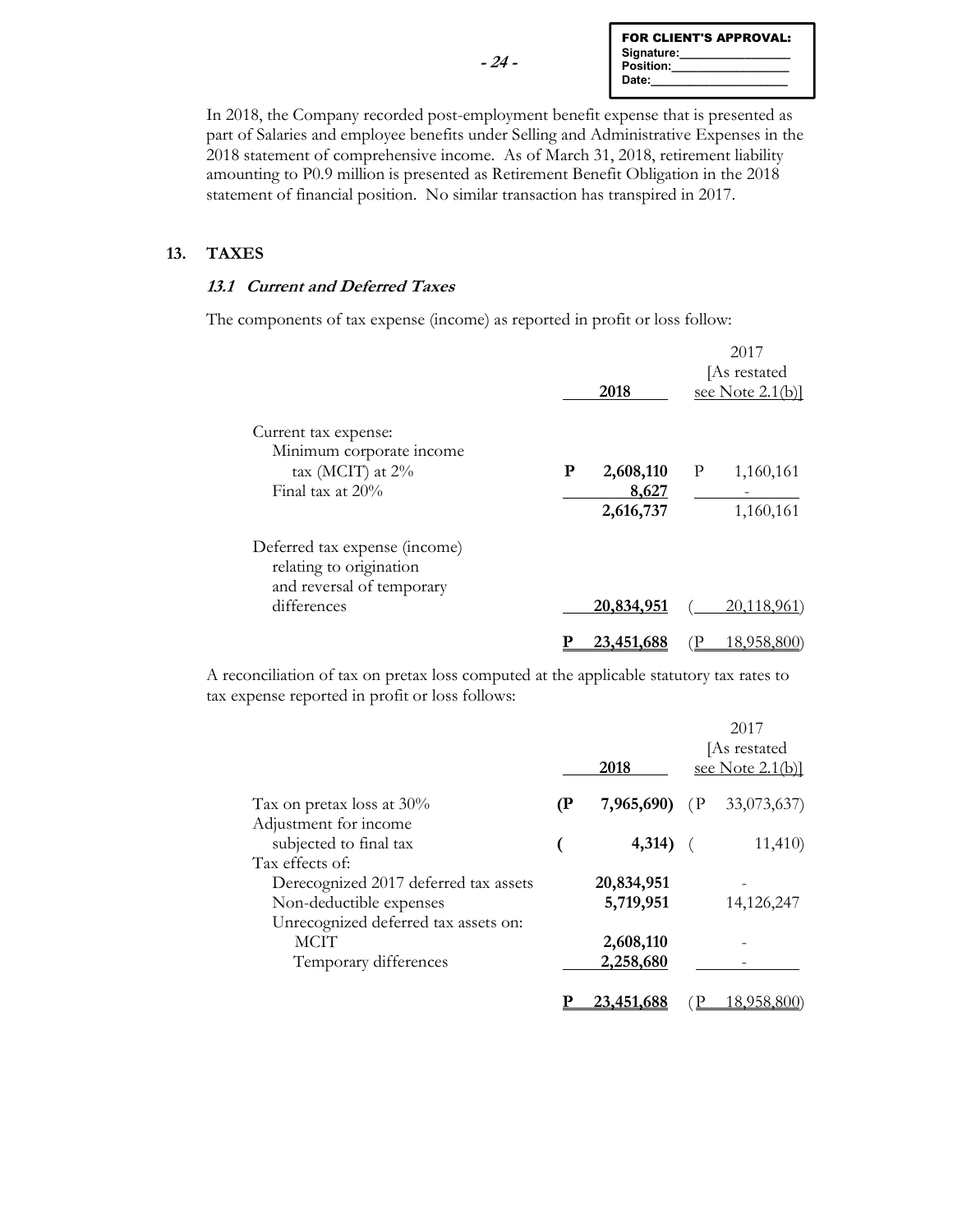|                  | <b>FOR CLIENT'S APPROVAL:</b> |
|------------------|-------------------------------|
| Signature:       |                               |
| <b>Position:</b> |                               |
| Date:            |                               |

The deferred tax asset relates to the following as of March 31:

|                               | Statements of<br><b>Financial Position</b> |      |   | Statements of<br><b>Comprehensive Income</b> |  |                  |             |
|-------------------------------|--------------------------------------------|------|---|----------------------------------------------|--|------------------|-------------|
|                               |                                            | 2018 |   | 2017                                         |  | 2018             | 2017        |
| Net operating loss            |                                            |      |   |                                              |  |                  |             |
| carryover (NOLCO)             | P                                          |      | P | 18,275,989 P                                 |  | 18,275,989 $(P)$ | 18,275,989) |
| <b>MCIT</b>                   |                                            |      |   | 1,876,151                                    |  | 1,876,151(       | 1,160,161)  |
| Allowance for inventory       |                                            |      |   |                                              |  |                  |             |
| obsolescence                  |                                            |      |   | 401,153                                      |  | 401,153          | 401,153     |
| Allowance for doubtful        |                                            |      |   |                                              |  |                  |             |
| accounts                      |                                            |      |   | 281,658                                      |  | 281,658          | 281,658)    |
| Deferred tax asset            |                                            |      |   | 20.834.951                                   |  |                  |             |
| Deferred tax expense (income) |                                            |      |   |                                              |  | 20,834,951       | 20,118,961  |

As of March 31, 2018, the Company derecognized previously recognized deferred tax asset totaling to P20.8 million arising from temporary differences incurred in previous years and no longer recognized deferred tax assets for the current year, as management assessed that the Company may not be able to utilize the deferred tax assets within the prescribed period of availment of its tax benefit.

Presented below are the total unrecognized deferred tax assets as of March 31, 2018.

|                                                        | Amount                        | <b>Tax Effect</b>                       |
|--------------------------------------------------------|-------------------------------|-----------------------------------------|
| <b>NOLCO</b><br><b>MCIT</b><br>Allowance for inventory | 157,002,877<br>P<br>4,484,261 | 47,100,863<br>$\mathsf{P}$<br>4,484,261 |
| obsolescence<br>Allowance for doubtful                 | 2,533,954                     | 760,186                                 |
| accounts<br>Retirement benefit obligation              | 1,289,369<br>855,570          | 386,811<br>256,671                      |
|                                                        | 166,166,03                    |                                         |

The Company is subject to the MCIT which is computed at 2% of gross income, as defined under the tax regulations or regular corporate income tax (RCIT), whichever is higher. The MCIT may be claimed as tax credit against the Company's future income tax payable within three years from the year it was incurred. The Company reported MCIT as it is higher than the RCIT both in 2018 and 2017. Details of the Company's MCIT which can be applied as a deduction against future taxable income are as follows:

| Year<br>Incurred     |   | Amount                            | Valid<br>Until       |
|----------------------|---|-----------------------------------|----------------------|
|                      |   |                                   |                      |
| 2018<br>2017<br>2016 | P | 2,608,110<br>1,160,161<br>715,990 | 2021<br>2020<br>2019 |
|                      | D |                                   |                      |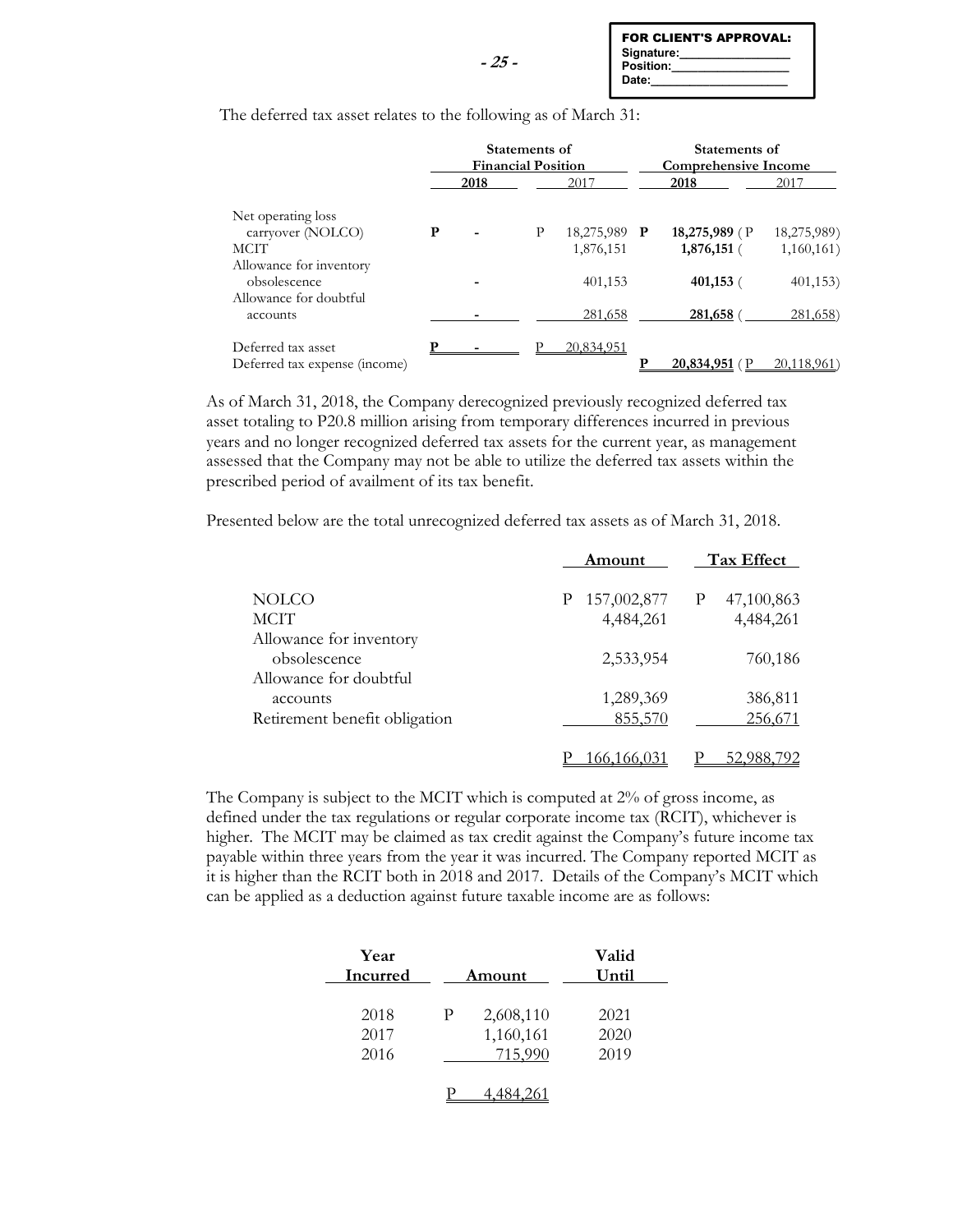The Company is in a tax loss position both in 2018 and 2017. Details of the NOLCO of the Company, which can be claimed as deductions from future taxable income within three years from the year NOLCO was incurred, are as follows:

| Year<br>Incurred     | Amount                                     | Valid<br>Until       |
|----------------------|--------------------------------------------|----------------------|
| 2018<br>2017<br>2016 | 5,126,078<br>P<br>60,919,964<br>90,956,835 | 2021<br>2020<br>2019 |
|                      |                                            |                      |

In 2018 and 2017, the Company opted to continue claiming itemized deductions.

## **14. RELATED PARTY TRANSACTIONS**

The Company's related parties include the Parent Company, Ultimate Parent Company, entities under common ownership, stockholders and the Company's key management personnel.

The summary of the Company's transactions and outstanding balances with its related parties are as follows:

|                                                      |              |    | 2018                            |  | 2017                           |                          |                                                                 |
|------------------------------------------------------|--------------|----|---------------------------------|--|--------------------------------|--------------------------|-----------------------------------------------------------------|
| <b>Related Party</b>                                 | <b>Notes</b> |    | Amount of<br><b>Transaction</b> |  | Outstanding<br><b>Balance</b>  | Amount of<br>Transaction | Outstanding<br>Balance                                          |
| Ultimate parent company –<br>Purchase of inventories | 9.14.1       | (P |                                 |  |                                |                          | <b>69,881,327)</b> (P169,157,890) (P 82,103,778) (P 99,276,563) |
| Parent company-<br>Advances from parent              | 14.2         |    |                                 |  | $13,650,364$ ( $358,818,334$ ( | $43,442,100$ (           | 345, 167, 970)                                                  |
| Key Management Personnel-<br>Compensation            | 12.1, 14.3   |    | 11,676,843                      |  | 822,557)                       | 9,480,682                |                                                                 |

None of the Company's outstanding receivables from related parties has indications of impairment; hence, no impairment loss was recognized in 2018 and 2017.

#### **14.1 Purchase of Inventories**

The Company purchases from its Ultimate Parent Company inventories sold to its distributors and product samples distributed to sales representatives as part of the Company's marketing and promotional activities. The related outstanding payables are presented as Trade payables under Trade and Other Payables account in the statement of financial position (see Note 9). The payables are generally unsecured, noninterest-bearing, and payable in cash within three months.

#### **14.2 Advances from Parent Company**

The Company obtains advances from parent company that are unsecured, noninterest-bearing and payable on demand or through offsetting arrangements. The advances were used as working capital requirements of the Company.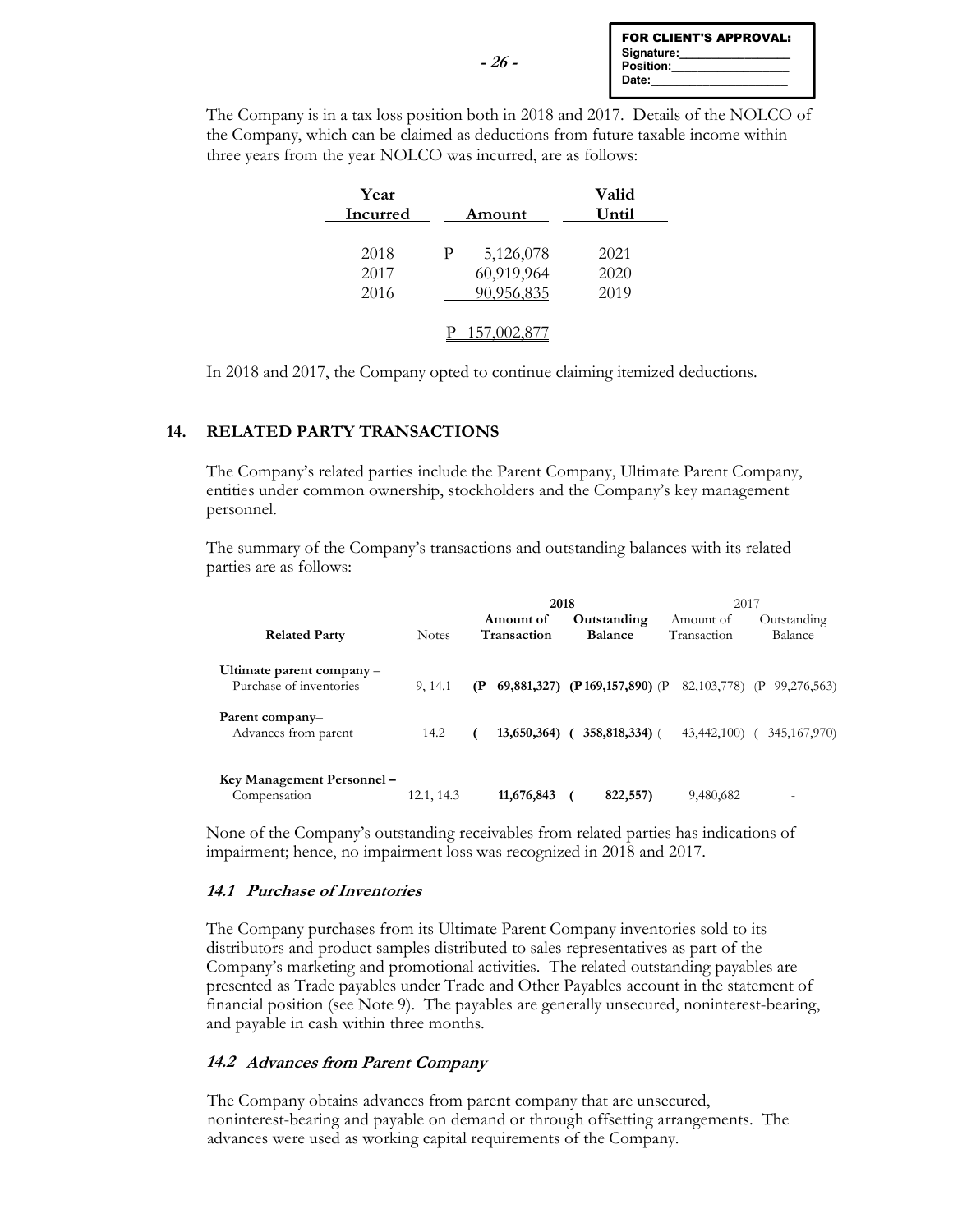| <b>FOR CLIENT'S APPROVAL:</b> |
|-------------------------------|
| Signature:                    |
| Position:                     |
| Date:                         |
|                               |

The analysis of advances from stockholders, shown as Advances from Parent Company in the statement of financial position, is shown below.

|                                                                            | 2018               | 2017          |
|----------------------------------------------------------------------------|--------------------|---------------|
| Balance at beginning of year<br>Cash flows from a non-financing activity - | P 345,167,970      | P 301,725,870 |
| Unrealized foreign exchange loss                                           | <u>13,650,364</u>  | 43,442,100    |
| Balance at end of year                                                     | <u>358,818,334</u> | 345 167 970   |

 The advances are presented as Advances from Parent Company under Non-current assets in the statement of financial position.

## **14.3 Key Management Personnel Compensation**

The details of the compensation of key management personnel are summarized below.

|                                                         | 2018                |           |
|---------------------------------------------------------|---------------------|-----------|
| Short-term employee benefits<br>Post-employment defined | $10,854,286$ P<br>Р | 9,480,682 |
| benefit                                                 | 822,557             |           |
|                                                         | 11,676,843          | 9,480,682 |

Key management compensation are included in Salaries and employee benefits under Selling and Administrative Expenses in the statements of comprehensive income (see Notes 10 and 12.1). Post-employment defined benefit obligation remained outstanding as of March 31, 2018 (nil as of March 31, 2017) and is presented as part of Retirement Benefit Obligation in the 2018 statement of financial position.

## **15. CAPITAL STOCK**

The Company's authorized capital stock is P10.0 million divided by 100,000 shares at P100 par value per share. Its subscribed and outstanding capital stock as of March 31, 2018 and 2017 amounted to P8.7 million divided into 86,534 shares at P100 par value per share.

As at March 31, 2018 and 2017, the Company has only one stockholder owning 100 or more shares of the Company's capital stock.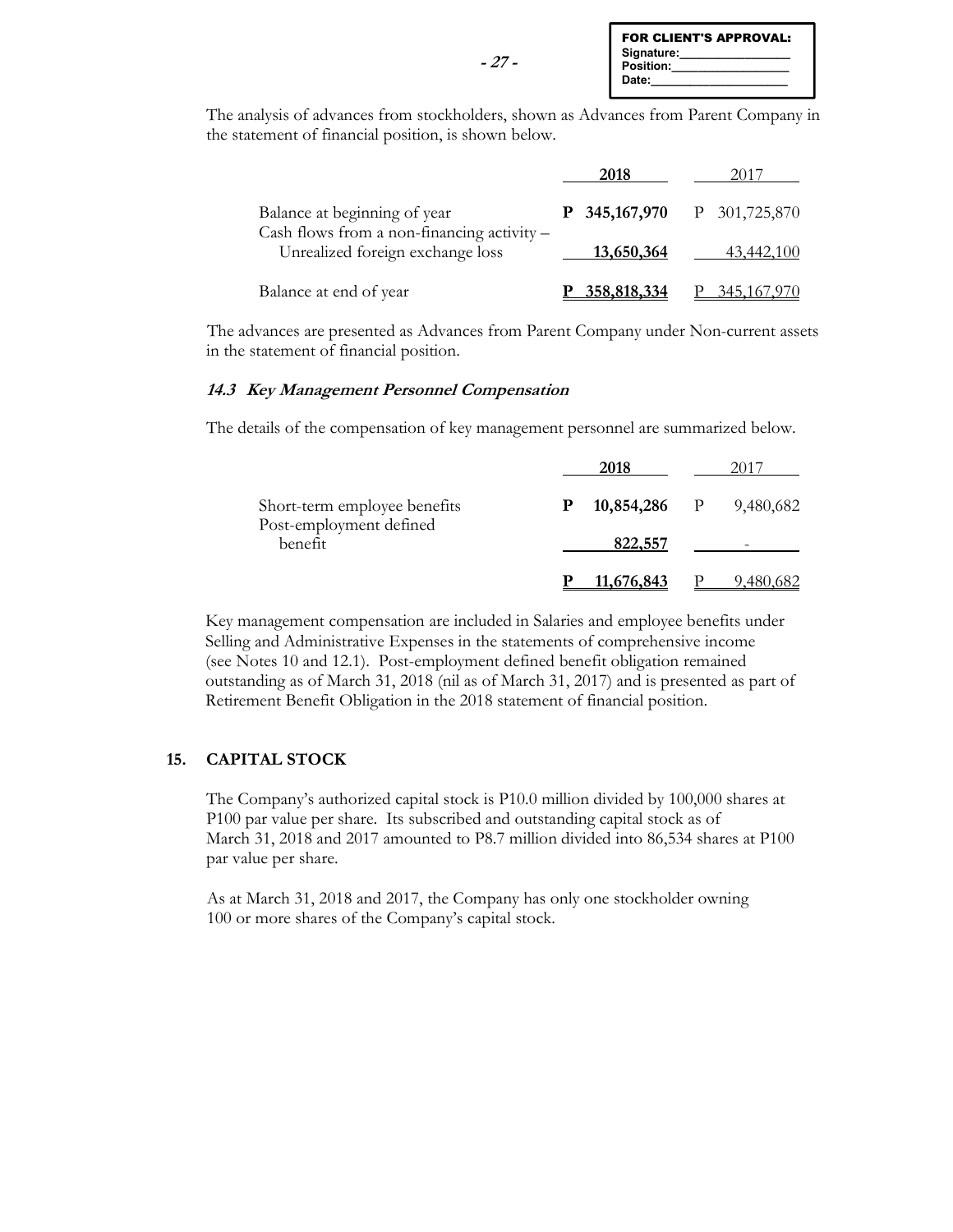| <b>FOR CLIENT'S APPROVAL:</b> |
|-------------------------------|
| Signature:                    |
| Position:                     |
| Date:                         |
|                               |

## **16. COMMITMENTS AND CONTINGENCIES**

### **16.1 Operating Lease Commitment – Company as Lessee**

The Company is a lessee under non-cancellable operating lease agreements covering the offices of the Company. The leases have terms two years, with renewal options, and include average annual escalation rate of 5%. The future minimum lease payments under these non-cancellable operating leases are as follows as at March 31:

|                                       |   | 2018                   |   |                        |
|---------------------------------------|---|------------------------|---|------------------------|
| Within one year<br>More than one year | P | 2,195,104<br>2,345,987 | Ρ | 2,090,584<br>2,275,401 |
|                                       |   | 4,541,091              |   | 4,365,985              |

The total rentals from these operating leases amounted to P2.1 million both in 2018 and 2017 and are presented as part of Rentals under Selling and Administrative Expenses account in the statement of comprehensive income (see Note 10).

Refundable deposit related to these lease commitments amounted to P1.0 million and P0.6 million as at March 31, 2018 and 2017, respectively, and is presented as Other Non-current Assets account in the statement of financial position.

#### **16.2 Others**

There are other commitments and contingent liabilities that arise in the normal course of the Company's operations which are not reflected in the financial statements. Management believes that losses, if any, that may arise from these contingencies will not have any material effect on the financial statements.

## **17. RISK MANAGEMENT OBJECTIVES AND POLICIES**

The Company is exposed to a variety of financial risks in relation to financial instruments. The main types of risks are interest rate risk, credit risk and liquidity risk.

The Company's risk management is coordinated with its Parent Company, in close cooperation with the Company's BOD, and focuses on securing the Company's short to medium-term cash flows by minimizing the exposure to financial markets.

The Company does not engage in the trading of financial assets for speculative purposes nor does it write options. The relevant financial risks to which the Company is exposed to are described below and in the succeeding pages.

## **17.1 Interest Rate Risk**

As at March 31, 2018 and 2017, the Company has limited exposure to changes in market interest rates through its cash. This financial instrument has shown small or measured changes in interest rates. All other financial assets have fixed rates.

## **17.2 Foreign Currency Risk**

Most of the Company's transactions are carried out in Philippine pesos, its functional currency. Exposures to currency exchange rates arise from the Company's overseas advances and purchases, which are primarily denominated in U.S. dollars.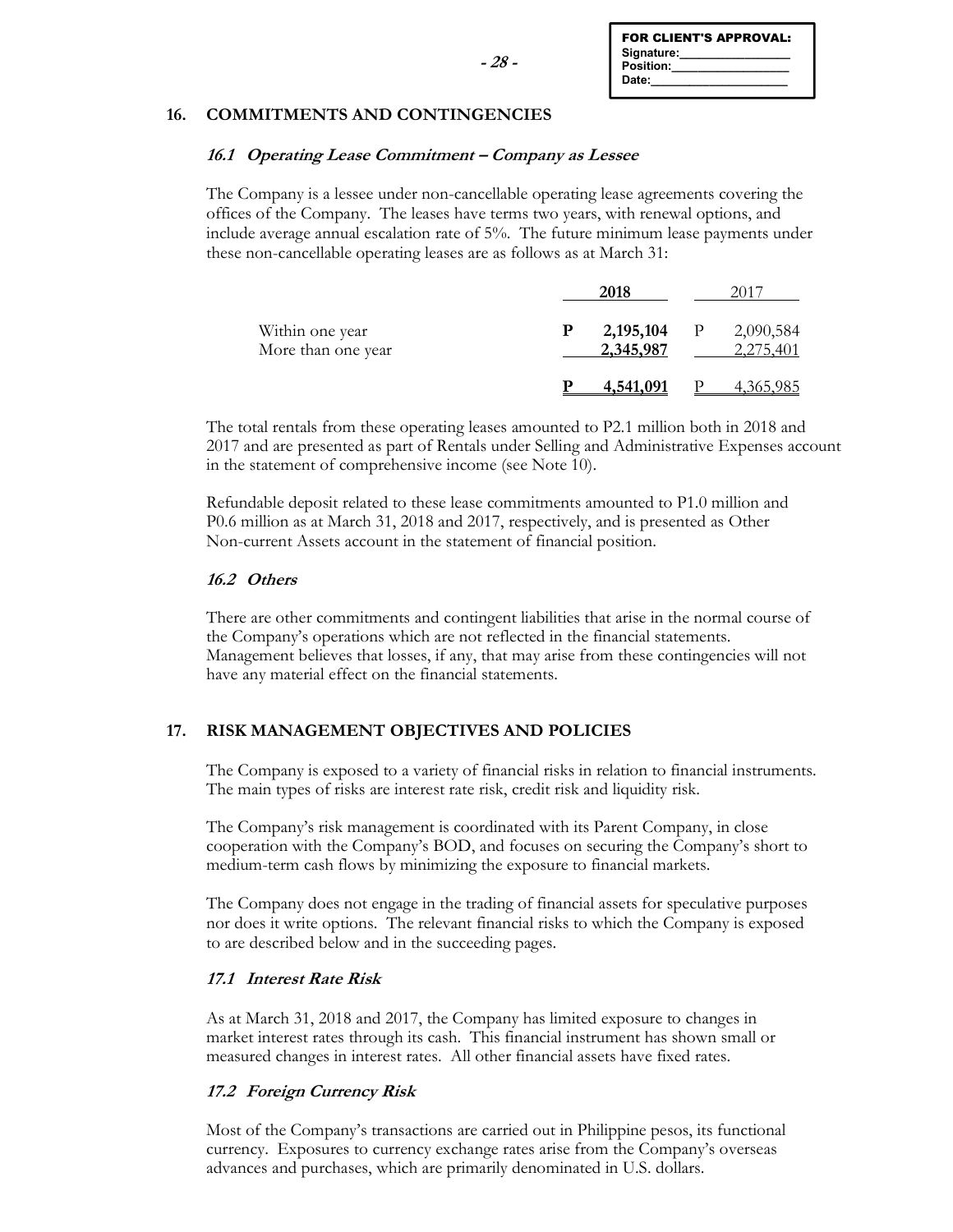| <b>FOR CLIENT'S APPROVAL:</b> |  |  |  |  |  |  |  |
|-------------------------------|--|--|--|--|--|--|--|
| Signature:                    |  |  |  |  |  |  |  |
| Position:                     |  |  |  |  |  |  |  |
| Date:                         |  |  |  |  |  |  |  |
|                               |  |  |  |  |  |  |  |

To mitigate the Company's exposure to foreign currency risk, non-Philippine peso cash flows are monitored.

Foreign currency-denominated financial liabilities, translated from U.S. Dollars into Philippine pesos at the closing rate follow:

|                                                          | 2018               | 2011                       |
|----------------------------------------------------------|--------------------|----------------------------|
| $Short-term$ exposure $-$<br>Trade and other payables    | 169, 157, 890<br>P | 99,276,563<br>$\mathbf{P}$ |
| $Long-term$ exposure $-$<br>Advances from parent company | 358,818,334        | <u>345,167,970</u>         |
|                                                          | 527,976,224        |                            |

The following table illustrates the sensitivity of the Company's loss before tax with respect to changes in Philippine peso against U.S. exchange rate. The percentage changes in rates have been determined based on the average market volatility in exchange rates, using standard deviation, in the previous 12 months at a 99% confidence level.

|           |                                          | 2018                            |                                                  |                                          |   | 2017                            |                                                  |
|-----------|------------------------------------------|---------------------------------|--------------------------------------------------|------------------------------------------|---|---------------------------------|--------------------------------------------------|
|           | Reasonably<br>possible change<br>in rate | Effect in<br>loss before<br>tax | Effect in<br>capital<br>deficiency<br>before tax | Reasonably<br>possible change<br>in rate |   | Effect in<br>loss before<br>tax | Effect in<br>capital<br>deficiency<br>before tax |
| PhP - USD | 11.86%                                   | (P 62,617,980) (P               | 43,832,586)                                      | 11.74%                                   | P | 52,177,788) (P                  | 36,524,452)                                      |

Exposures to foreign exchange rates vary during the year depending on the volume of foreign currency denominated transactions. Nonetheless, the analysis above is considered to be representative of the Company's currency risk.

#### **17.3 Credit Risk**

Credit risk is the risk that a counterparty may fail to discharge an obligation to the Company. The Company is exposed to this risk for various financial instruments arising from selling goods and services to customers including related parties and placing deposits with banks.

The maximum credit risk exposure of financial assets is the carrying amount of the financial assets as shown on the face of the statement of financial position (or in the detailed analysis provided in the notes to the financial statements), as summarized below:

|                                                            | Notes | 2018                                  | 2017                                |
|------------------------------------------------------------|-------|---------------------------------------|-------------------------------------|
| Cash<br>Trade and other receivables<br>Refundable deposits | 16.1  | 10,878,827<br>83,150,762<br>1,025,228 | 15,917,778<br>42,520,393<br>585,728 |
|                                                            |       | 95.054.817                            |                                     |

The above also represents the carrying values of the Company's financial assets categorized as loans and receivables.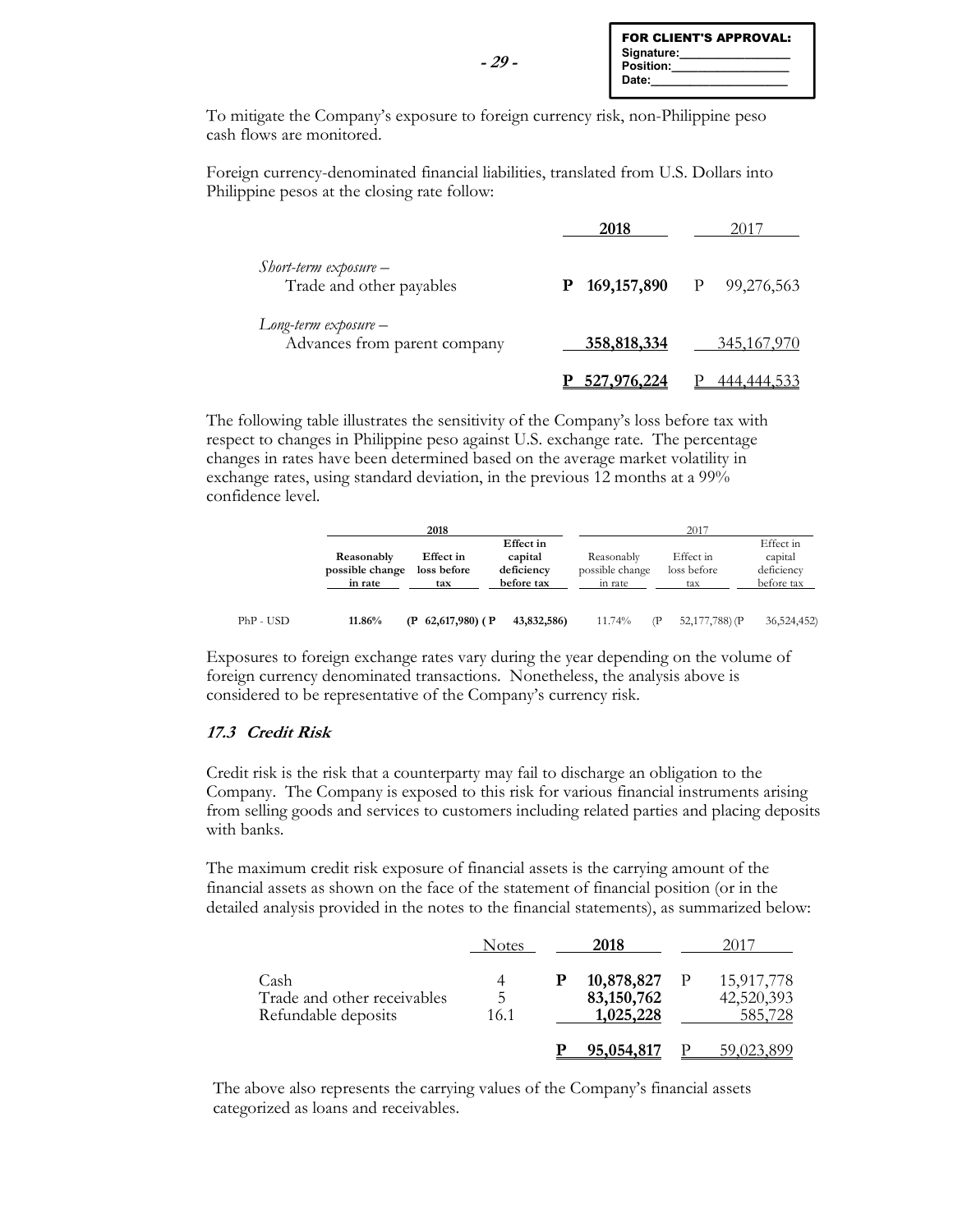The Company continuously monitors defaults of customers identified individually and incorporate this information into its credit risk controls. The Company's policy is to deal only with creditworthy counterparties.

*(a) Cash* 

The credit risk for cash is considered negligible, since the counterparties are reputable Companys with high quality external credit ratings. Included in the cash are cash in Companys which are insured by the Philippine Deposit Insurance Corporation up to a maximum coverage of P500,000 for every depositor per Companying institution.

*(b) Trade and Other Receivables* 

In 2018 and 2017, the Company sold goods to a relatively concentrated number of customers. As at March 31, 2018, 67% of trade receivables is collectible from RBC-MDC Corporation and 18% is from Southern Philippines Medical Center, while the rest of the receivables were divided to the remaining customers. As at March 31, 2017, 56% of trade receivables is collectible from RBC-MDC Corporation and 18% is from Southern Philippines Medical Center.

Some of the unimpaired trade receivables are past due as at March 31, 2018 and 2017. The trade receivables that are past due but not impaired as at March 31 are as follows:

|                                                                       |   | 2018                   | 2017                 |
|-----------------------------------------------------------------------|---|------------------------|----------------------|
| More than 30 days but<br>not more than 60 days                        | P | 6,244,368              | 2,407,665            |
| More than 60 days but<br>not more than 90 days                        |   | 2,846,217              | 189,220              |
| More than 90 days but<br>not more than 120 days<br>More than 120 days |   | 2,712,720<br>7,329,015 | 695,397<br>1,795,011 |
|                                                                       |   |                        |                      |

*(c) Refundable Deposits* 

In respect of refundable deposits, the Company is not exposed to any significant credit risk exposure to any single counterparty or any group of counterparties having similar characteristics. Based on historical information, management consider the credit quality of refundable deposits to be good.

None of the financial assets are secured by collateral or other credit enhancements.

#### **17.4 Liquidity Risk**

The Company manages its liquidity needs by carefully monitoring cash outflows due in a day-to-day business. Liquidity needs are monitored in various time bands, on a day-to-day and week-to-week basis, as well as on the basis of a rolling 30-day projection. Long-term liquidity needs for a six-month and one-year period are identified monthly.

The Company maintains cash to meet its liquidity requirements for up to 45-day period.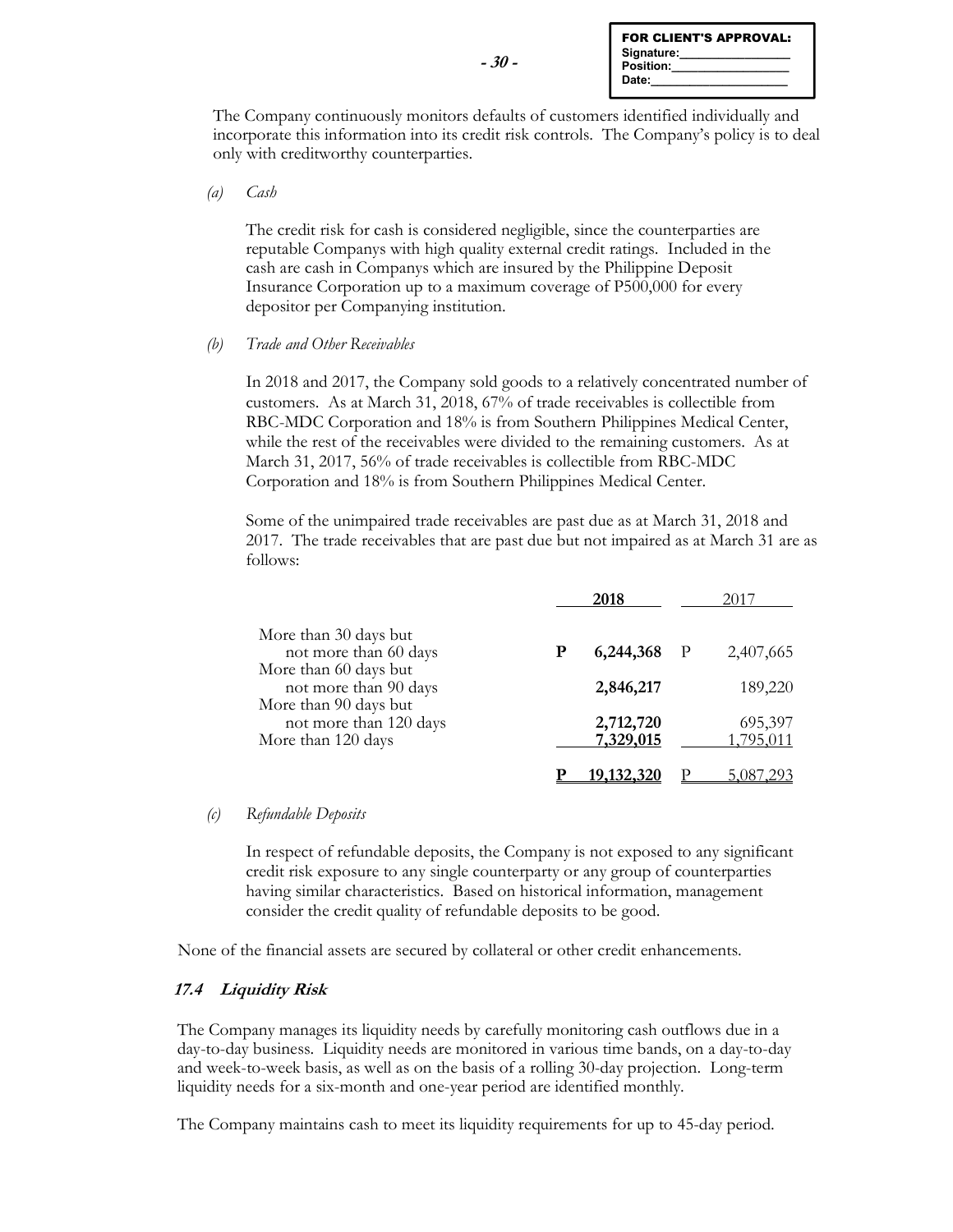| <b>FOR CLIENT'S APPROVAL:</b> |
|-------------------------------|
| Signature:                    |
| Position:                     |
| Date:                         |
|                               |

Presented below are the financial liabilities of the Company as of March 31, which have contractual maturities ranging from within one year to more than one year from the end of the reporting period. These contractual maturities reflect the gross cash flows, which approximates the carrying values, of the financial liabilities as at March 31, 2018 and 2017.

|                                       | 2018        |                                                     |
|---------------------------------------|-------------|-----------------------------------------------------|
| Within one year<br>More than one year | 358,818,334 | <b>P</b> 183,493,235 P 109,922,229<br>345, 167, 970 |
|                                       | 542,311,569 | 455,090,199                                         |

## **18. CATEGORIES AND FAIR VALUES OF FINANCIAL ASSETS AND FINANCIAL LIABILITIES**

#### **18.1 Carrying Amounts and Fair Values by Category**

The carrying amounts and fair values of the categories of financial assets and financial liabilities presented in the statements of financial position are shown below.

|                              |       |   | 2018                   |   |                    |     | 2017            |               |
|------------------------------|-------|---|------------------------|---|--------------------|-----|-----------------|---------------|
|                              | Notes |   | <b>Carrying Values</b> |   | <b>Fair Values</b> |     | Carrying Values | Fair Values   |
| <b>Financial Assets</b>      |       |   |                        |   |                    |     |                 |               |
| Loans and receivables:       |       |   |                        |   |                    |     |                 |               |
| Cash                         | 4     | P | 10,878,827 P           |   | 10,878,827         | - P | 15,917,778 P    | 15,917,778    |
| Trade and other receivables  | 5     |   | 83, 150, 762           |   | 83,150,762         |     | 42,520,393      | 42,520,393    |
| Refundable deposits          | 16.1  |   | 1,025,228              |   | 1,025,228          |     | 585,728         | 585,728       |
|                              |       |   | 95,054,817             | P | 95,054,817         |     | 59,023,899      | 59,023,899    |
| <b>Financial Liabilities</b> |       |   |                        |   |                    |     |                 |               |
| At amortized cost:           |       |   |                        |   |                    |     |                 |               |
| Trade and other payables     | 9     | P | 183,493,235            |   | P 183,493,235      | P   | 109,922,229     | P 109,922,229 |
| Advances from parent company | 14    |   | 358,818,334            |   | 358,818,334        |     | 345, 167, 970   | 345,167,970   |
|                              |       |   | 542,311,569            |   | 542,311,569        |     | 455,090,199     | 455,090,199   |

See Note 2.3 and 2.8 for a description of the accounting policies for each category of financial instruments including the determination of fair values. A description of the Company's risk management objectives and policies for financial instruments is provided in Note 17.

#### **18.2 Offsetting of Financial Assets and Financial Liabilities**

The Company has not set-off financial instruments in 2018 and 2017 and does not have relevant offsetting arrangements. Currently, financial assets and financial liabilities are settled on a gross basis.

## **19. FAIR VALUE MEASUREMENT AND DISCLOSURES**

## **19.1 Fair Value Hierarchy**

In accordance with PFRS 13, *Fair Value Measurement*, the fair value of financial assets and financial liabilities and non-financial assets which are measured at fair value on a recurring or non-recurring basis and those assets and liabilities not measured at fair value but for which fair value is disclosed in accordance with other relevant PFRS, are categorized into three levels based on the significance of inputs used to measure the fair value.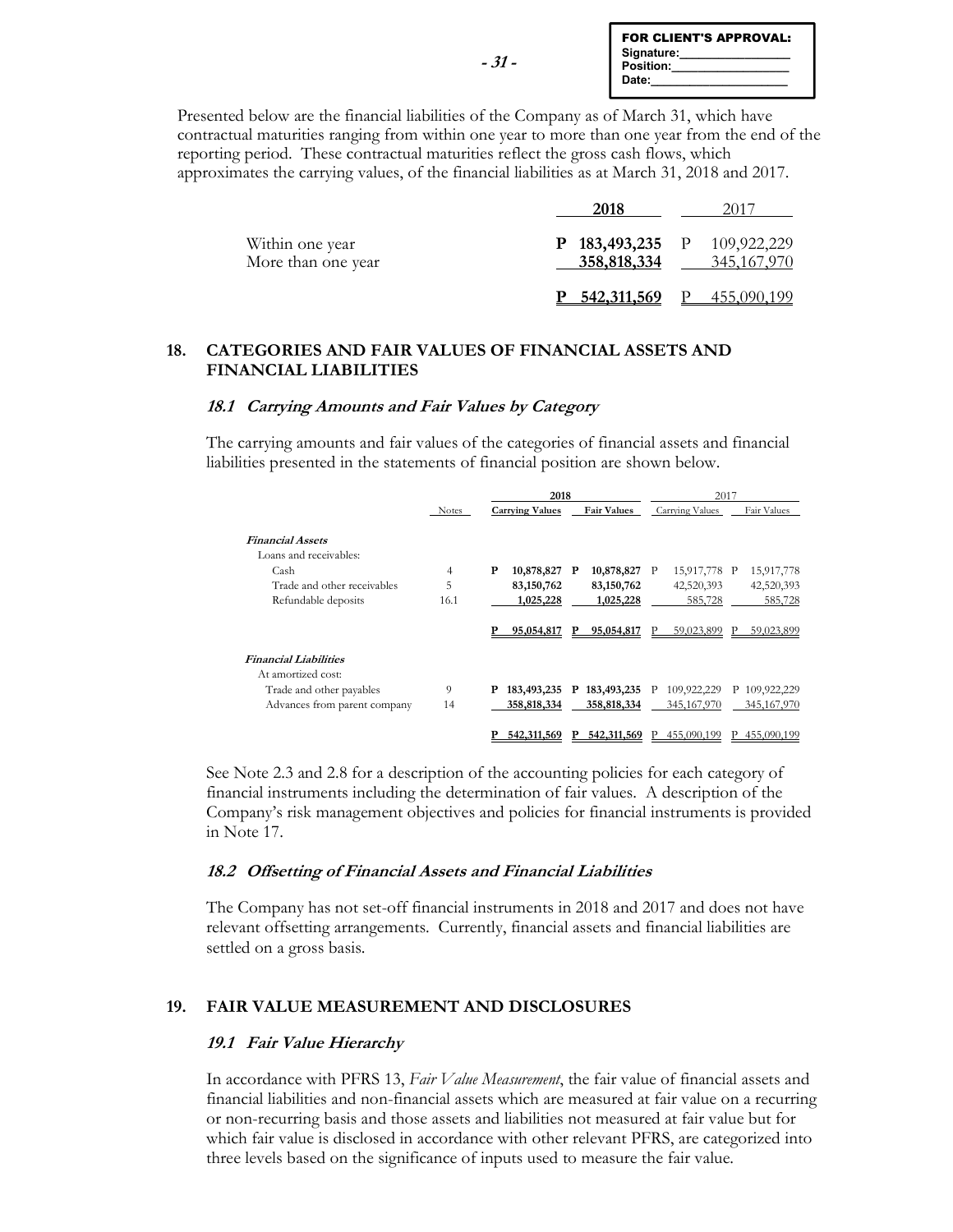The fair value hierarchy has the following levels:

- Level 1: quoted prices (unadjusted) in active markets for identical assets or liabilities that an entity can access at the measurement date;
- Level 2: inputs other than quoted prices included within Level 1 that are observable for the asset or liability, either directly (i.e., as prices) or indirectly (i.e., derived from prices); and,
- Level 3: inputs for the asset or liability that are not based on observable market data (unobservable inputs).

The level within which the asset or liability is classified is determined based on the lowest level of significant input to the fair value measurement.

For purposes of determining the market value at Level 1, a market is regarded as active if quoted prices are readily and regularly available from an exchange, dealer, broker, industry group, pricing service, or regulatory agency, and those prices represent actual and regularly occurring market transactions on an arm's length basis.

For investments which do not have quoted market price, the fair value is determined by using generally acceptable pricing models and valuation techniques or by reference to the current market of another instrument which is substantially the same after taking into account the related credit risk of counterparties, or is calculated based on the expected cash flows of the underlying net asset base of the instrument.

When the Company uses valuation technique, it maximizes the use of observable market data where it is available and relies as little as possible on entity specific estimates. If all significant inputs required to determine the fair value of an instrument are observable, the instrument is included in Level 2. Otherwise, it is included in Level 3.

## **19.2 Financial Instruments Measurement at Amortized Cost for which Fair Value is Disclosed**

Due to the short-term duration, the carrying values of the Company's Cash classified as Level 1, and Trade and Other Receivables, Refundable deposits, Trade and Other Payables, and Advances from Parent as Level 3, approximate their fair values as at the end of the reporting period.

# **20. CAPITAL MANAGEMENT OBJECTIVES, POLICIES AND PROCEDURES**

The Company's capital management objectives are to ensure the Company's ability to continue as a going concern and to provide an adequate return to shareholders by pricing products and services commensurate with the level of risk.

The Company monitors capital on the basis of the carrying amount of equity as presented on the face of the statement of financial position.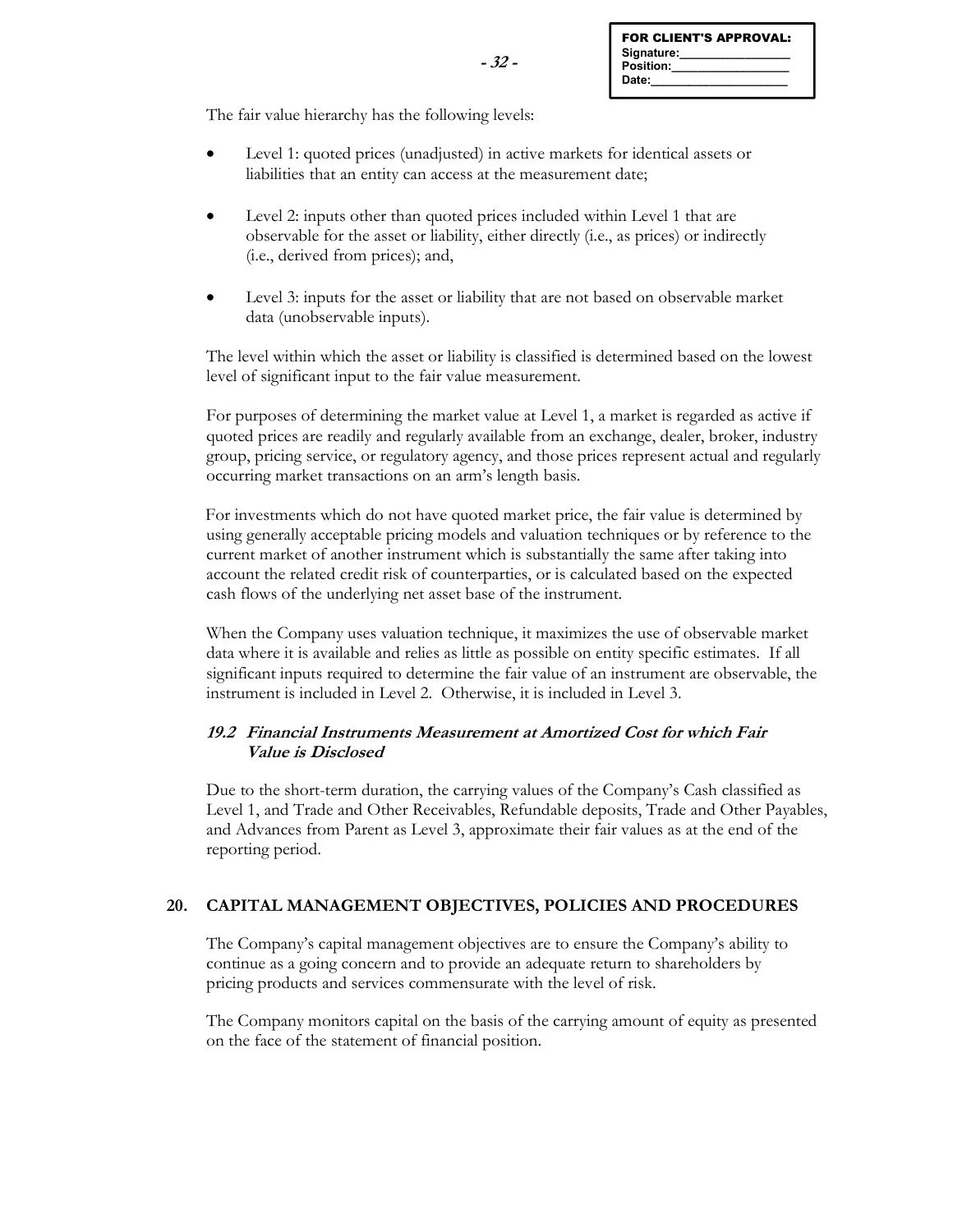The Company sets the amount of capital in proportion to its overall financing structure, i.e., equity and liabilities. The Company manages the capital structure and makes adjustments to it in the light of changes in economic conditions and the risk characteristics of the underlying assets. In order to maintain or adjust the capital structure, the Company may adjust the amount of dividends paid to shareholders, issue new shares or sell assets to reduce debt.

The Company's total capital deficiency as at March 31, 2018 and 2017 amounted to P356.3 million and P306.3 million, respectively.

# **21. SUPPLEMENTARY INFORMATION REQUIRED BY THE BUREAU OF INTERNAL REVENUE (BIR)**

## **21.1 Requirements Under Revenue Regulations (RR) No. 15-2010**

The information on taxes, duties and license fees paid or accrued during the taxable year required under RR No. 15-2010 are presented below and in the succeeding page.

*(a) Output VAT* 

In 2018, the Company declared output VAT as follows:

|                               | Tax Base           | Output<br>VAT                        |
|-------------------------------|--------------------|--------------------------------------|
| Sale of goods<br>Other income | 352,006            | P 239,377,159 P 28,725,259<br>42,241 |
| Total                         | <u>239,729,165</u> | 28,767,500                           |

Pursuant to Section 108(B), *Zero-rated VAT on Sale of Service*, and Section 109, *VAT Exempt Transactions*, of the National Internal Revenue Code of 1997, the Company had no zero-rated and VAT exempt sales/receipt for 2018.

*(b) Input VAT* 

The movements in input VAT for the year ended March 31, 2018 are summarized below.

| Balance at beginning of year | P 61,935,488 |
|------------------------------|--------------|
| Importation of goods         | 18,946,597   |
| Purchase of services         | 2,286,990    |
| Deferred input VAT           | 554,809      |
| Applied against output VAT   | 81,627,030   |
| Balance at end of year       | 2,096,854    |

The net input VAT, amounting to P2.1 million, is presented as Input VAT under Other Current Assets in the 2018 statement of financial position (see Note 7).